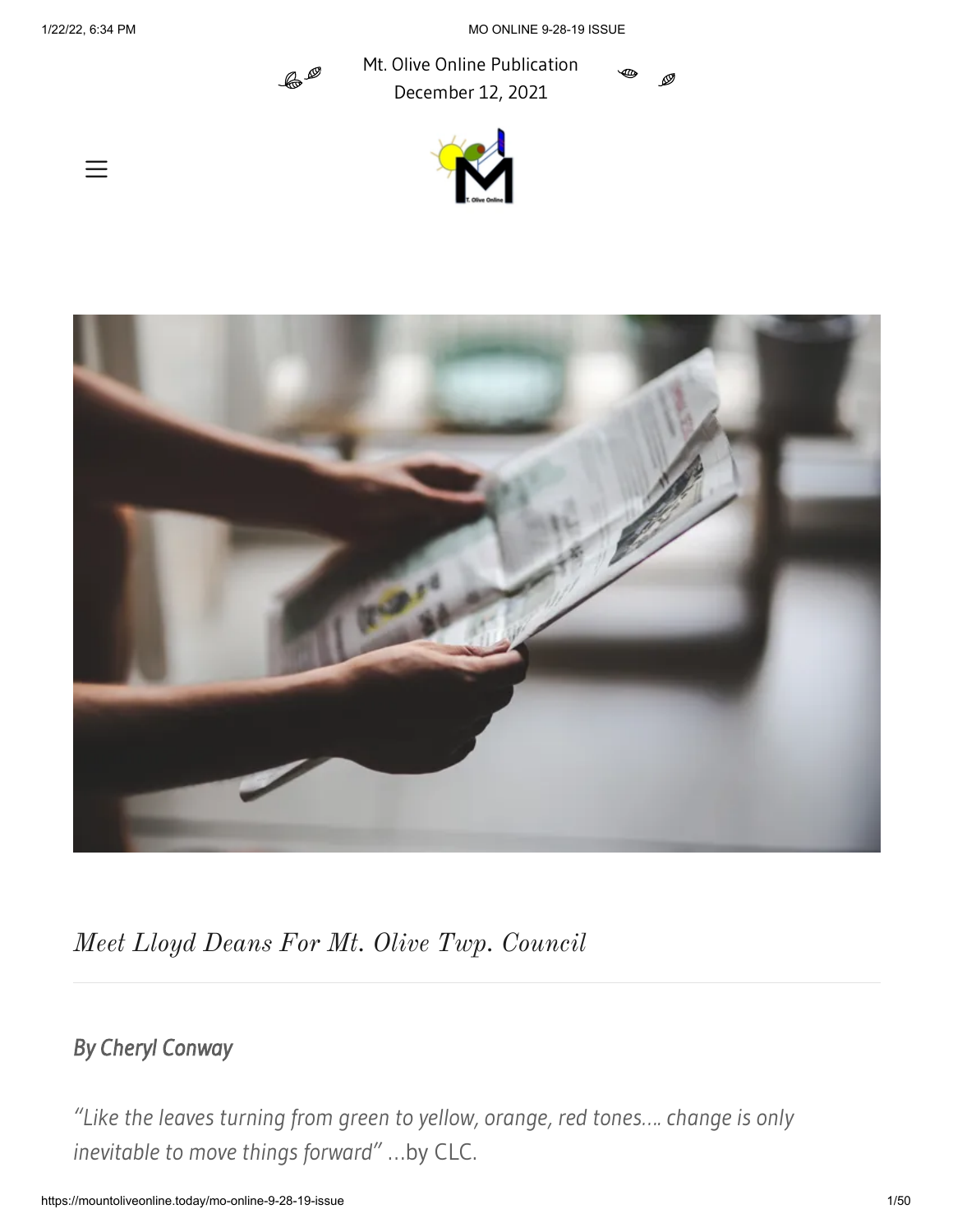If change is what residents are looking for in Mt. Olive, consider electing some new leaders who are running on a platform that seem to tackle today's local issues. Three seats on the Mt. Olive Twp. Council are up for grabs and voters will be choosing from six candidates when they go to the polls on Tuesday, Nov. 5. Lloyd Deans of Budd Lake is one of the three new candidates running for a seat on the Mt. Olive Twp. Council. A Democrat, Deans joins Irene Sergonis and Raj Singh, also Democrats vying for seats on the council against Republican incumbents Colleen Labow, Joe Nicastro and Alex Roman.

While voting is the right of all residents over the age of 18, a wise choice is the best choice. It is easy to select either all Democrats or all Republicans when going to the polls, depending on the voter's affiliation, but getting to know a little about each candidate helps voters make an educated and informed choice when they press that button in that voting booth.

### **Get To Know Lloyd Deans**

A Mt. Olive resident for the past two years, 43-year old Deans is a husband, father, innovator, army veteran and advocate.

He and his wife Brooke of eight years have three children ages 14, 6 and 2. While there is much to favor about living in Mt. Olive, Deans top likes include the school system, environment, diversity, multitude of family activities through Mt. Olive Recreation and "the mayor's involvement regardless of whether people agree or disagree with him," he says.

As a Behavioral Healthcare professional, Deans has worked in Marketing and Communications at Rutgers University for the past eight years.

"I develop and maintain relationships with external private/public companies at the state, national and international level to obtain maximum support and exposure for Vets4Warriors services," says Deans.

"After leaving the military I wanted to continue to serve, helping my Battle Buddies on the civilian side," explains Deans as to why he chose this profession. "I researched jobs and as faith would have it, I found a career at Rutgers University."

He is currently studying Homeland Security and Emergency Preparedness.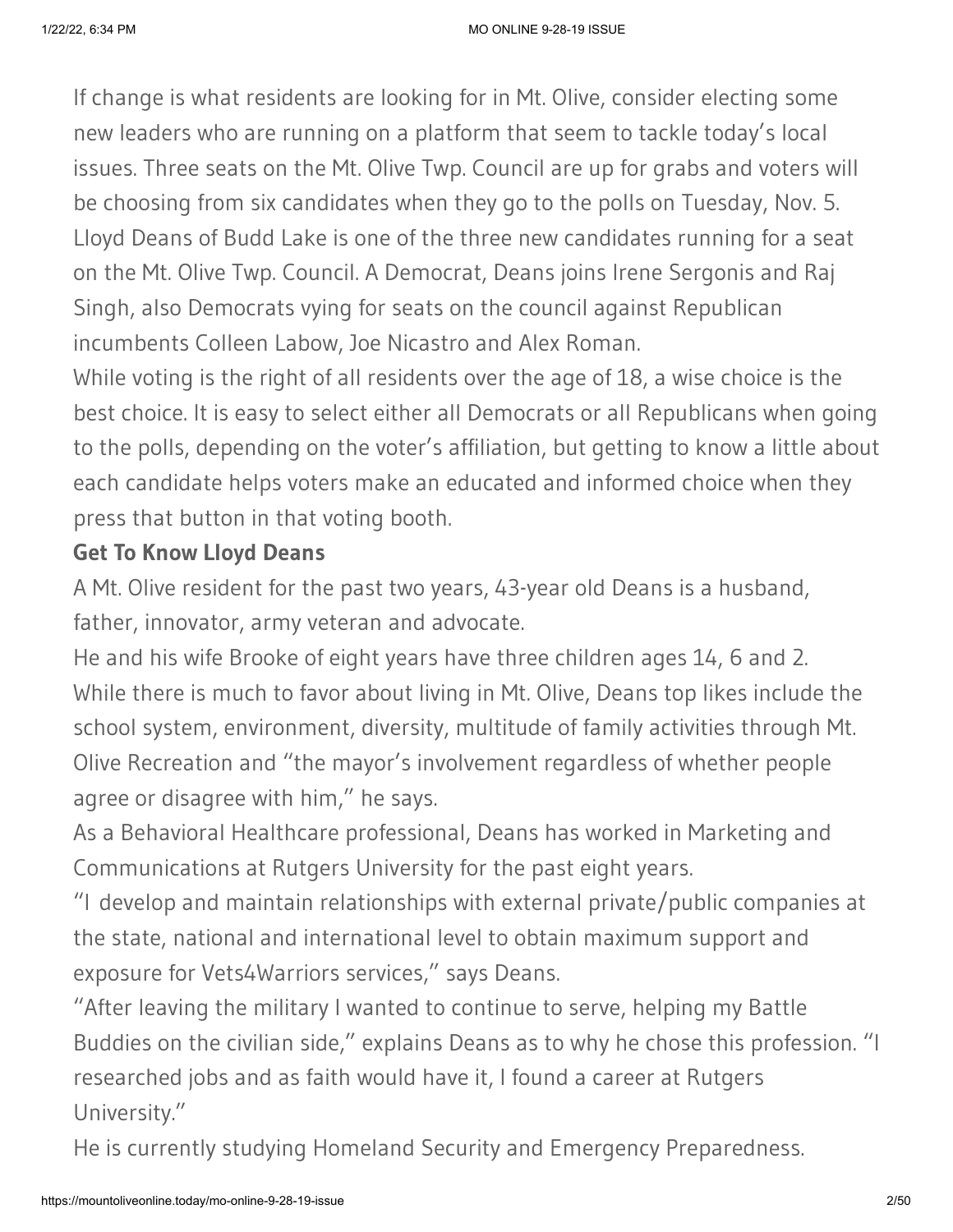### **Army Veteran and Advocate**

Deans joined the Army in 2005 - 2013. Serving as both Artilleryman and Military police, Deans was deployed to Iraq, U.S. Border Patrol in New Mexico and various flood missions in New Jersey.

After the Army, Deans got involved with the government to advocate for veterans. "I worked for four years with the National Guard Bureau and the Defense Suicide Prevention Office as a contractor," he says. "My overall task was and continues to be, decreasing the stigma of reaching out for help in the military and veteran sector."

Between 2013-2016, Deans worked with both Republican Congressmen and Democratic State Senators to advocate for better access and care for veterans, as stated on the Mt. Olive Democrats website.

In 2014, he testified and advocated in front of both the Republican and Democratic Sub-Committee on Health in Washington, DC; and in 2013 testified in front of the full N.J. Senate on Military and Veterans Affairs on how to utilize technology to provide resources to veterans.

Deans is currently the point of contact for the following state funded services: Veteran Benefits, Children with Special Needs, Caregivers, Addictions and Police.

### **Run For Political Office**

Deans is currently chair of the Mount Olive Democratic Committee. This is his first run for a political seat.

*Why did you decide to run for Mt. Olive Council?*

Deciding to run a few months before the primary, Deans says "I've always wanted to run for office but never had the right timing to do so. Once my family and I moved to Mt. Olive to raise our kids and plant our roots, it made perfect sense to run for council and get involved with the community.

"This is my first time running for political office, however I was also a Rutgers University Staff Senator and served on the Budget and Finance Committee." *What strengths/skills do you bring if elected to this position?*

1. "Effective Communicator – Based on my experience in a combat zone as a lead gunner and convoy commander."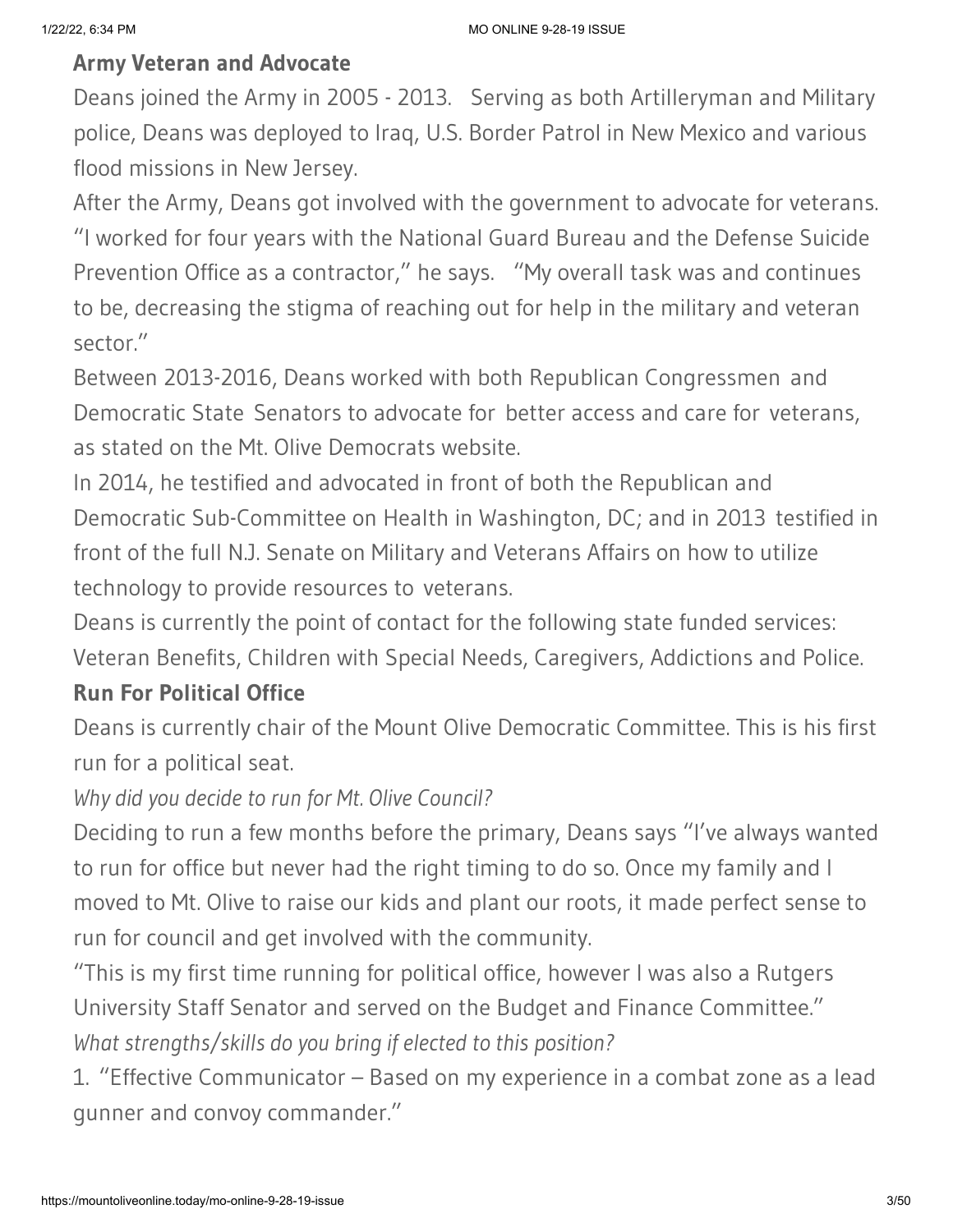2. "Supporting high-risk veteran population through peer support in order to solve complex problems."

3. "I build collaborative relationships – Based on my success with receiving support from both Republicans and Democratic officials on the state and federal level."

4. "Innovator - 2014 New Jersey Tech Council, AT&T and Princeton University Mobile App winner for Personalized Services," he says. "I developed the first mobile app in the Apple and Android store that provided resources to veterans and their family."

*What local issues concern you the most?*

"Transparency in government as our current town council is doing the basic minimum," says Deans. "We need to have an updated Mt. Olive website with relevant issues up front and not the same static information. For example, what current resolutions have been passed and what is the potential impact all presented on the home page? I shouldn't have to search and read lengthy transcripts before I find what I'm looking for.

"The great thing about an election year is coincidentally things gets fixed in town and information we've been waiting for gets uploaded to the website," he continues. "The town council can do a better job at getting residents out to the town council meetings by going door-to-door on a regular basis and not just canvassing during an election year.

"Another issue that I hear a lot from residents is the need for full-time kindergarten," says Deans.

*What ideas/solutions do you have to resolve or improve those concerns?*

"To improve transparency, I can immediately make some innovative suggestions, starting with adopting "Live-stream" so residents that can't make the town council meeting can tune in live," suggests Deans. "Other surrounding towns have implemented this and we need to get caught up.

"Develop social media for the town council so residents can hear from the town council's official page and not the town council members' personal social media page," he adds.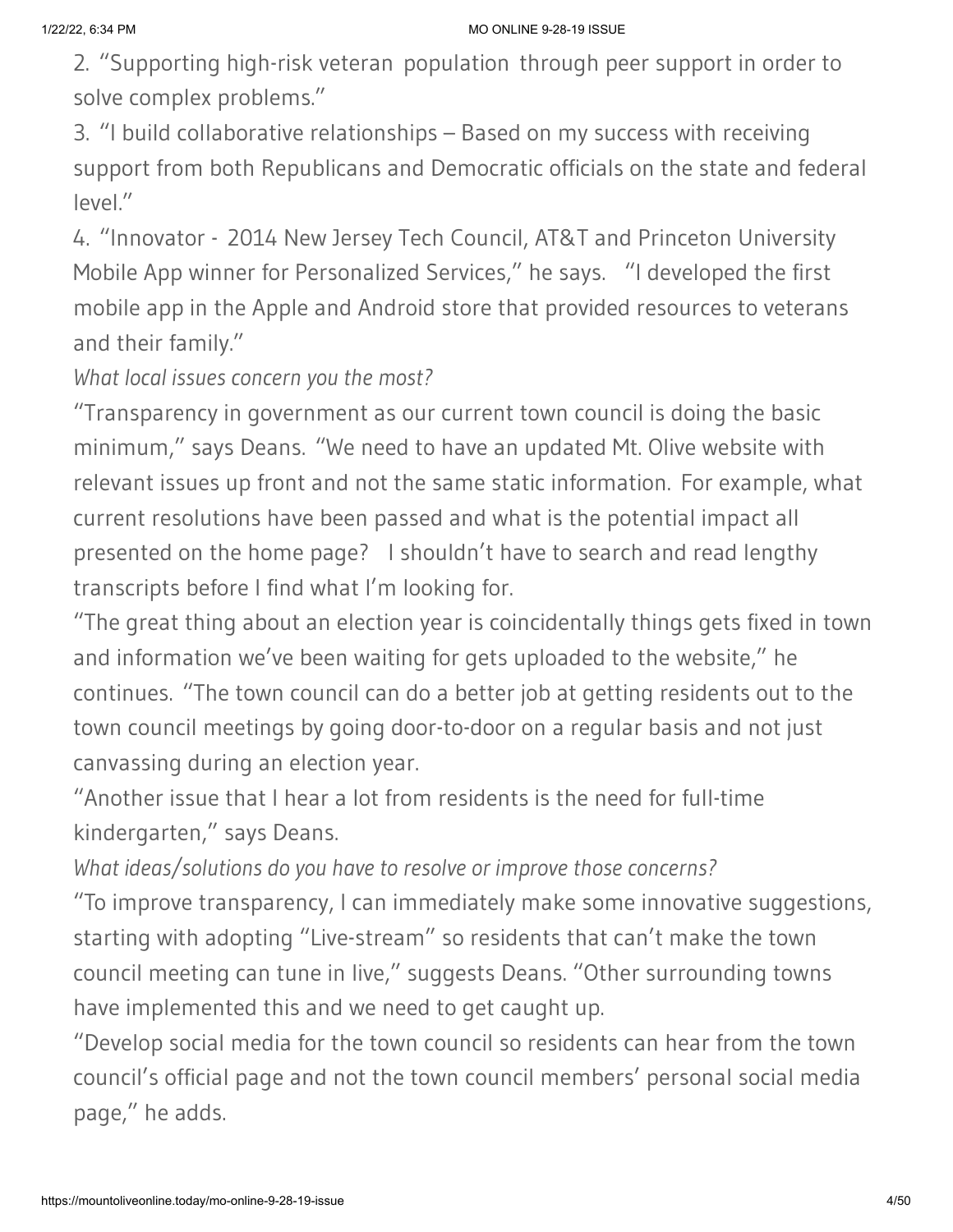"Mail out monthly one pagers from the council with hot items and what's impacting the town," continues Deans.

"Full-time kindergarten is a tough issue but as a councilman I would work with the BOE to help find solutions," says Deans. "In the end, good or bad, I would also help to support and communicate the results."

*One issue is the rising taxes and lowering property values? Many homeowners are struggling to sell their homes. Any ideas on how this can be fixed or improved?*

"My taxes just went up again!" says Deans. "This issue impacts not only Mt. Olive but also the entire state.

"I think step one is the reality that Trenton needs to figure it out," says Deans. "On the local level we need to have an honest conversation with the residents. I'll even help the current town council by saying if you want to increase the attendance at the council meetings, talk about how to lower property taxes. Open that up for discussion.

"The council should provide detailed information on tax bills to explain the real cost of services, how much is paid through state subsidies and then how much is collected locally," says Deans.

"One of the first questions I was asked was how would I lower property taxes?" says Deans. "I said, 'I have a better idea, ask the current administration what their current plan is on lowering taxes, because they've been in power for over 15 years.' I'm still waiting on that answer."

*Why should residents vote for Lloyd Deans?*

"A vote for Deans is a vote for an advocate on your behalf, regardless of the issue I will listen and help find a resolution."

*Is there anything you would like to add?*

"At the end of the day once this election is over, two things will definitely happen," says Deans. "1. – Win or lose we'll still be neighbors and that's why it's important in this election we run on the facts versus personal attacks via fake Facebook accounts. 2.– We have increased our Democratic base during this election cycle and we'll continue to grow the Democratic brand." For more information about the Democratic candidates, please

visit [www.votemountolive.com](http://www.votemountolive.com/) and follow us on Facebook, Twitter and Instagram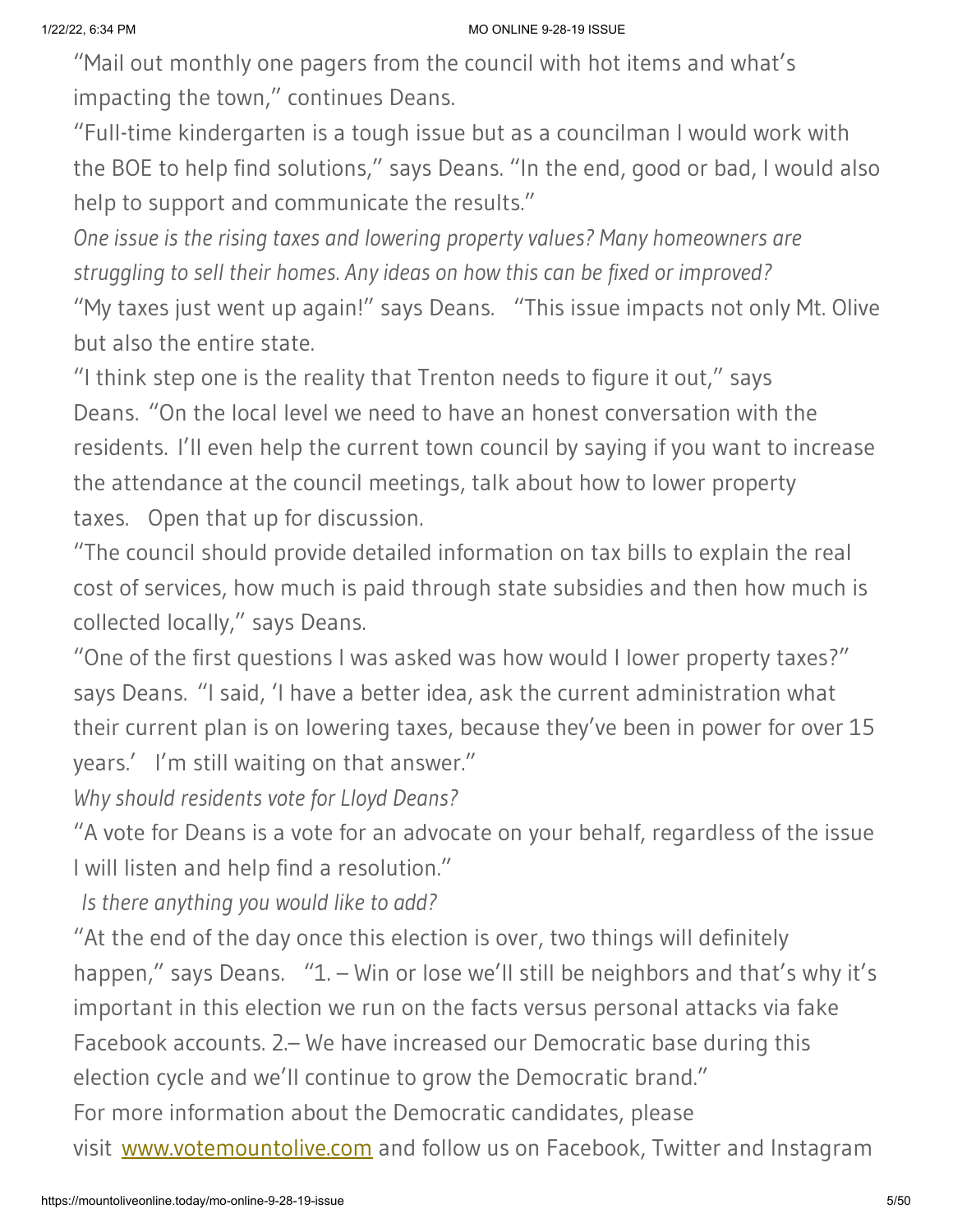@votemountolive.

*Are there any upcoming events that residents can attend to support MO Democrats?*  Please join in at the "History Making in Western Morris" event on Sunday, Oct. 6, from 5:30 p.m. to 8 p.m. For more information, visit the Mount Olive Democrats website at [www.mountolivedemocrats.org](http://www.mountolivedemocrats.org/).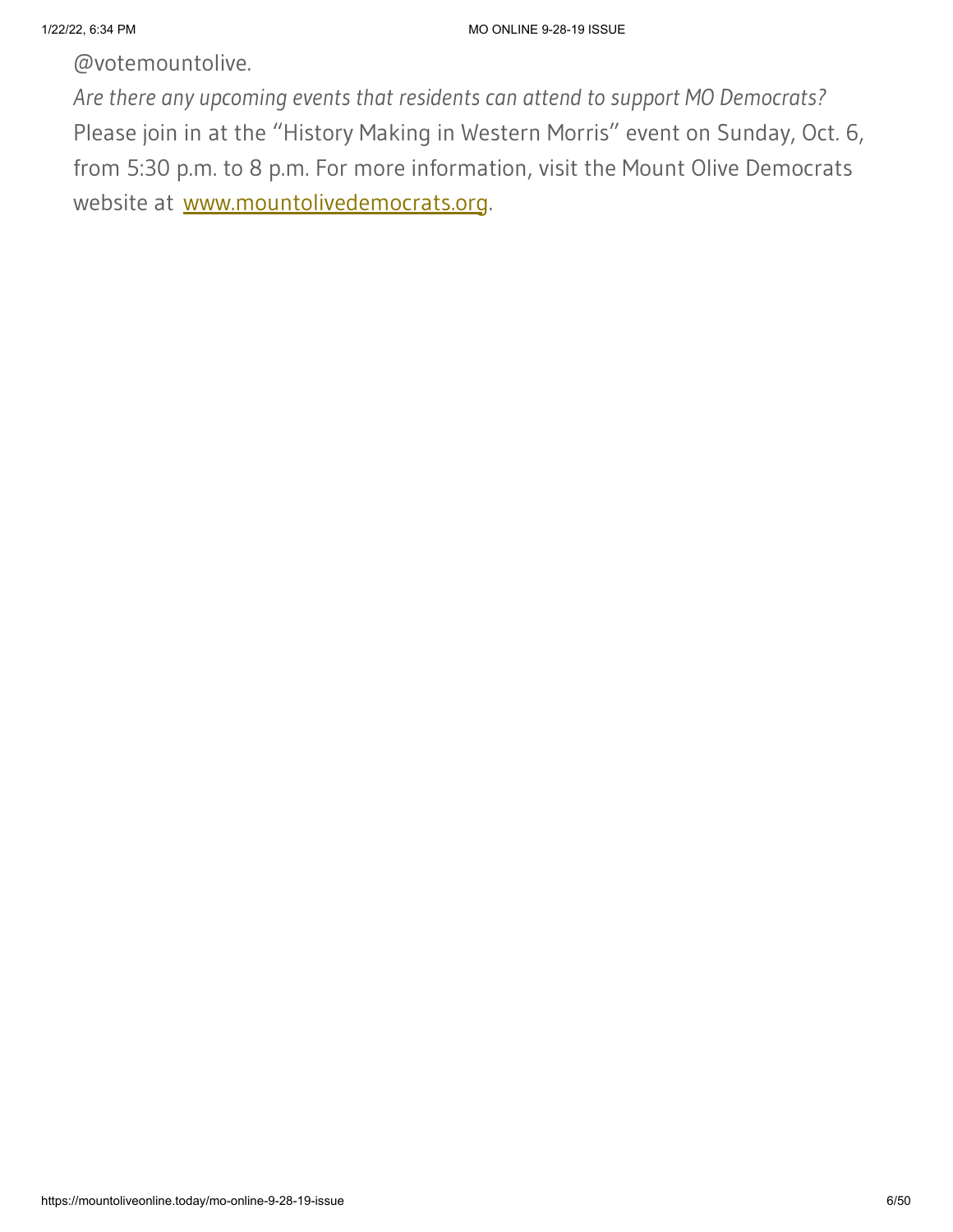# Welcome readers to the 28th issue of Mt. Olive Online. Get MO news online today! Advertise with us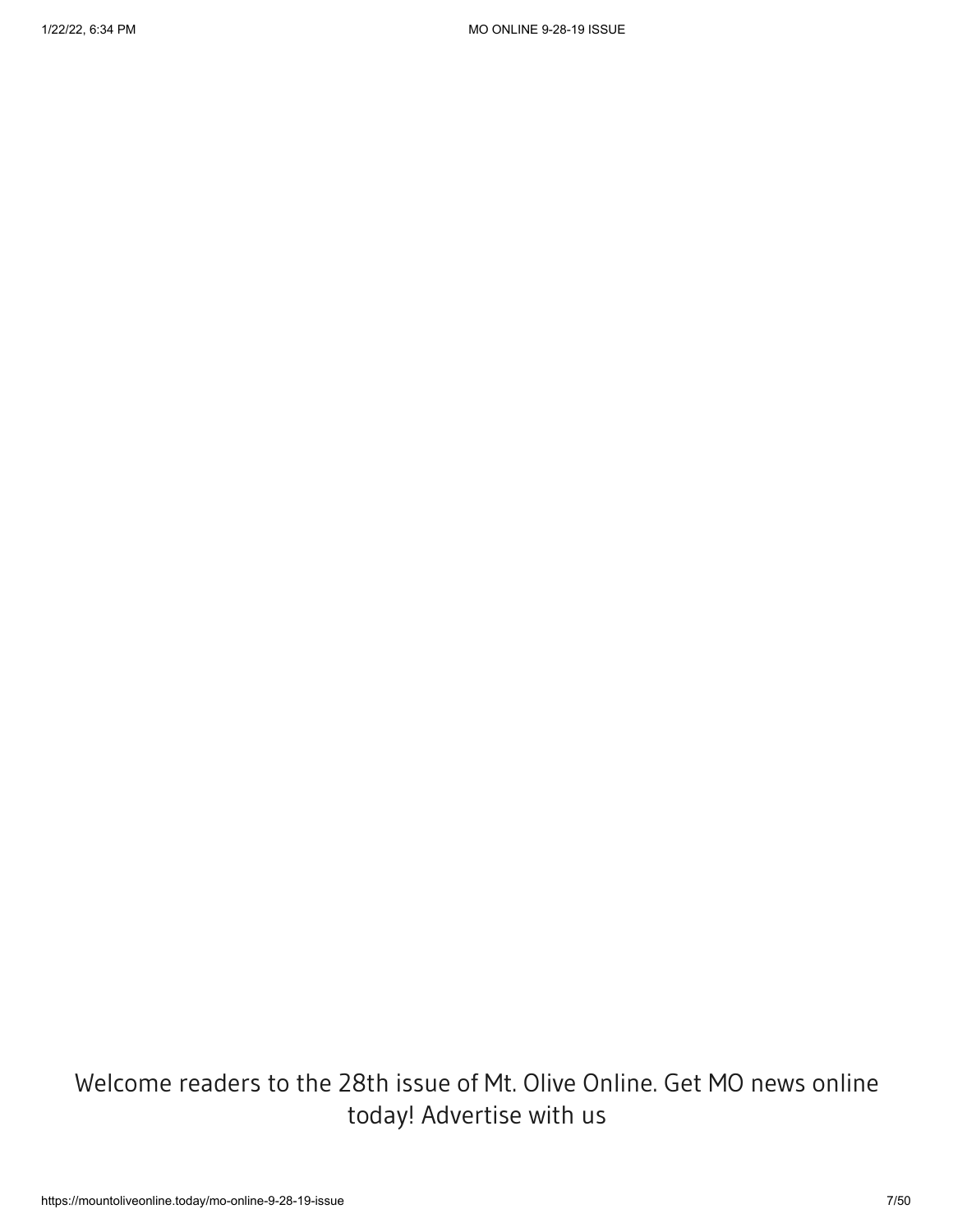*Road Work Reroutes Residents, Patience Requested*

# By Cheryl Conway

https://mountoliveonline.today/mo-online-9-28-19-issue 8/50 Road work took Mt. Olive by storm this past month with a series of projects including milling, paving and installing gas lines.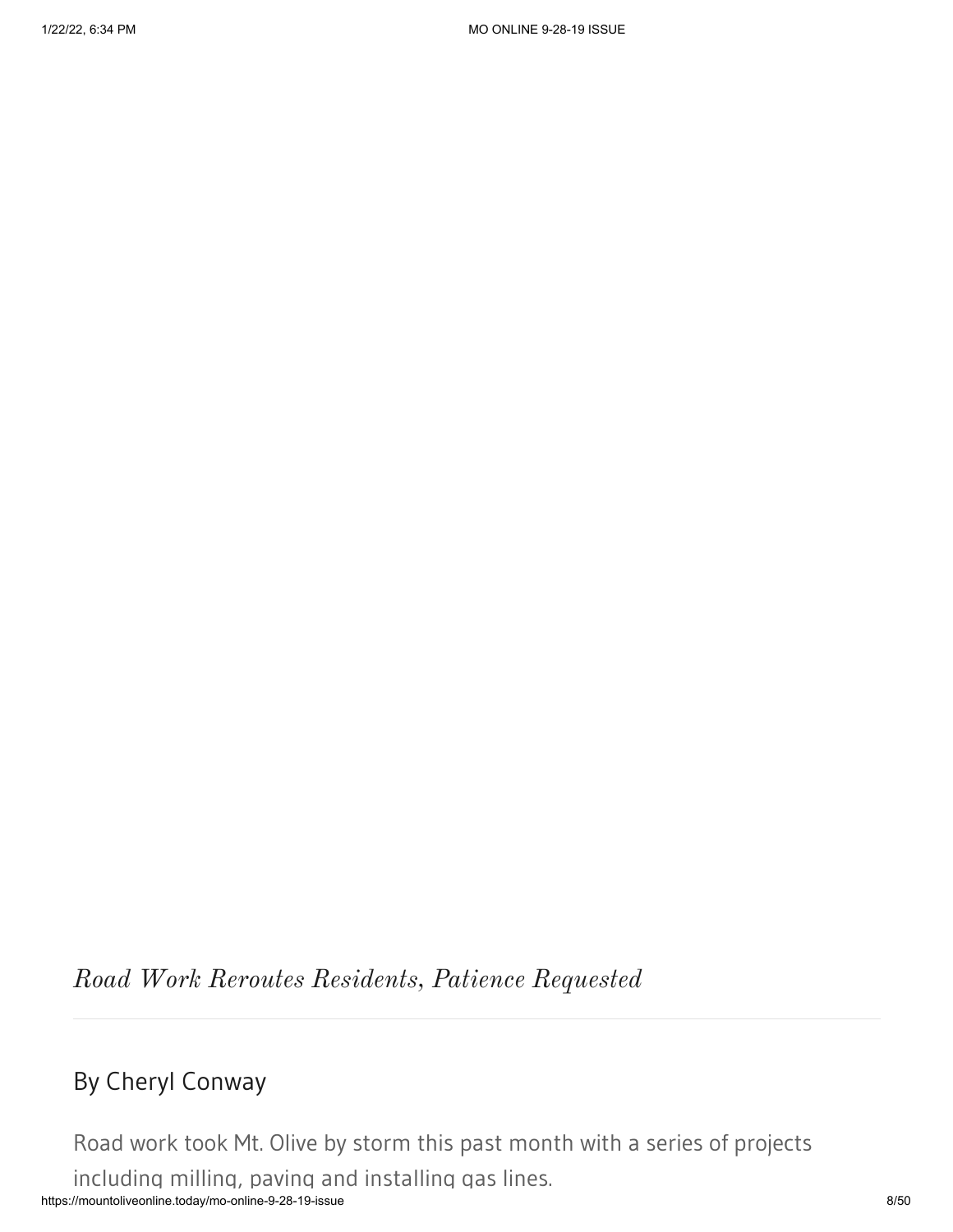Many of those projects appear to be winding down but beware of striping in the next couple of weeks, road authorities say.

While many drivers have been delayed with detours or frustrated with bumpy uneven pavement, the road ahead remains smoother for improving Mt. Olive Twp.

"I know detours can be annoying, but they are needed for the improvements of the township," says Tim Quinn, Mt. Olive Twp. DPW director. "Patients please." The repairs have been projects by the township and Morris County.

The Morris County Road Project began earlier this month. The county began its road improvements and paving for 2019 the week of September 9, right after school began, causing some delays on some main roads, including sections of Flanders Rd., Mt. Olive Rd. and Drakestown Rd. in Mt. Olive. Construction may last through the end of October, however, it was anticipated that all work will be completed by September 30.

Hours of operation for this work is between 7 a.m. – 5 p.m., Monday - Friday. Flanders and Mt. Olive Rd.'s has remained open with alternating traffic. Drakestown Rd. will be detoured. After milling is complete, paving will commence.

Road officials have been asking drivers to give themselves extended travel time and safe driving.

In a press release from County Communications Director Larry Ragonese, "a series of county road paving and improvement projects are underway across Morris County. Milling and paving work is nearing completion on Mt. Olive/Flanders Road in Mt. Olive.

"This work is all part of the Board of Freeholders aggressive targeting of some 30 miles of county roads for upgrading this summer and fall. The county roadwork is in addition to local and state road projects," as stated in the press release.

See the complete list: https://morriscountyni.gov/wp-

[content/uploads/2019/03/2019-Road-Projects.pdf.](https://morriscountynj.gov/wp-content/uploads/2019/03/2019-Road-Projects.pdf.)

https://mountoliveonline.today/mo-online-9-28-19-issue 9/50 "We are working hard to keep our commitment to properly maintaining our road and bridge infrastructure in Morris County,'' said Morris County Freeholder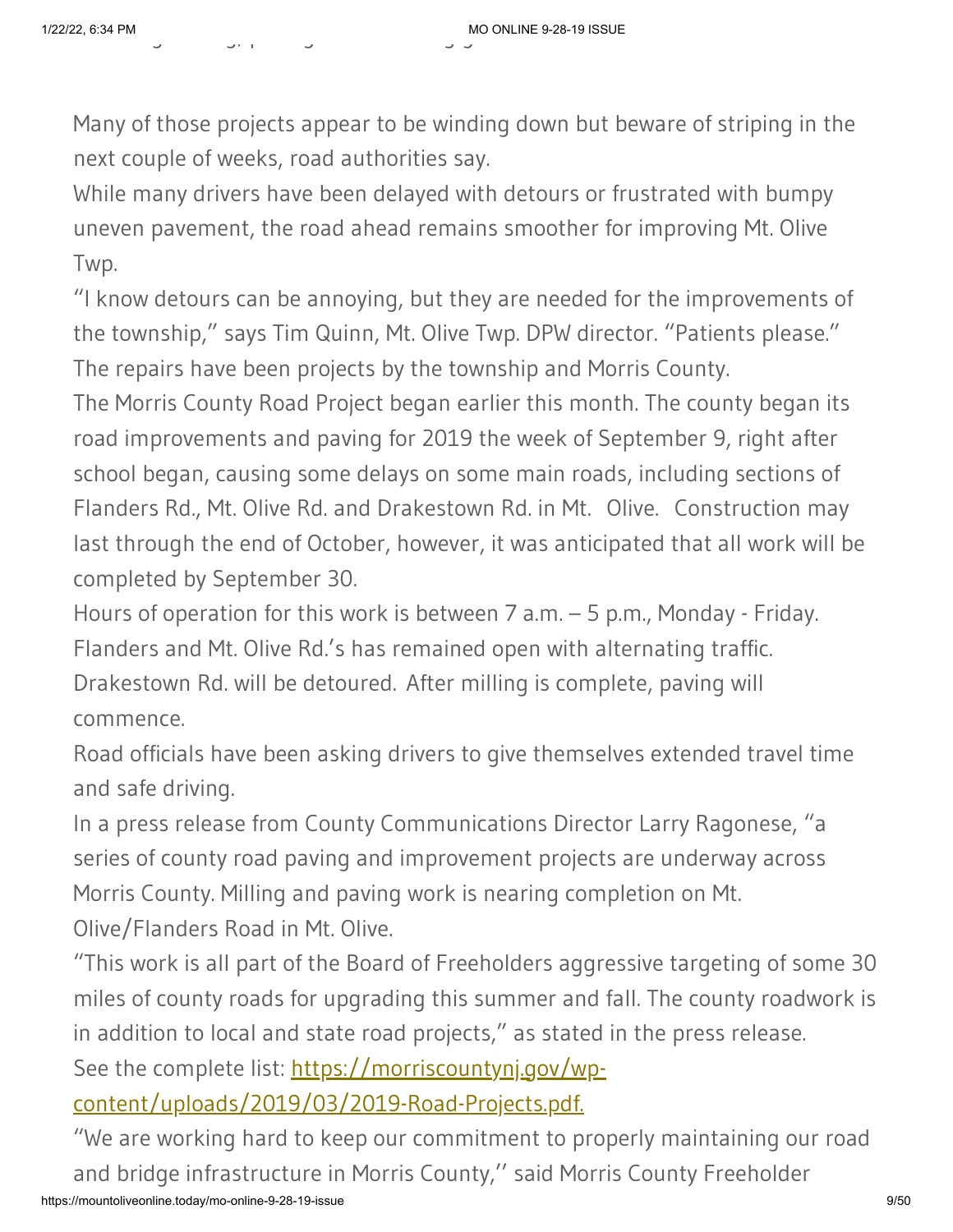Stephen Shaw. "We intend to work through the paving season, before the weather turns colder, to complete our list for 2019.''

The current projects in Mt. Olive include Mt Olive Rd/Flanders Rd, 1.2 miles from Route 46 to Elias Dr. The contractor is Schifano Construction of Middlesex at a bid price of \$508,828.

In another project on Drakesdale Road, 0.7 miles, from Flanders-Netcong Road to Route 206, is being completed also by Schifano Construction of Middlesex at a bid price of \$259,747.

Here are responses from local road officials to commonly asked questions/concerns:

# **What can residents expect in the upcoming week regarding road repairs in Mt. Olive?**

"All road paving will be done this Friday, 9/27/19," says Quinn. "In the following two weeks all main roads will be line striped; please avoid running over coned center lines while work is being completed."

"The gas companies have been particularly busy over the past year and we expect that to continue," says Lt. Craig Austenberg of the Mt. Olive Police Dept. Patrol Division.

"Installations are finishing up in the Woodsedge/Outlook Rd. area but will be moving to the area of Elizabeth Lane next," Austenberg says. "For the most part these have been local road closures with minimal impact.

"Gas line installation will also continue on Mt. Olive Rd. with traffic being alternated or road closures depending the day.

"Sewer line installations will also begin next week on Main Street and Park Place. Both roads will be closed at some point and additional info. will be released once the closures are finalized."

# **Is the road work on Flanders-Drakestown Rd. and Mt. Olive Rd. complete?**

"The work on Flanders Drakestown Rd. still needs to be striped as of today," says Austenberg.

https://mountoliveonline.today/mo-online-9-28-19-issue 10/50 "Flanders Drakestown is completed for this year," says Quinn. "The work on Mt. Olive Road is being done by the gas company and not completed as of today but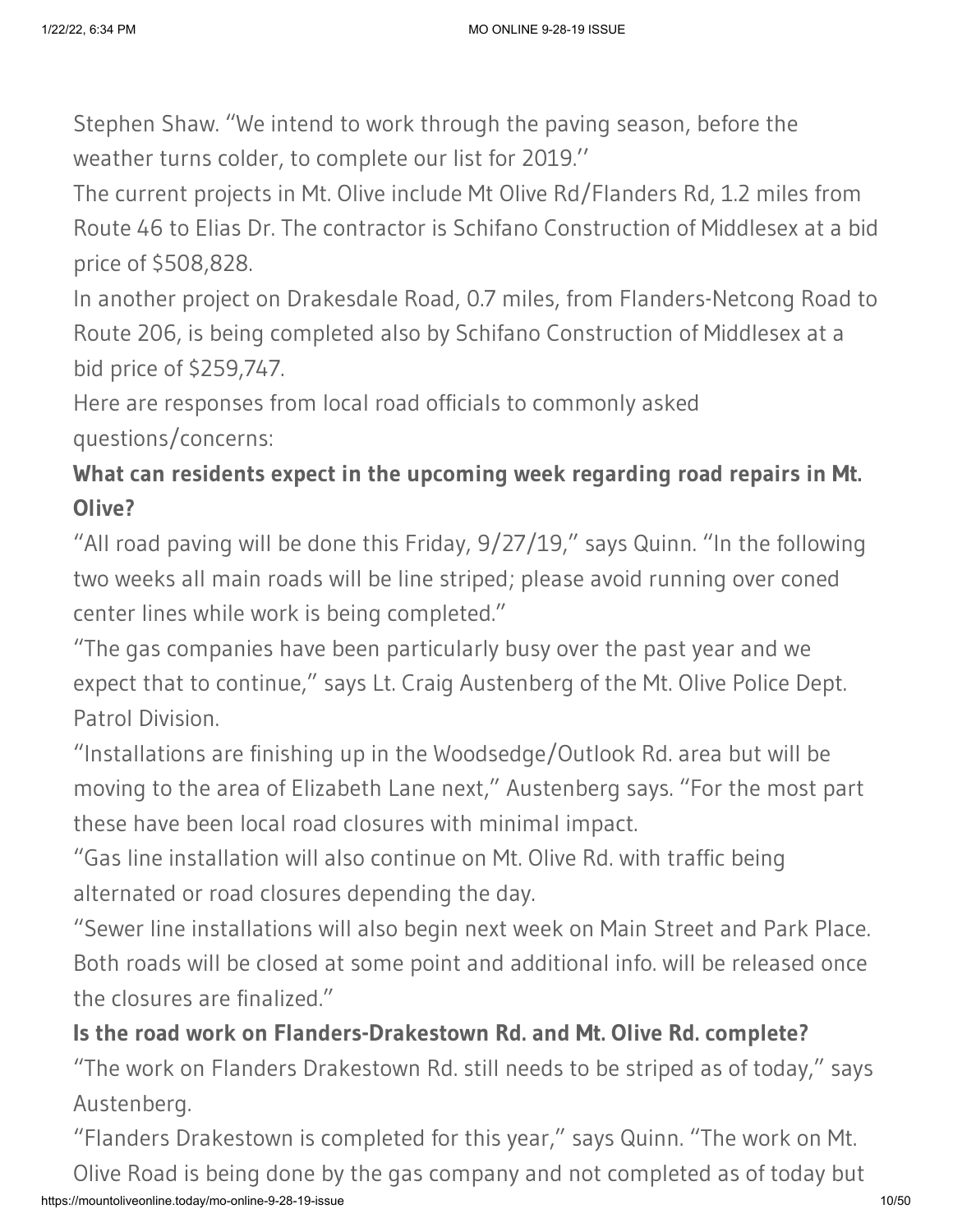should be done on Mt. Olive road by weeks end."

# **What kind of work was being conducted in front of the church on Flanders-Drakestown Rd and Mt. Olive Rd.? Was that milling or for the gas line?**

"The initial work being done a few weeks ago was for a gas line installation," explains Austenberg. "Last week was milling and paving by the township.

# **Is there a site residents can refer to so they know what roads to avoid during the day to avoid delays and detours?**

"We try to post road closures on our social media accounts and website," says Austenberg. "Township projects are usually posted on Mayor Greenbaum's Facebook page and/or the township website."

Adds Quinn, "We post on the DPW Facebook page and the mayors page also. If major closers it would be listed on the town's website."

### **Are these county projects or township?**

"The Drakesdale and Flanders Rd. repaving was a county project as it is a county road," says Austenberg. "The gas line installations are on township roads but are NJ Natural Gas projects."

# **What are the township costs for these road repairs/paving?**

"We were provided about \$1 million from the mayor and council for paving in 2019 for township owned roads," says Quinn. "There is also a section of International Drive North with partial state funding for paving, about a \$500,000 project."

# **How many Mt. Olive patrol officers involved in directing local traffic and monitoring traffic and detours?**

"It depends on the project," says Austenberg. "One day last week we had 13 officers out working on several different projects that included gas line installations and the repaving of Drakesdale/Flanders Roads. This week we are averaging six officers, primarily working for gas line installations."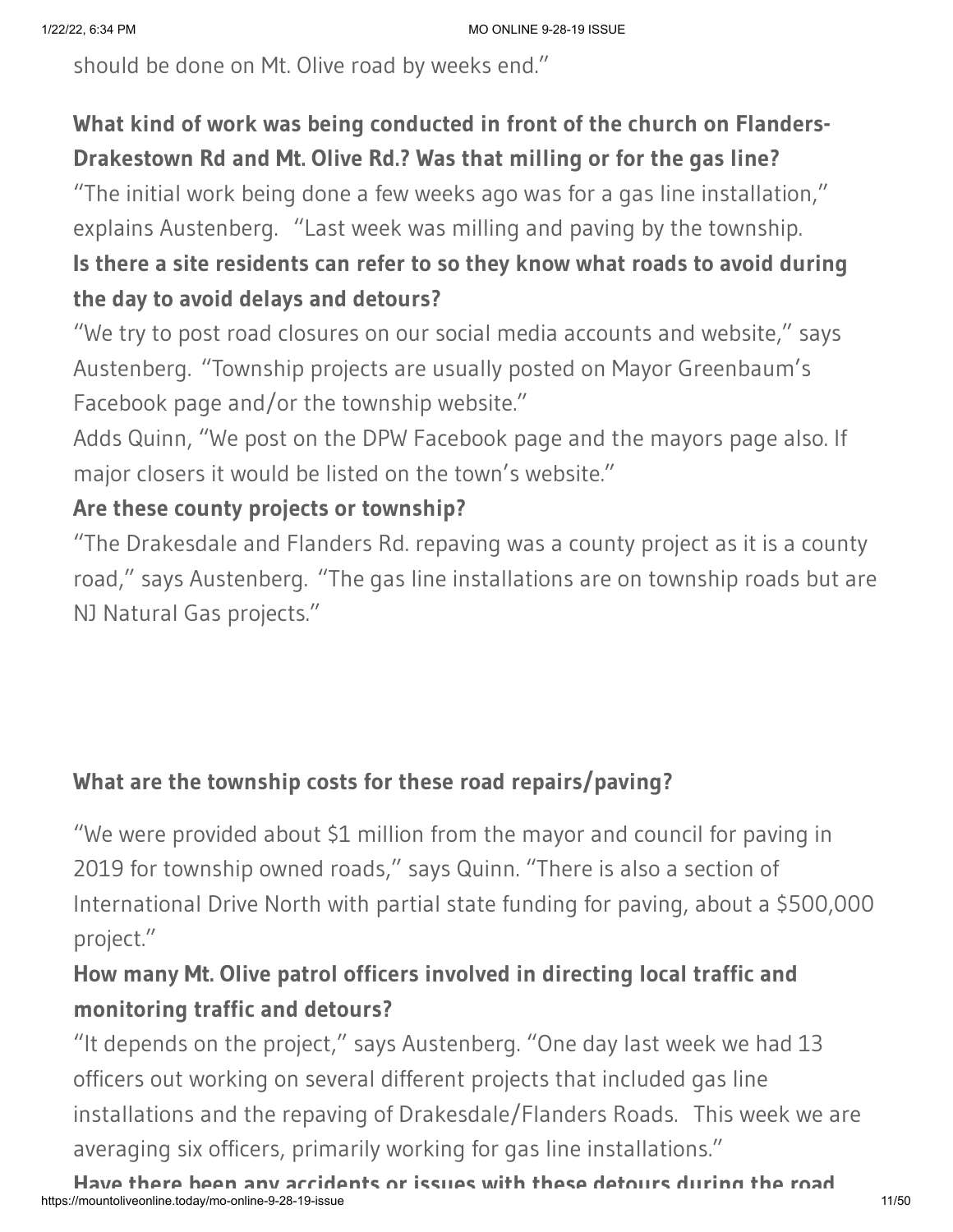**Have there been any accidents or issues with these detours during the road**

### **repair work?**

"Last week there were a number of projects going on at once that made travelling through town difficult, especially during the rush hour," says Austenberg. "The repaving of Drakesdale/Flanders Road was problematic as it is a main thoroughfare with both Turkey Brook Park and CMS Elementary schools needing access."

# **What are the other upcoming road work projects? Any delays or detours that residents can expect in upcoming weeks?**

"As mentioned above, the sewer line project will require the closure of Main St. and eventually Park Place," says Austenberg. "Work on Mt. Olive Road will continue requiring road closures or alternating traffic."

Adds Quinn, "There may be some detours from the gas company work in residential areas (Budd Lake). In Flanders we will be starting the new sewer project on Main Street and Park Place; there will be local detours set up when the work starts in early October. International Drive North, which will start in early/mid October will have lane closures but no full road closures."

# **What suggestions or advice can you offer to residents to provide warning to driving on these roads during all of this local road work?**

"People should prepare in advance and learn more than one route to work and home," says Austenberg. "Roads can be closed for a number of reasons (e.g.accidents, construction, downed trees) and being aware of alternate routes

before an emergency will save you a lot of aggravation. If you are aware of construction taking place please be patient and give yourself extra time to travel."

# **Is there anything to add that would be informative to local readers on this topic?**

"Smart phones and apps such as Google Maps and Waze are excellent tools for assisting you to get around," adds Austenberg. "If you get detoured they will quickly reroute you."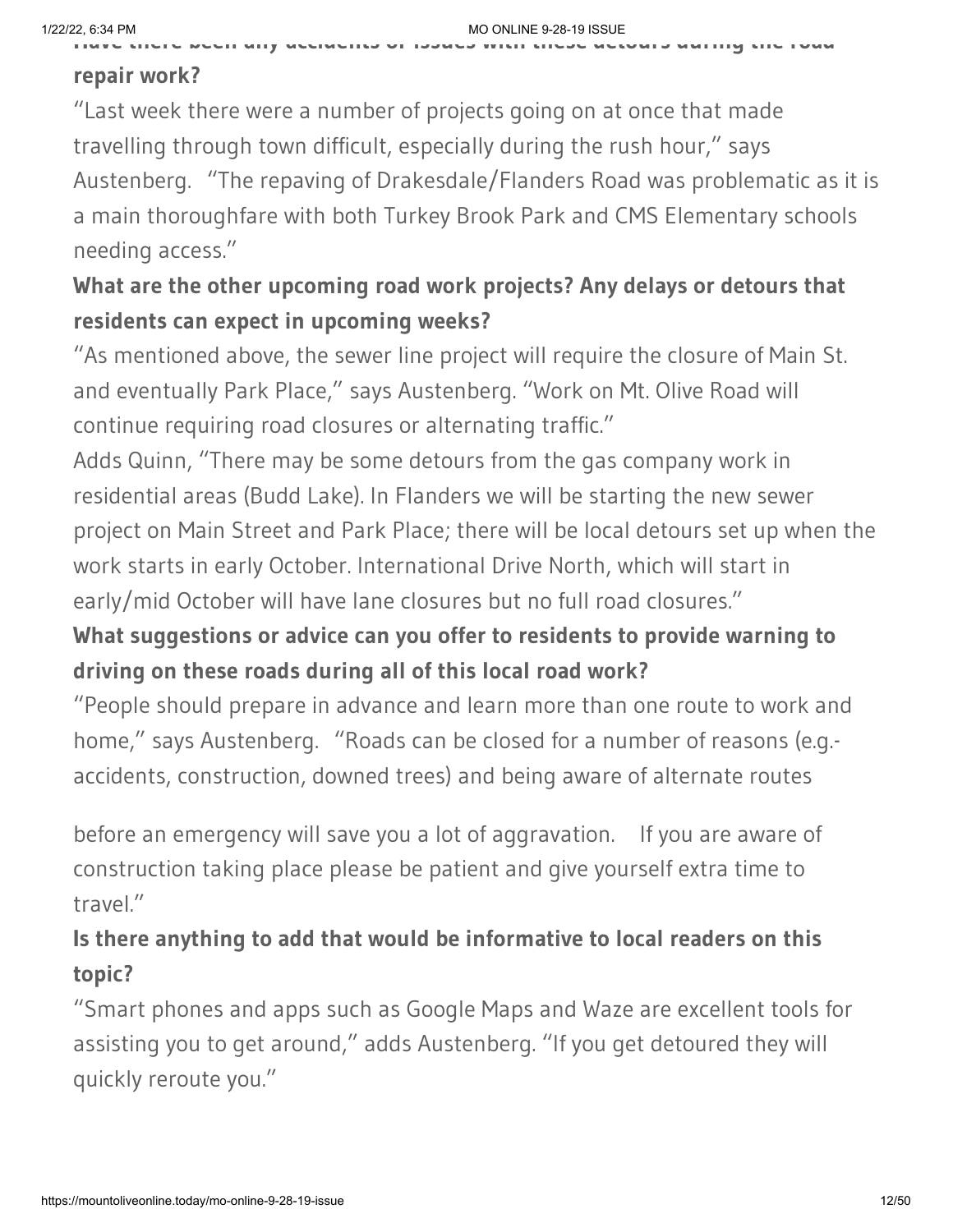*Like Lykins For LD-24 NJ General Assembly*

# By Cheryl Conway

Mt. Olive residents will get to choose between four candidates for the New Jersey General Assembly District 24 on Tuesday, Nov. 5.

https://mountoliveonline.today/mo-online-9-28-19-issue 13/50 Two Democrats will face off against two Republicans to fill two seats up for grabs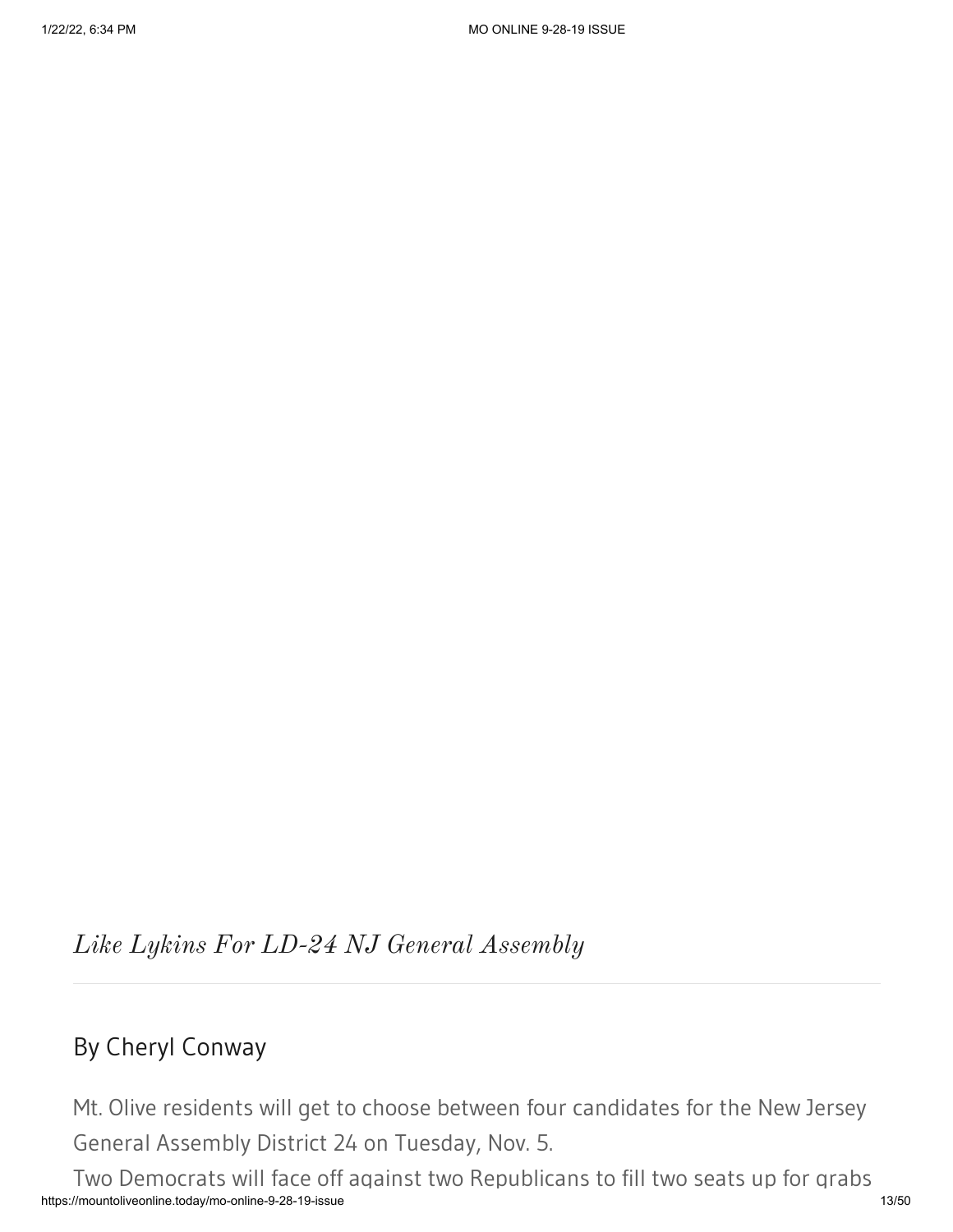in the 24th Legislative District. Since this is a general election, voters can choose

any of the contenders.

Deana Lykins and Dan Soloman Smith of the Morris County Democratic

Committee are running against incumbents F. Parker Space and Harold J. Wriths of the Regular Republican Organization.

Before casting that vote, get to know these new candidates, their platforms and ideas for improving the state of N.J.

### **Meet Deana Lykins**

A resident of N.J. since 1998, 48-year-old Lykins has lived in Green Twp. for the past three years. She moved to N.J. after attending law school at American University, Washington College of Law, from 1995-1998, in order to work at the New York City Housing Authority. Prior to attending law school, Lykins attended University of Kentucky, from 1989-1993, to earn a bachelor's degree in journalism.

A native of Kentucky, Lykins points out her favorite aspects of N.J. "I enjoy its ideal proximity to so many great things: Mountains, lakes, ocean, NYC, Philadelphia, while maintaining its own unique identity," she says. Lykins and her husband Pete since 2006 are raising three children: Addie (10) and Luke (13), who they adopted; and Christian (18), who is her stepson. While her "full-time job is as a mother and wife," Lykins says currently her other full-time job is "working to better the lives of my neighbors and fighting to ensure we have the representation we deserve in Trenton. I'm also an attorney and government affairs consultant. I love public policy and secured a job at the N.J. Legislature two years after graduating from law school. I have worked in and around public policy ever since."

Lykins worked with the legislature from 2000-2005, serving as a legislative staffer for the Office of Legislative Services the first several years.

"In that role, I drafted legislation requested by legislators, drafted legal opinions about legislation and staffed several committees: Senate Labor Committee and Assembly Consumer Affairs Committee," explains Lykins. "During this period, I drafted the Project Labor Agreement which was a major advance for the union/labor community.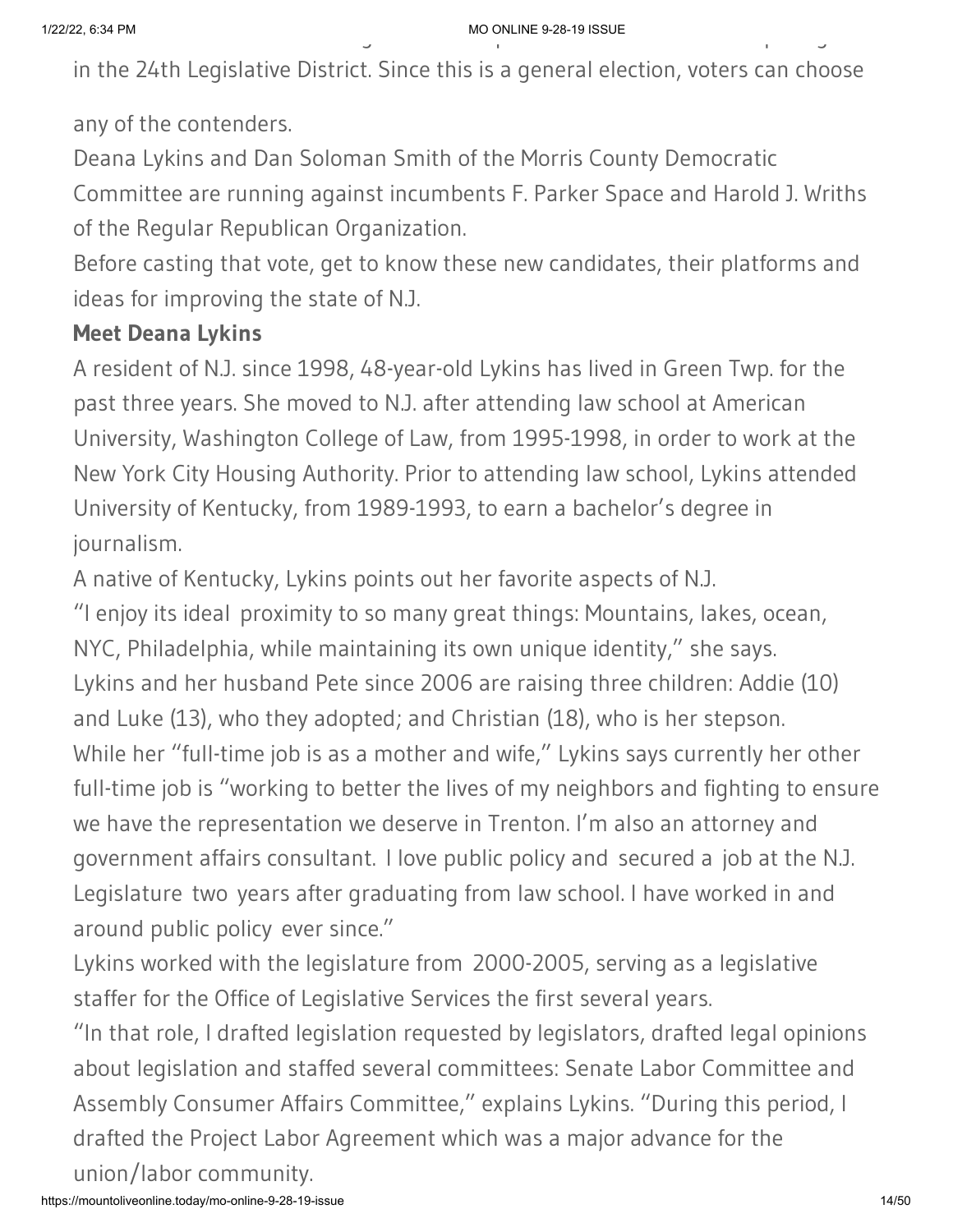"For the last several years working for the legislature, I worked for the Senate Democratic Office staffing the Commerce Committee," continues Lykins. "In this role, I advised legislators and negotiated with stakeholders on their behalf on legislation. I was the policy staffer during the passage of the Predatory Lending, Telemarketing and Automobile Insurance Reform legislation, shepherding this important legislation through the policy process."

Following her work with the legislature, Lykins switched gears working with private sector employment.

"I was the National Policy Manger for Schering Plough immediately following my employment with the legislature," explains Lykins.

### **Lykins' Run For State Assembly**

It was the winter of 2018 when Lykins decided to run for N.J. General Assembly. "I decided to run because I've become increasingly dissatisfied with our current representation," explains Lykins. "I've lost confidence in their ability to fight tax increases from Trenton and secure the funding and services we need in our area, and I know I'm not alone. I want my children to be able to grow up and stay here if they want. We all do. But the status quo simply isn't ensuring vibrance or sustainability for this area."

# *What strengths do you bring to the State Assembly if elected?*

"Professionally, I am an attorney with intimate knowledge of the inner workings of the legislature," says Lykins. "I know how to get things done in Trenton. As a working mother with a head for policy and collaboration, I can bring a new perspective on the issues facing our district and how to solve them." *As a resident of NJ, what do you foresee as the main concerns/issues?*

"The area of Legislative District 24 may be slightly different than the entirety of N.J.," says Lykins. "For our area, we need a real effort to lower our taxes.

"For example, taxes in Mt. Olive are the second highest in Morris County. Overall, this area of N.J. pays some of the highest tax rates in the country, and we don't have a lot to show for it.

https://mountoliveonline.today/mo-online-9-28-19-issue 15/50 "Our education funding continues to dwindle and we are hemorrhaging small businesses," she explains. "We need a real effort to bring appropriate economic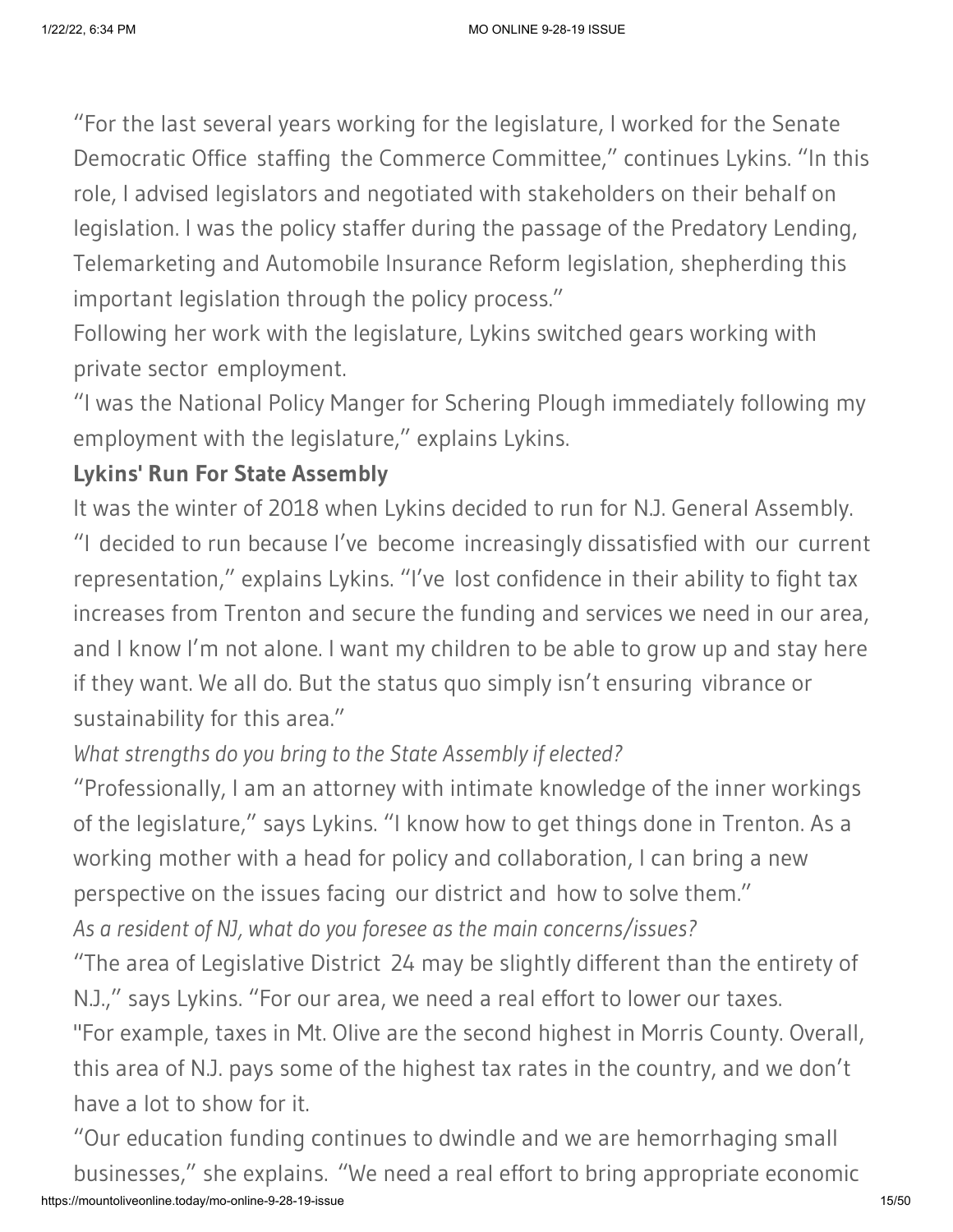development to our area, and that starts with the basics: Widespread high-speed internet.

"Finally, we need to take actions to ensure the health of our most important economic driver: The environment," says Lykins.

*Whatsolutions or new ideas do you have to improve or fix those issues?*

"For taxes, we need auditors for state contracts to ensure that money is being spent correctly," says Lykins.

"We need to increase our efforts to consolidate services for municipalities," she says.

"Businesses in a district can bring down the taxes for individual families," continues Lykins. "We need to focus our efforts on building up and promoting

our agri-tourism and enviro-tourism industries. The beauty of our area is what sets it apart from the rest of the state and we need to better capitalize on that. "Finally, on a related note, we need to ensure the health of our lakes," adds Lykins. "We need to better protect the environment, not only because we want to keep our area health for the next generation, but also because so many of our local businesses depend on a healthy lake. We need to focus on short-term and long-term solutions for the algae blooms that have closed many of our lakes. Reducing the use of fertilizers and increasing the number of storm water utilities are options that need to be explored.

"But we don't just need ideas: We need leaders capable of casting aside partisan divisions and handwringing to get things done," stresses Lykins.

*Any suggestions on how to turn unemployment around and get more citizens on the track they need to be successful?*

"Actually, last week it was reported that N.J.'s unemployment just hit a record low of 3.2 percent," says Lykins.

"What I see as a larger problem is the number of families that are forced to work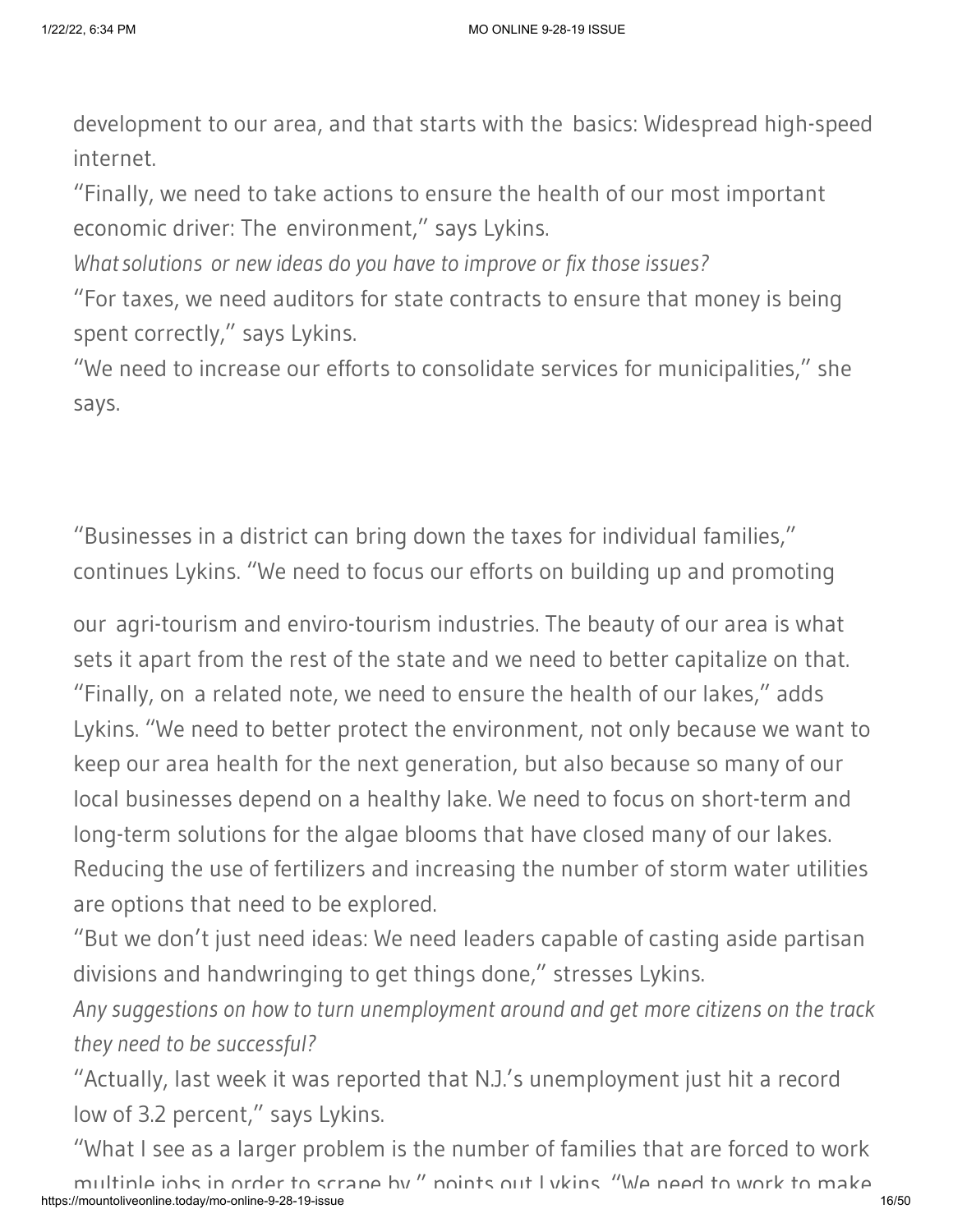multiple jobs in order to scrape by, points out Lykins. We need to work to make our area attractive for the type of businesses that pay higher wages and offer attractive benefit plans.

"One way to do this is to fight to bring better and stronger internet services to the district," suggests Lykins. "Businesses of all sizes require a reliable internet service to operate in the modern economy. Another is to invest in infrastructure, much of which is failing throughout northwest Jersey.

*Why should residents vote for Deana Lykins for NJ General Assembly?*

"LD 24 residents have seen our needs ignored, becoming an effectively forgotten part of the state," says Lykins. "Our taxes have increased but we do not receive our fair share of those taxes back. We deserve to get what we pay for, and not to be treated as Trenton's piggy-bank.

"We need a fresh voice  $-$  a fighter  $-$  who is not afraid to go to Trenton and put people over politics to demand the services that we need," says Lykins. "Our region needs someone who understands our issues and also knows how to find

solutions. I am confident that I am the best advocate and representative for the constituents in Mt. Olive and throughout Legislative District 24."

*Are there any upcoming events/fundraisers for residents to meet or support the Democrat candidates for NJ General Assembly?*

Those interested can reach out to my campaign manager, Matt Ducey,

at [matthewpducey@gmail.com](mailto:matthewpducey@gmail.com) for an assortment of upcoming events,

fundraisers, and volunteer opportunities.

For more information about Deana Lykins, visit

<https://www.lykinsandsmithforassembly.com/about-the-candidates.>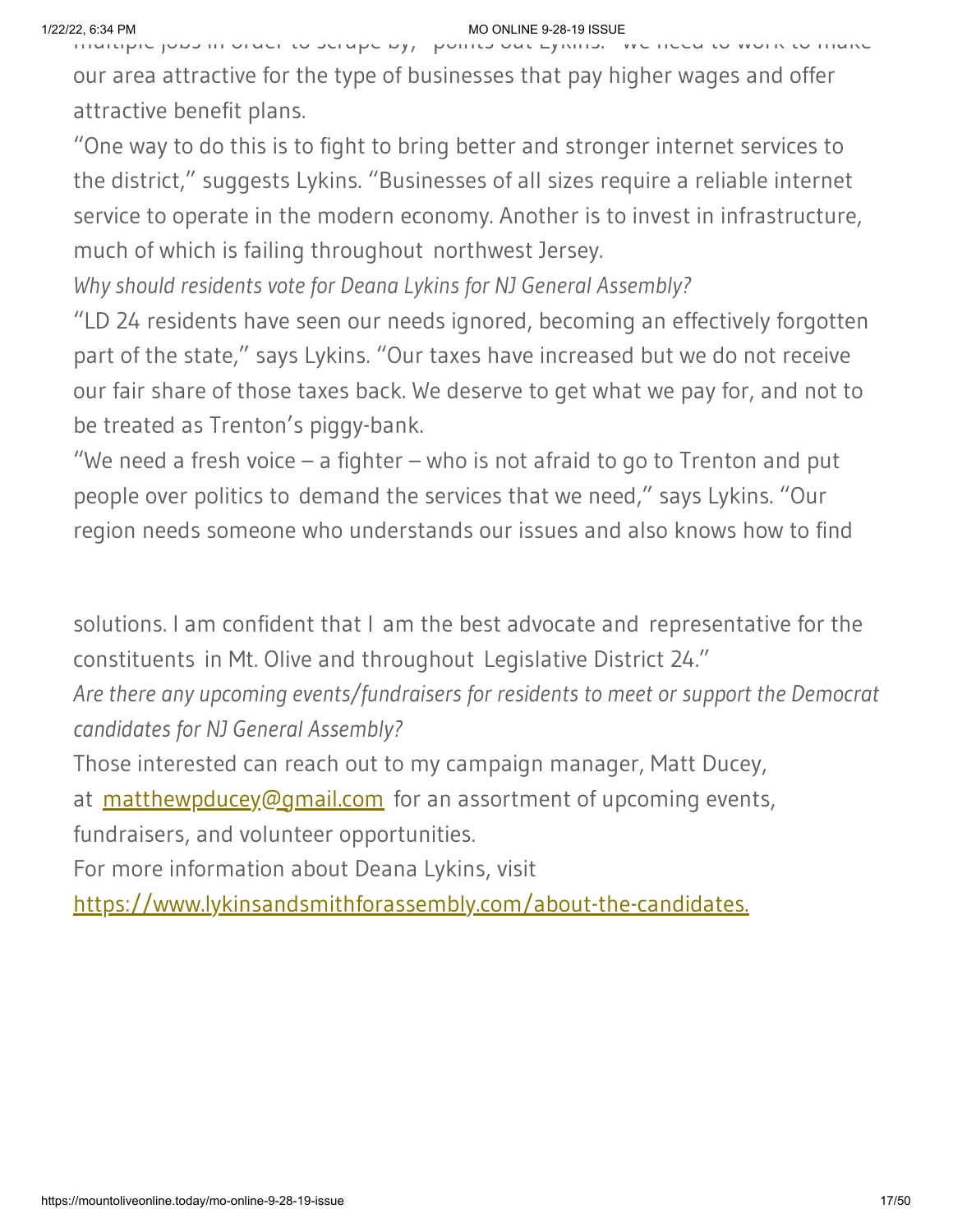*Morris Chase's Phase II For More Homes Phased Out…For Now*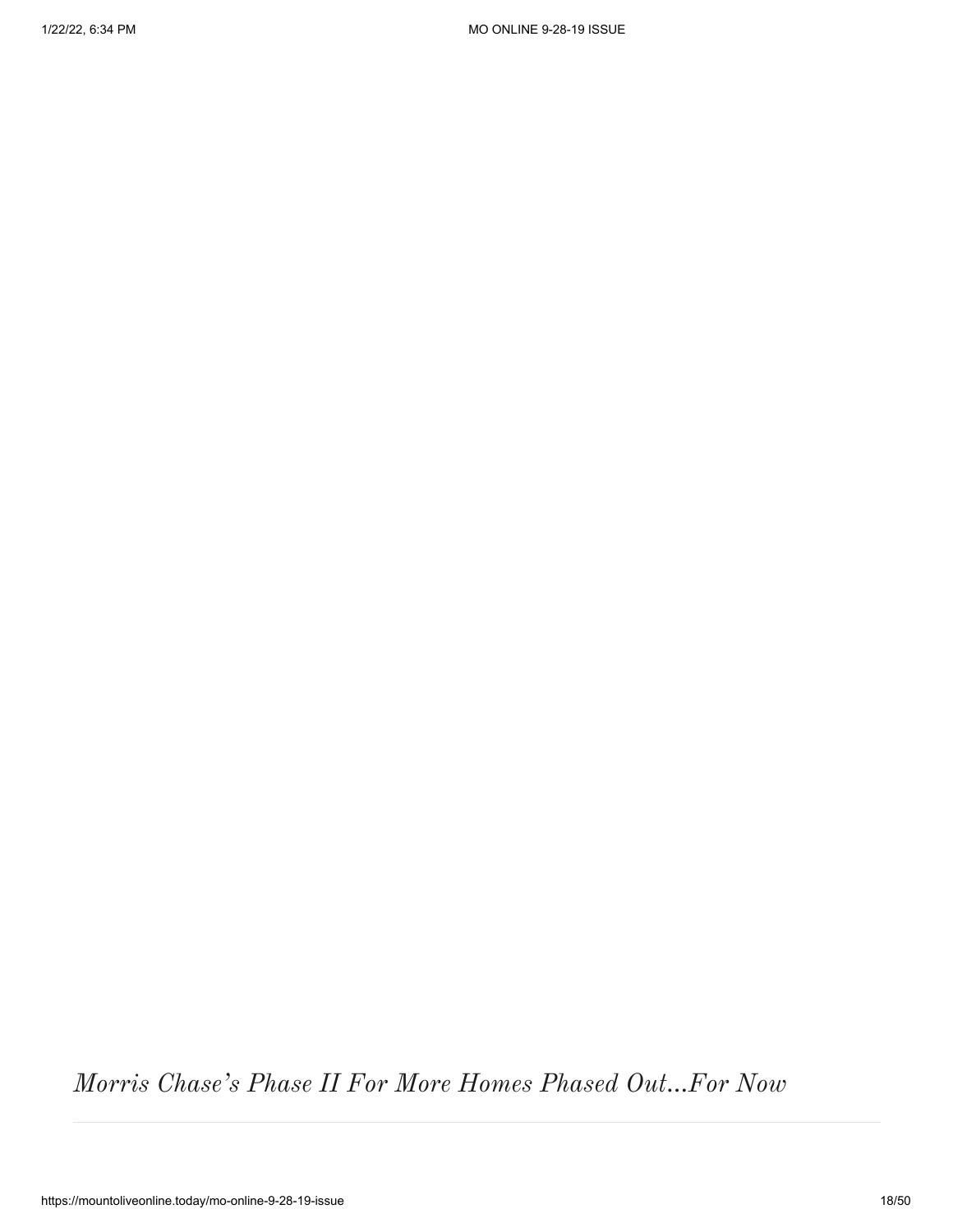### *By Cheryl Conway*

Building more homes in the Morris Chase development in Budd Lake is phased out for now after a Morris County Superior Court judge supported the local planning board's decision to not grant an extension to the landowner. A judgement handed down this past week on Tuesday, Sept. 24, by Superior Court Judge of New Jersey Hon. Stuart Minkowitz ruled in favor of the defendantsthe Mt. Olive Planning Board and the Township of Mt. Olive- in regard to a complaint issued against them by the plaintiff, ARD Mount Olive Associates, L.P. ARD Mount Olive Associates, L.P. issued a complaint against the township and planning board in Lieu of Prerogative Writs, represented by its attorney Richard Hoff of Bisgaier Hoff LLC. Attorney Valerie Kimson of The Buzak Law Group LLC represented the Mt. Olive Planning Board and Attorney Dawn Sullivan of Dorsey & Semrau represented Mt. Olive Twp.

ARD Mount Olive Associates, L.P. issued a complaint in lieu of Prerogative Writs back in Aug. 6, 2018. In action lieu of prerogative writ, a court is called upon to review the administrative action of an agency, board or governmental subdivision, as it is explained in the 18 pg. court ruling brief. Municipal action will be overturned by a court if it is arbitrary, capricious or unreasonable.

After oral arguments in court this month, Minkowitz determined that the Mt. Olive Planning Board was just in its reasoning to not grant an extension.

"It's a tremendous victory in the township," Planning Board Chair Howie Weiss told "Mt. Olive Online" during a telephone interview the day after the superior court ruling was handed down. The ruling "shows that Mt. Olive Planning Board is a serious board that mean's good business," says Weiss.

"The Planning Board has the right and ability to do what we did," says Weiss. "We have the right to govern as we see fit; that's just really big."

It is "commonplace" to name the township in a suit as well, Weiss explains, and as was expected, the township was also named.

https://mountoliveonline.today/mo-online-9-28-19-issue 19/50 Happy with the win, Mt. Olive Twp. Mayor Rob Greenbaum says "I believe that the judge's ruling was sound and support his decision. The original approvals were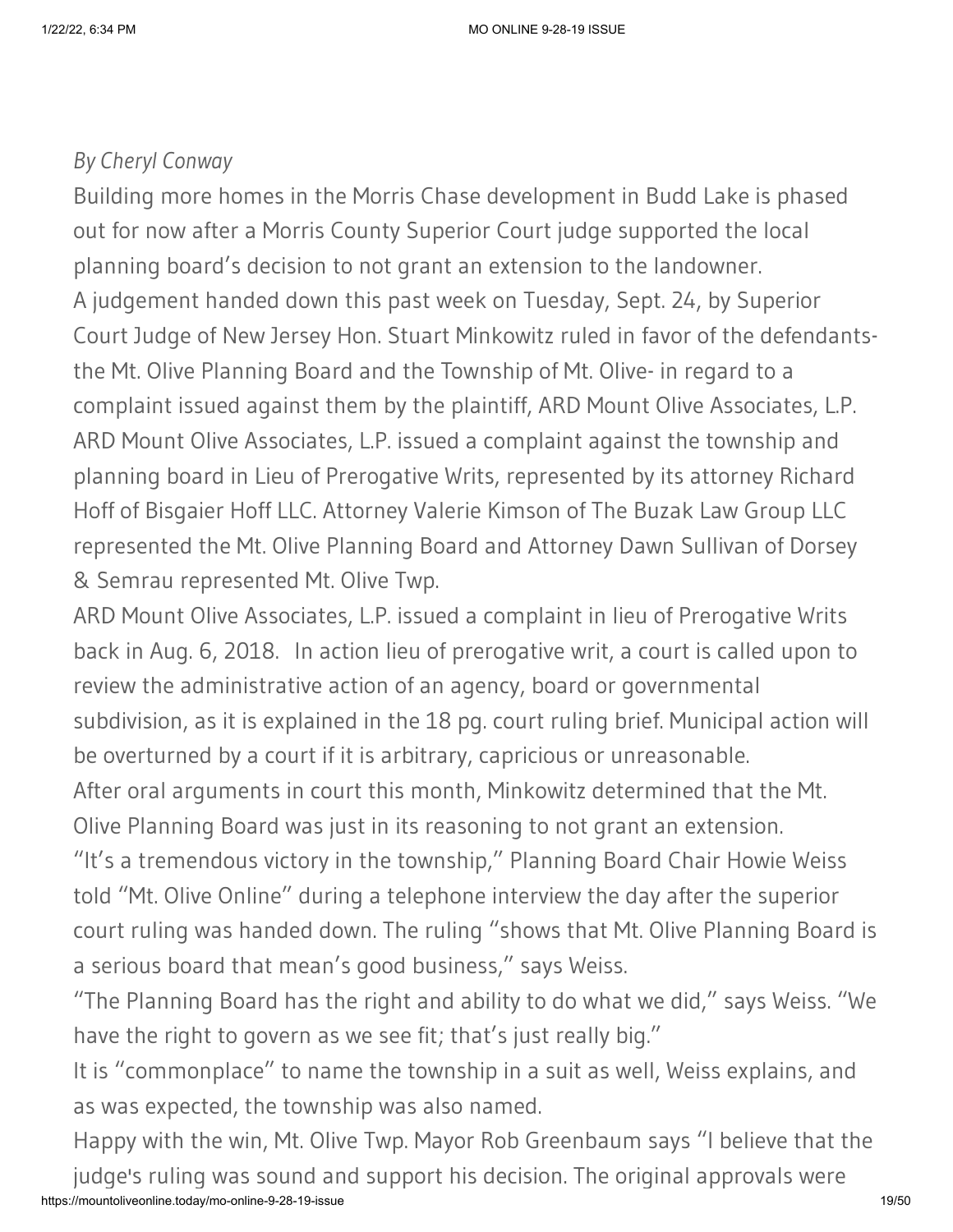extremely old and stale. Whether the decision benefits Mt. Olive in the long run is

yet to be determined. I know that the residents of Morris Chase wanted no more homes built in that community."

### **Plans Voided For Now**

So for now, looks like Morris Chase will not be built on any more, explains Weiss…. "but it can be built on" if the builder comes in with new plans. "They can still come back" adds Weiss, but "when they come in, it will be in today's standards." It remains unknown as to what the applicant's plan is now regarding Phase II. Gregory Law is the president of the company; ARD Mount Olive Associate's Attorney Richard Hoff from Bisgaier Hoff LLC, did not issue a response to inquiries before press time.

"Bring in a plan, we are open to it," says Weiss. "Come in with a conforming plan. Morris Chase is a beautiful community; it can be finished without over developing."

Weiss says, "after 30 years this is behind us." The option now is "to leave as is" or come in "with a conforming plan."

### **Advantages/Disadvantages**

Completing Morris Chase could be beneficial to help with tax retables and fill in the vacant land in between homes.

"You have a home, then a home, then a vacant lot then a sidewalk," says Weiss. "You have a sidewalk, who is going to shovel those sidewalks?" a logistical problem. "It's a bi-product of what happened. There is a homeowner's association and Toll Brothers has been shoveling snow.

There are "a couple hundred" people already living in Morris Chase so some residents think that is enough.

The current zoning is R-1, one-acre single family residential, says Weiss. The prior zoning was R-3, 15,000 sq. ft. lots for single family.

Acreage was unknown.

"It will take some time to figure out the acreage as Phase II is not one single tract of land," says Weiss.

**Judge's Ruling Explained**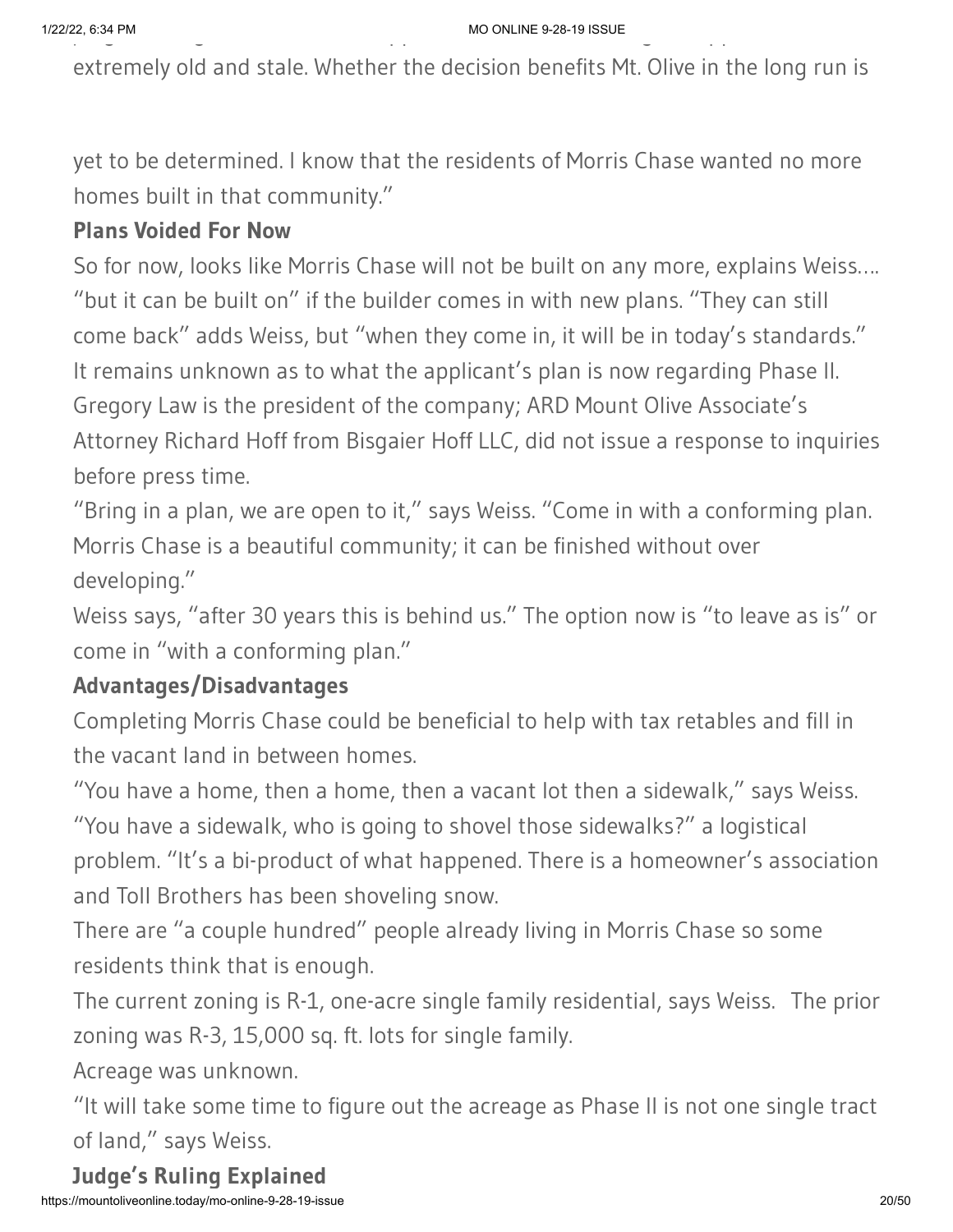In the 18 pg. legal brief document regarding the court's ruling, it is explained that "A court will not disturb a board's decision unless it finds a "clear abuse of

### discretion.

"The applicant bears the heavy burden of proving that the evidence presented to the board was so overwhelmingly in favor of the applicant that the board's action can said to be arbitrary, capricious or unreasonable.

"Public bodies such as the board are allowed wide latitude in the exercise of their delegated fact-finding discretion because of their peculiar knowledge of local conditions," as stated in the brief. "A Planning Board's decision on a land use application may be set aside only when arbitrary, capricious, or unreasonable. The standard comes from the recognition that local officials, who are familiar with a community's characteristics and interests are best equipped to pass judgement on variance applications.

### **Background of the Lawsuit**

On March 30, 2018, the plaintiff filed an application for an extension of the protection of the 2000 approval for 63 lots and final approval for the 66 lots within Phase II for a period of two years ending March 21, 2020. Board conducted a hearing on May 17, 2018; and adopted its resolution on June 21, 2018. In that resolution, the board voted against the extension.

https://mountoliveonline.today/mo-online-9-28-19-issue 21/50 "You have no progress in the last six months," Weiss said on record. "I know you think you do, but there's no wetlands delineation. If you know it's in process, why is nothing done? So I sit here tonight and listen to another request for another extension. I think it was you Mr. Hoff that said you've been working on this project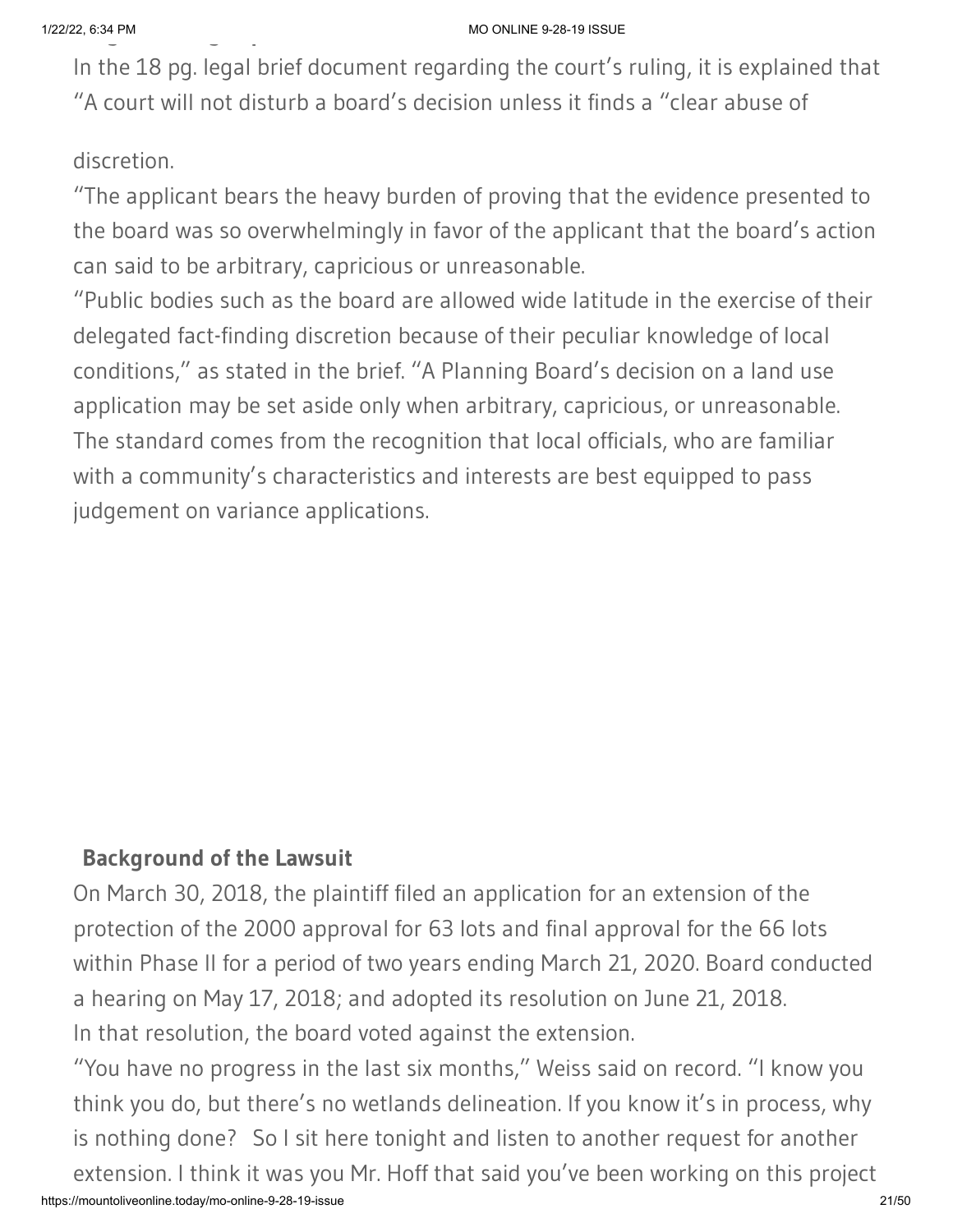for all these years, you're working on it, it's a priority, and then I hear, prior to that, Mr. Law tell me well, he's in Florida, and he's busy and he doesn't have the ability to come up here and the projects are being worked on down there. "So I have a project that's not being done, and the applicant sits here and tells me that he's busy in Florida. I think he's lost the protection from the court and I'm going to vote against this extension."

The board voted against the extension, with one member voting in favor. As it states in the legal document, "For the last year no activity had been undertaken by the developer to pursue the development of Phase II of the development. No wetlands delineation study had been initiated, completed or submitted to the NJDEP over the last year when it could have been done. No applications had been made to New Jersey American Water Company for sanitary sewage connection permits nor had any applications been made to the NJDEP for the same. No attempt to obtain water permits to allow construction on any of the properties had been made to the township until the day hearing this application."

In the history of this application, the board has denied extensions of protections on at least two occasions, both of which were overturned by the court with the board being ordered to grant extensions.

"The developer has taken no action to pursue the development of Phase II and has failed to expend any effort whatsoever to move project forward," as stated in the document. "When questioned about its lack of diligence, the developer candidly acknowledged that he is in Florida and has been finishing and working on projects in Florida and effectively did not have time to pursue this development.

The board is of the view that the complete and utter lack of diligence of this applicant to pursue this project demonstrates a blatant, deliberate and willful lack of interest in moving this development forward at an expeditious pace to conclude a development approved almost 30 years ago, particularly those lots with subdivision approval since 2002 more than 16 years ago.

### **Planning Board Rights**

https://mountoliveonline.today/mo-online-9-28-19-issue 22/50 According to Municipal Land Use Law: Preliminary approval of subdivisions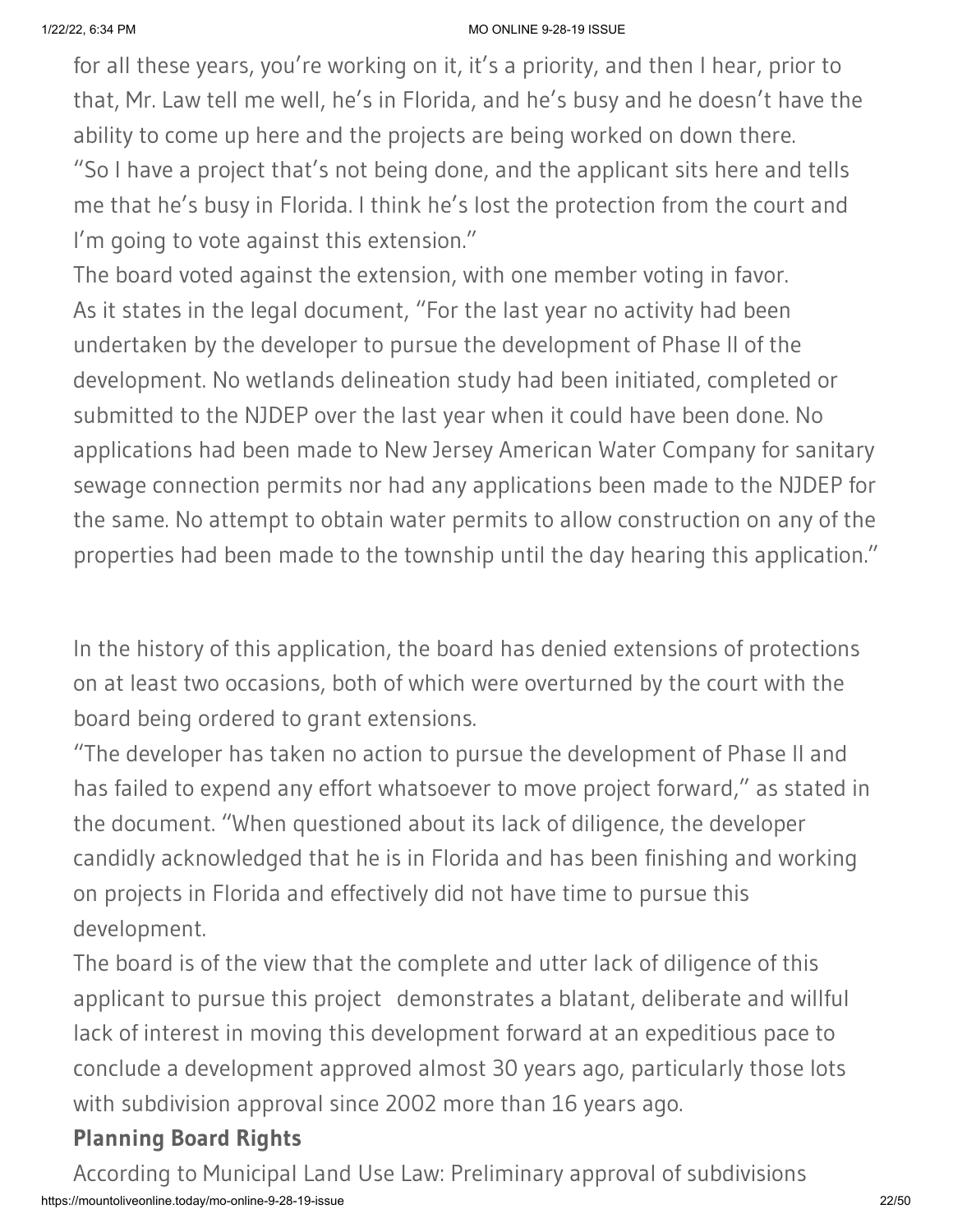confers rights and zoning protections on applicants for three years. In large subdivision of 50 acres or more, a planning board may extend these rights beyond three years taking in consideration factors such as number of dwelling units, economic conditions, comprehensiveness of the development.

"A planning board has discretion to make the determination for final approval base on what the planning board believes to be reasonable," as stated in the court brief.

While the board was frustrated with the ongoing delays, extension, the judge ruled that "Weiss's comments do not demonstrate any personal bias toward plaintiff, and Weiss's comments did not prejudice the board," as is stated in the legal document.

"Weiss's comments during the hearing regarding the feasibility of Phase II expressed legitimate concerns. Considering the fact that the project did not seem to be a high priority for plaintiff and because plaintiff had failed to move the project forward for several months.

"Since the board members came to their decision freely and were not bullied into adopting Weiss's perspective, the board's decision was not arbitrary, capricious or unreasonable.

Plaintiff argues that the denial of the extension is arbitrary, capricious and unreasonable given the projects context and extensive history….and that the board only considered the plaintiff's failure to obtain a wetland's delineation when deciding to reject plaintiff's application at the May 17, 2018 hearing. "It is clear from the record that the board considered far more than just the wetlands delineation issue when rejecting plaintiff's application," as stated in the legal brief. "Plaintiff failed to make any progress for Phase II on several outstanding issues for one year and not just the wetlands delineation study. Plaintiff even admitted that he was only about to begin the process of submitting applications, both water, sewer and wetlands.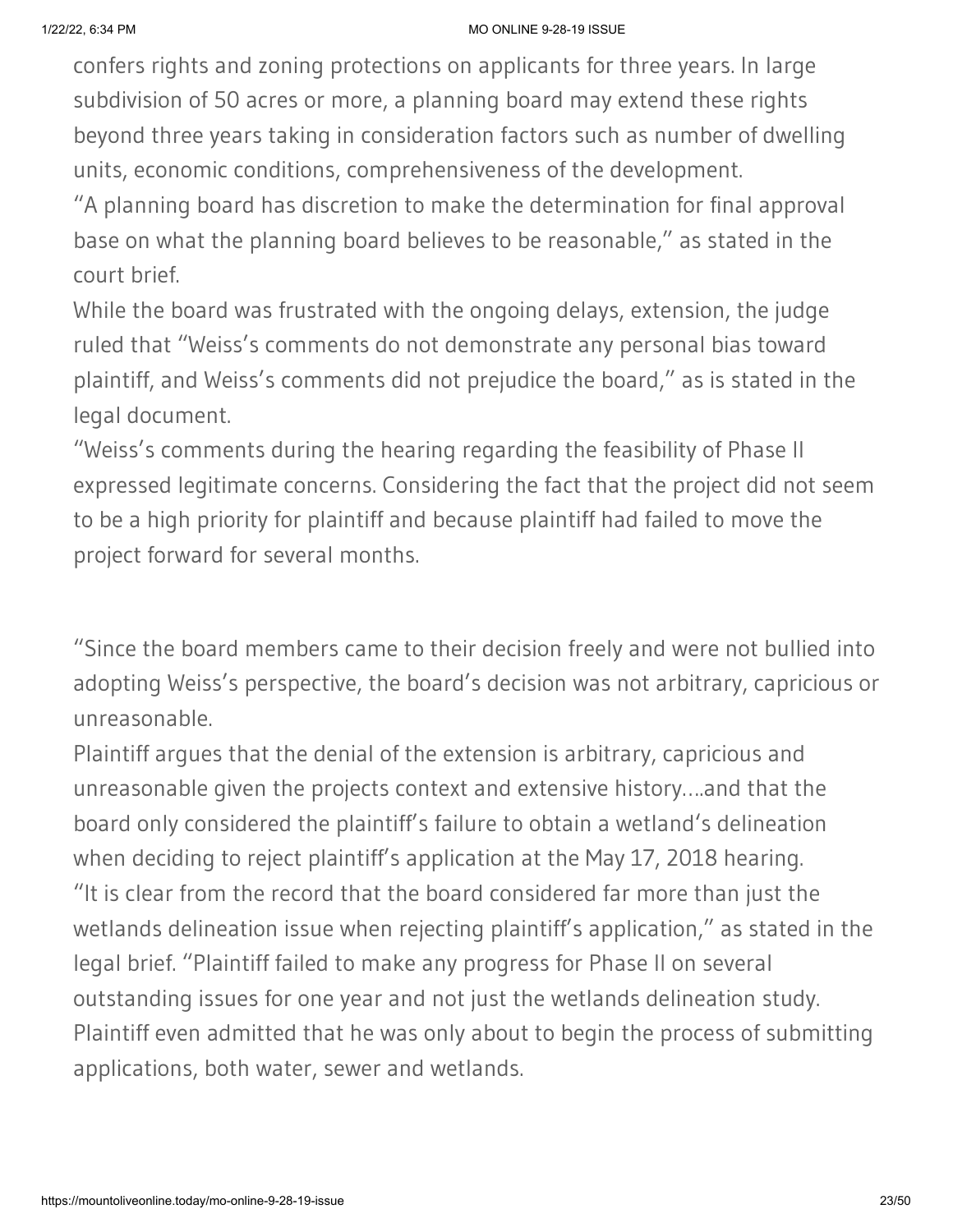"While the board may have authority to grant extensions, it was under no obligation to grant plaintiff's request for yet another extension, now more than 13 years after Toll was decided, and more than 30 years after the project began when plaintiff has made no reasonable attempts to move the project forward over an extended period of time," as stated in the brief. "Therefore, the board's denial was not arbitrary, capricious and unreasonable."

### **Project's Beginnings**

Dates back to 1989; plaintiff was previous owner containing 168 acres. Plaintiff remains owner of a portion of the property, described as Phase II. In resolution dated May 18, 1989, the board granted plaintiff preliminary major subdivision and site plan approval for a residential development then known as Dyrham Woods now known as Morris Chase.

Project consisted of 168 single family detached lots and 250 townhouses. Due to delineated wetlands areas on the property, the plaintiff had to establish a distinct phasing plan for the project, completing the portion of the project that did not impact the wetlands. Phase II contained the wetlands.

In Feb. 2002, plaintiff entered into contract with Toll Bros, Inc. for Phase I of the project. Toll applied for and received final site plan approval for Phase I from the planning board in Feb. 3, 2002.

For Phase I, Toll Bro. completed building a mix of 276 single family homes and townhouses, confirms Weiss.

Phase II could not be completed by Toll Bro. because of wetlands so ARD took over. Phase II was slated to consist of a mix of 137 single family homes and townhouses, says Weiss.

"ARD was waiting for Toll Brothers to complete but Toll Brothers was done in one year," says Weiss. "They were supposed to come in with water, sewer, wetlands. They didn't do any of that."

"ARD took a risk that was once non-buildable land," says Weiss. Studies needed to be completed to examine wetlands, sewers and water to that area.

https://mountoliveonline.today/mo-online-9-28-19-issue 24/50 "The extension to build in 1989 are expired " explains Weiss "Building under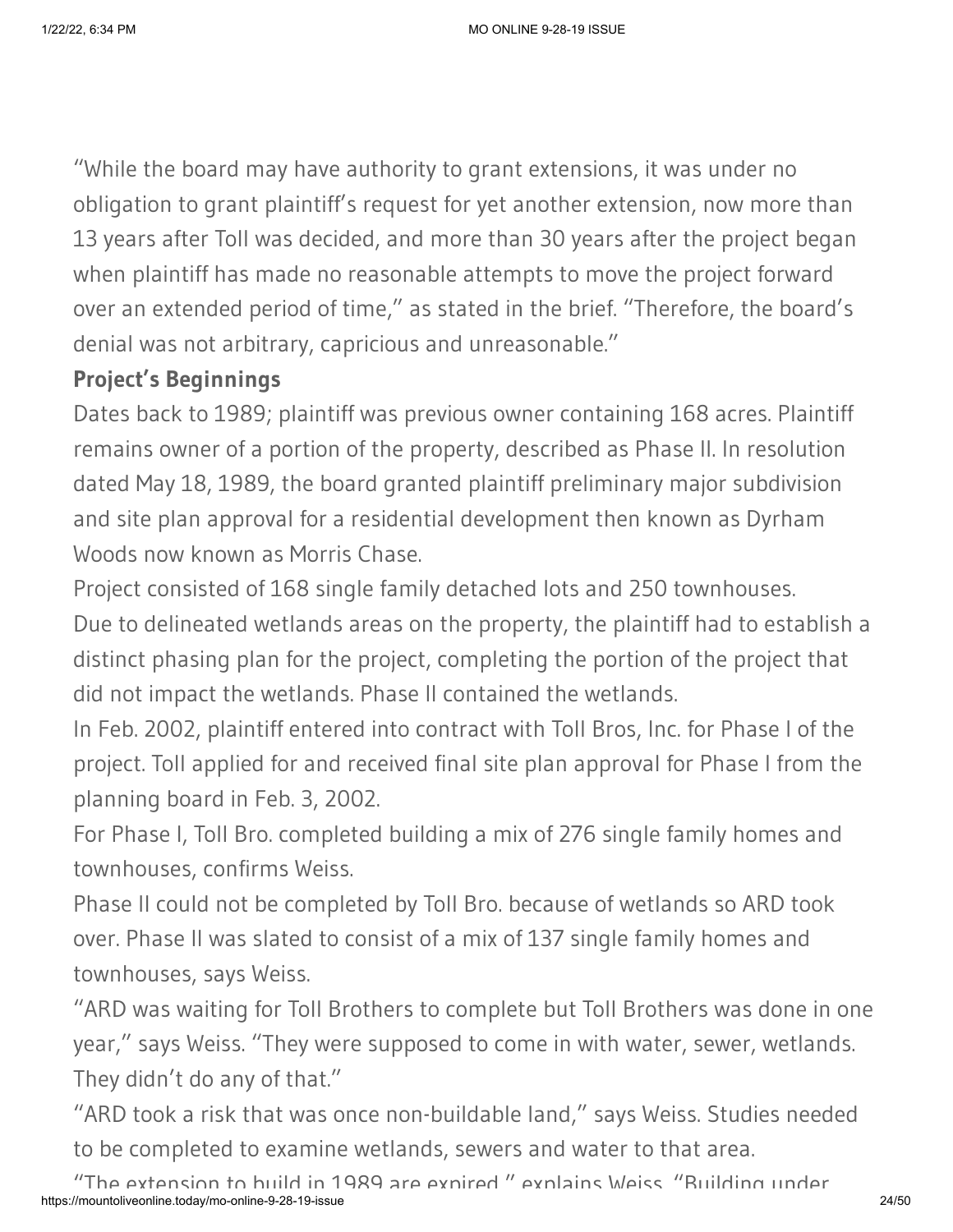The extension to build in 1989 are expired, explains Weiss. Building under

1989 standards is not going to happen. If they were to build, they need a new site plan conformed to new regulations in accordance to wetlands, highlands, density,

lot coverage, size, setbacks. It would have to conform to today's standards," which could mean less acres to build on, less homes. Their previous application "goes in the garbage; they start all over again."

ARD has the option "to come in with a conforming plan to meet today's standards," explain Weiss, and "with their investment so far; infrastructure in the millions of dollars" would make sense to do just that. They can come back whenever they want."

Weiss is relieved by the win, especially after so many denied extensions reversed in the past by the courts.

During the past 30 years, the developer had requested multiple extensions, most that were approved after reversed by the court.

"We've been in court for 30 years as far as extensions," says Weiss. "Most of these times we lost; township won its lawsuit yesterday It is something that has been hanging over our head for many years. We've been handcuffed by the court" with overturned extensions. "It's a burden off of our shoulders. I'm glad it's over; court has ruled, 30-year headache is gone."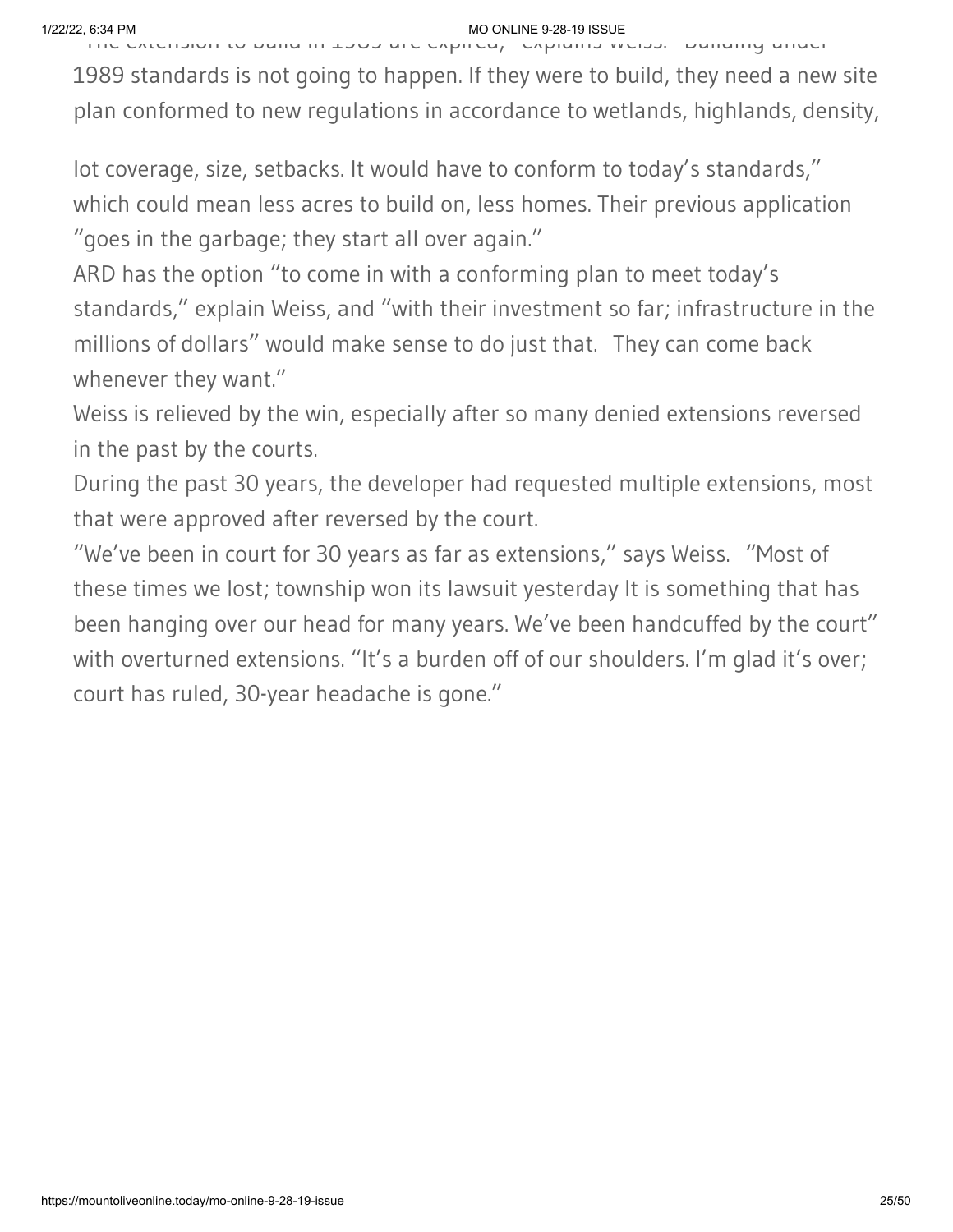# *National Remembrance Vigil Captures Heart Of All Attendees*

*By Cheryl Conway* Mission complete for the National POW/MIA 24 Hour Vigil held last week at the All Veterans Memorial in Budd Lake.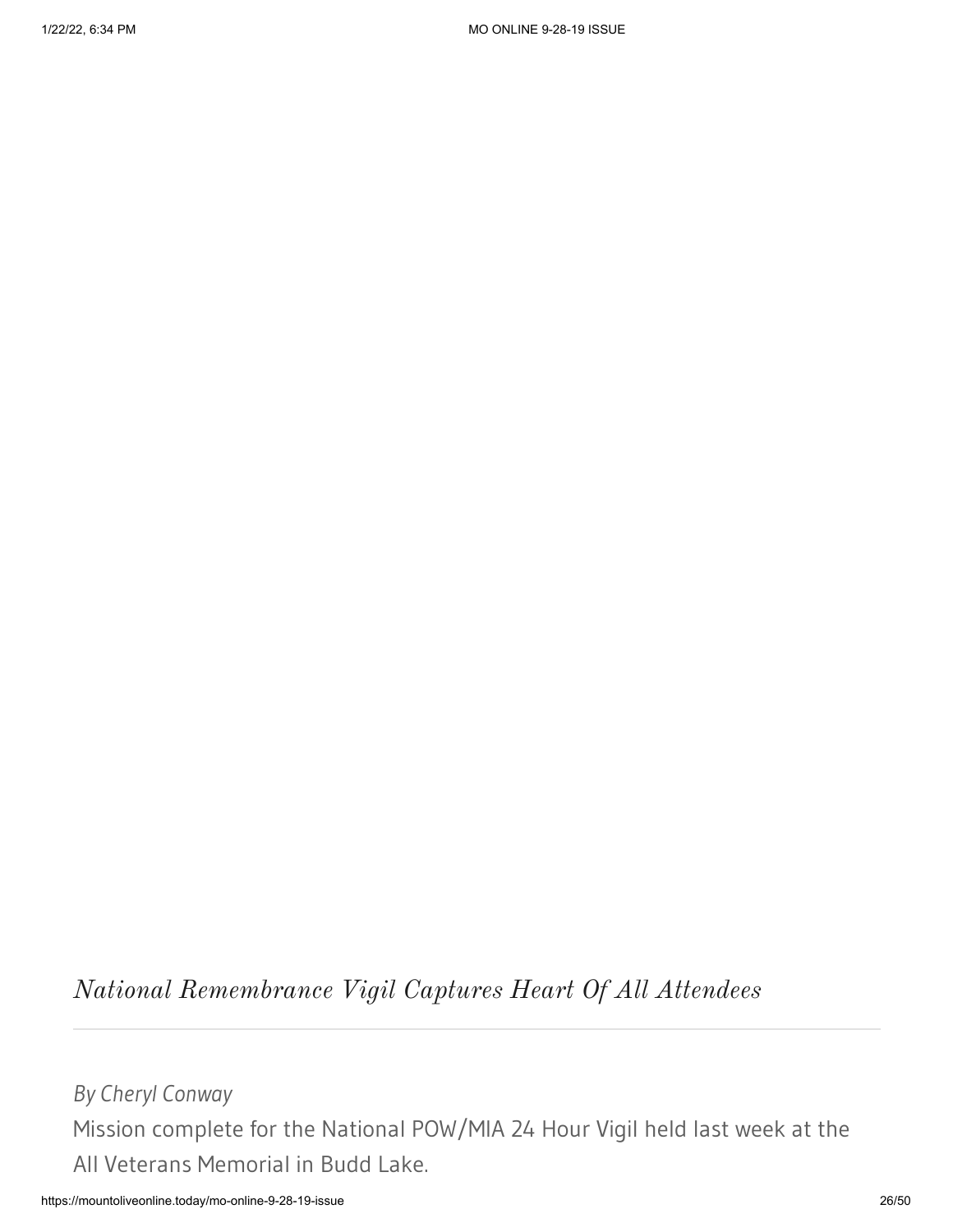Thousands of names spoken and inscribed on their dog tags hung on the AVM's REMEMBRANCE WALL, to remember them as heroes whether their unfortunate story was one of a prisoner at war or a military person missing in action. The 24 hour long service was held on Friday, Sept. 20 through Saturday, Sept. 21. "The ceremony was very meaningful," says Charlie Wood Uhrmann, founder of the AVM and All Veterans Alliance. "It began with comments from U.S. Army Veteran Amery Vasso, commander of the Morris County American Legion, who spoke about the origins of POW/MIA Families and the sacrifice of our warriors; followed by my opening remarks referencing the hundreds of thousands of mothers, fathers, wives, children, sisters, and brothers left behind in bewilderment. Followed by Chaplain Adam Charman's spiritual words and guidance.

"Throughout the entire ceremony, we recited the names, ranks, serial number, and branch of service of every New Jersey warrior declared as POW/MIA," says Uhrmann.

"Upon the reading of each name, a dog tag was placed on the wall. We actually ran out of room for the thousands among thousands of WWII warriors missing in action. It was not until we were halfway through the WWII warriors names and until we saw the overwhelming amount of dog tags did it have an impact on all of us. My husband Scott is returning to the site to weld another bar to the accommodate the overflow."

Uhrmann says "We hung 2,497 dog tags; we will be adding approximately 250 more. These are only declared New Jersey POW/MIA Warriors. Counts were broken down to be 133 soldiers from WWI; 2,361 from WWII; 175 from the Korean War; 54 from Vietnam; and the number from the Civil War pending as of press time. Also in attendance were 19 American Legion Posts that were represented by their commanders during various intervals of the vigil, as was the All Veterans Memorial. Mt. Olive High School Principal Kevin Stansberry also made an appearance.

"Mission 22, showed tremendous support and provided much needed help executing the dog tag aspect of the program," says Uhrmann. "They were present during the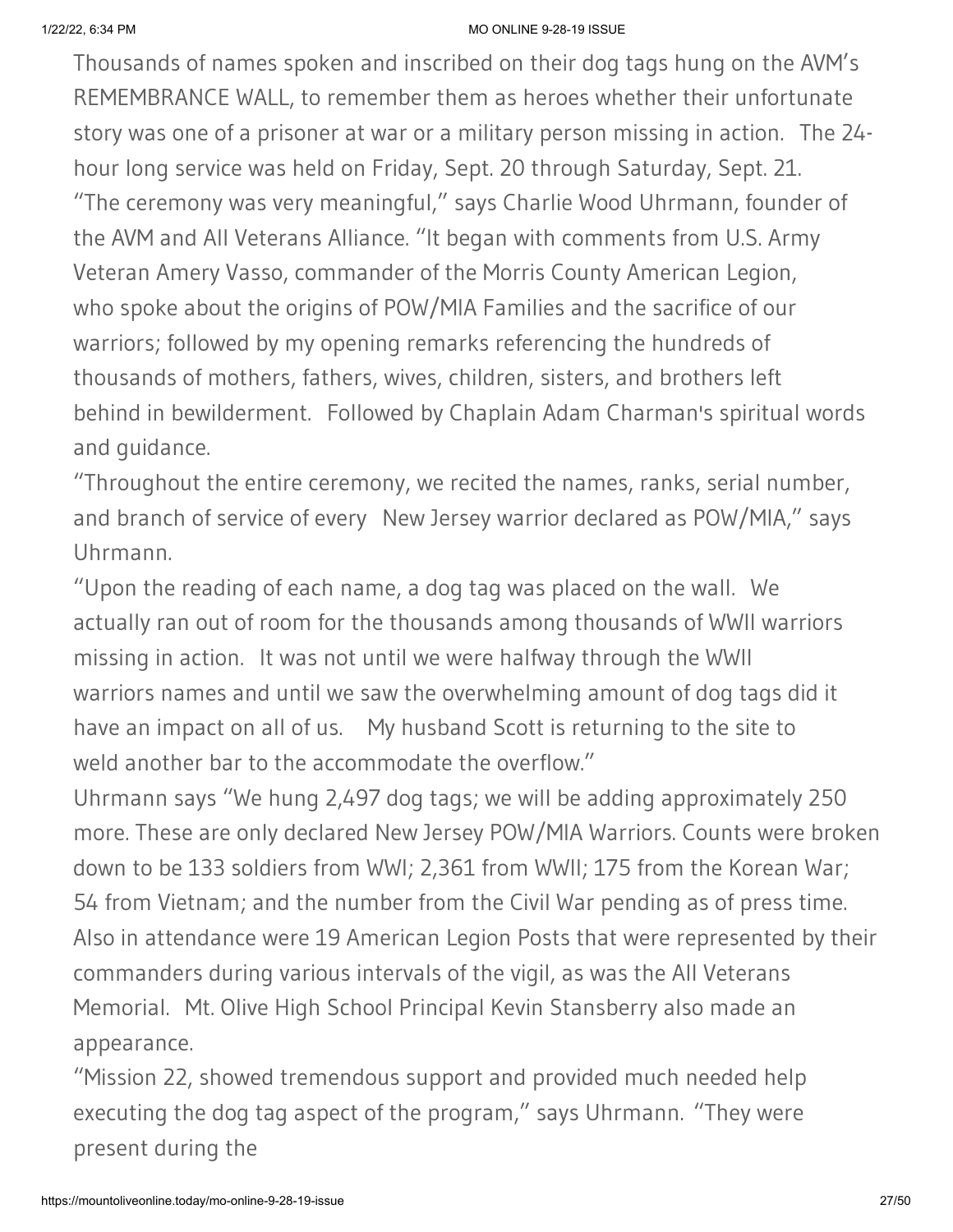entire 24-hour vigil, as was Amery Vasso, Bill Robinson and a couple of other veterans.

"The JROTC made a huge impact with their Death March vigil," continues Uhrmann. "Parents of the cadets were present supporting their child and even stopped by to say hello and placed a yellow ribbon with a message onto the cherry tree in front of the War Dog Memorial.

"The yellow ribbon has signified many things throughout the years," explains Uhrmann.

 The first version of the song appears in the U.S. war poem by George A Norton, entitled "Round Her Neck She Wears a Yeller Ribbon (For Her Lover Who is Fur, Fur Away.)" It's about a girl who waits for her soldier to return home and was first published in 1917.

The yellow ribbon also "signifies someone waiting for their loved one to return home."

Continues Uhrmann, "It appeared along with the slogan "support our troops," in the form of yellow ribbons tied to trees and the implied meaning of "bring our troops home." "Each participant was able to scribe their own message to either a missing warrior or the family of a missing warrior," she continues about the yellow ribbons. "The ribbons are beautiful as they move with the wind." While the vigil was quite meaningful to those who attended, Uhrmann says she was hopeful that more people should have taken the time to stop in. "It was a spiritual experience to see the magnificent orange glow illuminating from the POW/MIA globe under a star lit sky, to smell the burning flame, to hear a soft reading of the POW/MIA warrior's names, watch the dog tags fill the wall, and periodically seeing the passing of the POW/MIA Flag carried by our nation's future warriors," says Uhrmann. "What a memorable experience it was; I only wish more people could have taken the time." At the closing ceremony on Saturday afternoon, the MTHS JROTC completed their final lap marching in a loop around Turkey Brook with the POW/MIA flag. "At exactly 4:30 p.m. American Legion Rider/Sussex County Veteran Services Bill Robinson extinguished the POW/MIA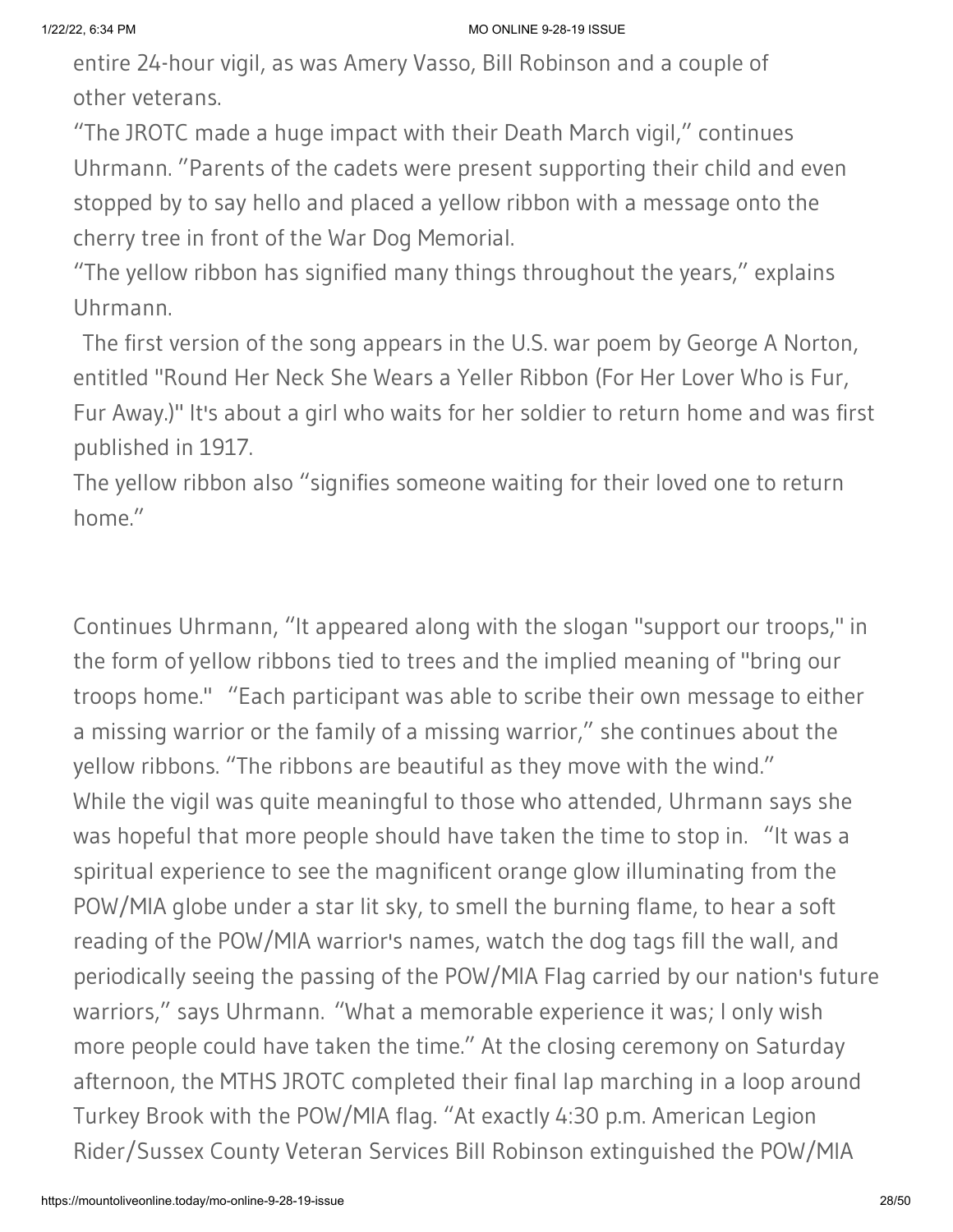flame - the POW/MIA Globe will not be lit until the National POW/MIA 24 vigil 2020," she says. "We are extremely proud of the ceremony we provided the community," says Uhrmann. "Those who should have been there, were there. Similar to our Memorial Remembrance Day Ceremony, our focus remains on those who gave all… and their family members.

"I believe we have captured the intent of the day and provided a powerful message that our freedom comes from the suffering and blood of others," says Uhrmann. "It was remarkable to see the Morris County American Legion, All Veterans Alliance, Air force JROTC, and Mission 22 share one vision and join forces on this day."

*Photo Gallery*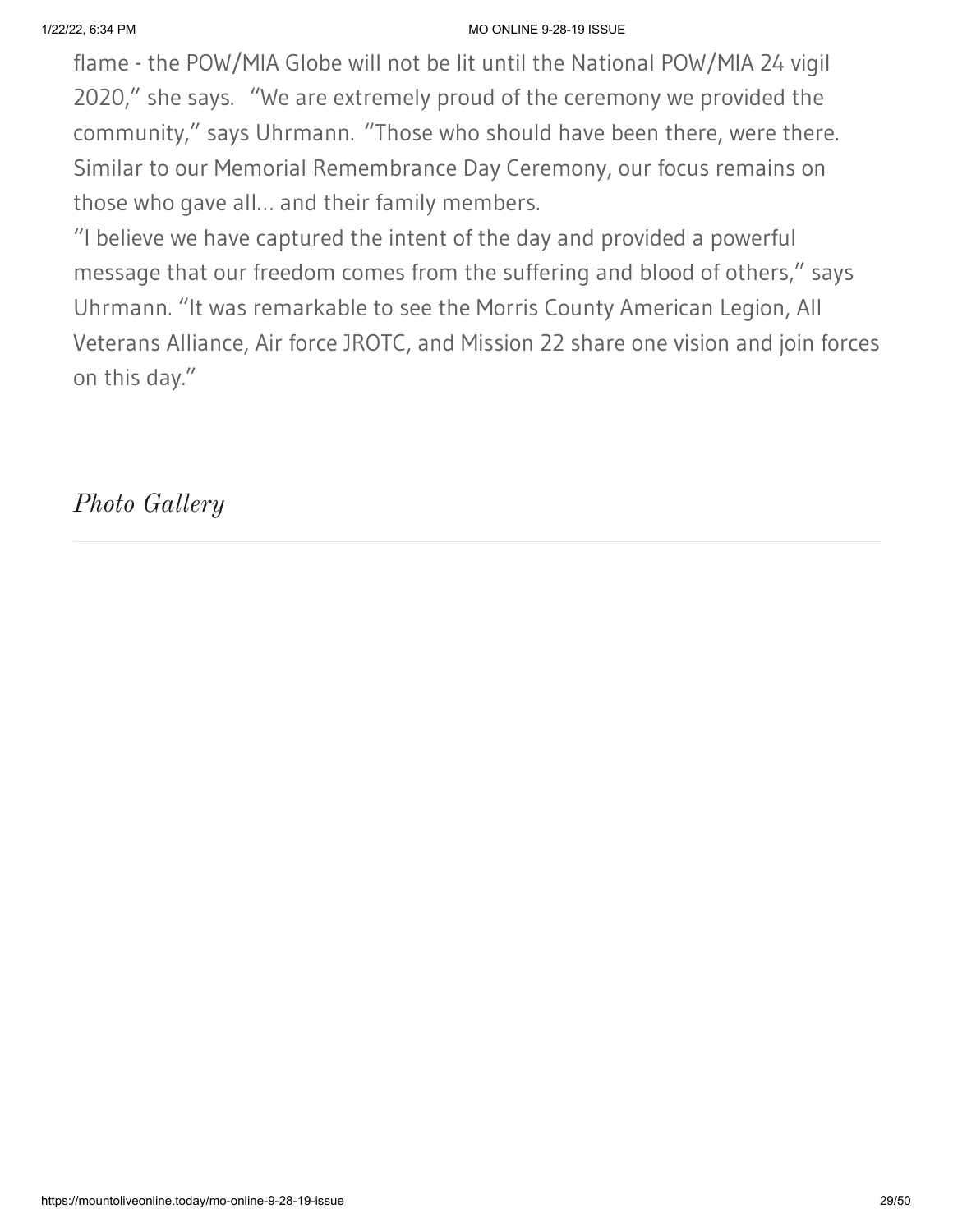*Local Library News*

### **Library Events Covered This Fall Like Leaves**

Unwind after a busy say to the **Sounds of Instrumental Music**. Peter Biedermann, a solo instrumental guitarist, is set for a repeat performance on Monday, Sept. 30 at 6:30 p.m.-7:30 p.m. in the Gathering Room. Biedermann is based in Green Valley, Ariz., and has been composing and performing for more than 40 years. He will be focusing on pieces from his latest recording "Tales from the Desert" on a variety of 6 and 12 string guitars in unique tunings.

Take A Closer Look- Join in on Thursday, Oct. 3, at 7 p.m., for "Telescope Night" as Pearl Observatory will set up its equipment at the library to view mountains and craters on the moon, the clouds and moons of Jupiter and the rings and moons of Saturn. Rain date is Thursday, Oct. 10. Registration required; limited to 25 adults. Be Calm and Create a Masterpiece- The Mt. Olive Public Library plans to present "Painting with Dorothy" on Saturday, Oct. 5, from 10:30 a.m.-3:30 p.m. in the Gathering Room. Come join in for a fun day of creativity and learning. Make great art and paint like the masters.

Registration is required; limited to 12 adults.

Live Your Best Life with Essential Oils-a workshop titled, Essential Oils 101 (Make & Take Diffuser Bracelet) is set for Saturday, Oct. 12, from 11 a.m.-12:30 p.m. in the Gathering Room.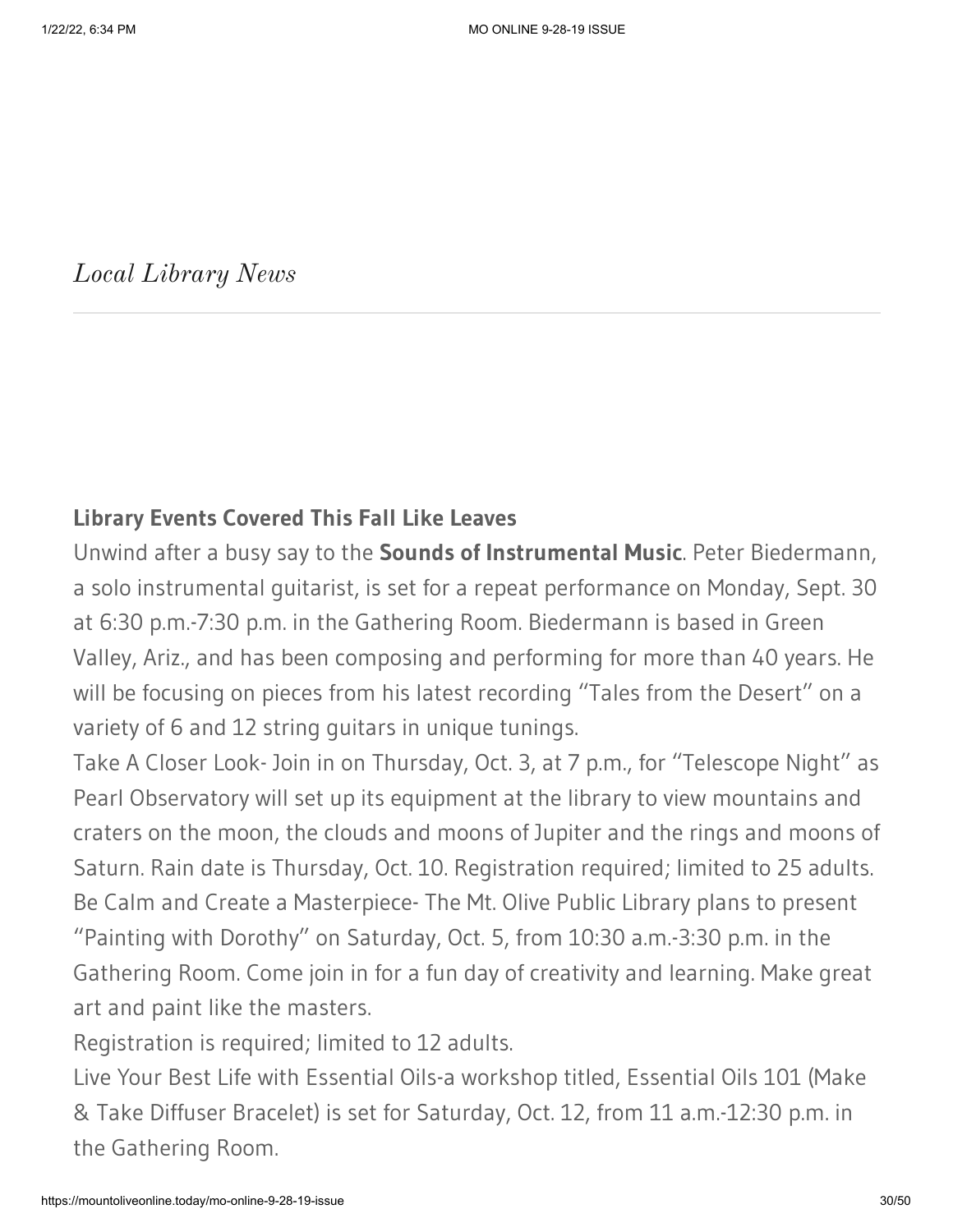Come join Perri O'Flynn for this fun essential oils project…the bracelet can be used as a diffuser "on the go;" to take your oils anywhere and use them for any situation. Also, learn the benefits of using essential oils in one's daily life. Limited to 12 adults. Registration requested.

Free Movie Night- Family favorite "Aladdin" will cover the screen at the MOPL on Tuesday, Oct. 15, at either 1 p.m.-3:15 p.m.; or 6 p.m.-8:15 p.m., in the Gathering Room. Rated PG 2019, fantasy/romance, 2 hr. 9 min. "Aladdin" is a 2019 American musical fantasy film produced by Walt Disney Productions. It is a lifeaction adaptation of Disney's 1992 animated film of the same name, which is based on the eponymous tale from "1001 Arabian Nights." Movie-style snacks provided!

Birds And Prey Up Close- The MOPL plans to host the Delaware Valley Raptors on Tuesday, Oct. 22, at 6:30 p.m. in the Gathering Room for its educational program "Close Encounters with Birds of Prey." It will be bringing an American kestrel, red-tailed hawk, peregrine falcon, great-horned owl, saw-whet owl and an immature bald eagle. The program is for adults and children over 6 years old only. Registration requested.

You Don't Have to Pay the Full Price for College- a "College Funding Seminar" is set for Wednesday, Oct. 23, at 7 p.m. in the Gathering Room. This free seminar, presented by Alvin G. Newell, vice president of Solutions for College Funding, Inc., will discuss how parents of college-bound high school juniors and seniors can: Make sure to not over-value your home on financial forms; try not to save money in child's name as it weighs more heavily than parent's savings; don't be afraid to negotiate with the college for a better financial aid package. Registration requested.

Come See the Real World Birthplaces of Gothic Horror- The MOPL plans to host "Strange Tales in Stone" on Wednesday, Oct. 30, at 7 p.m. in the Gathering Room. Join horror artist, Steve Gale and experience a unique blend of original artwork, Gothic literature, macabre history and European travel in this family-friendly presentation. Exhibition of his artwork will open on Wednesday, Oct. 16, in the Gathering Room to view for those unable to attend the presentation. Registration requested.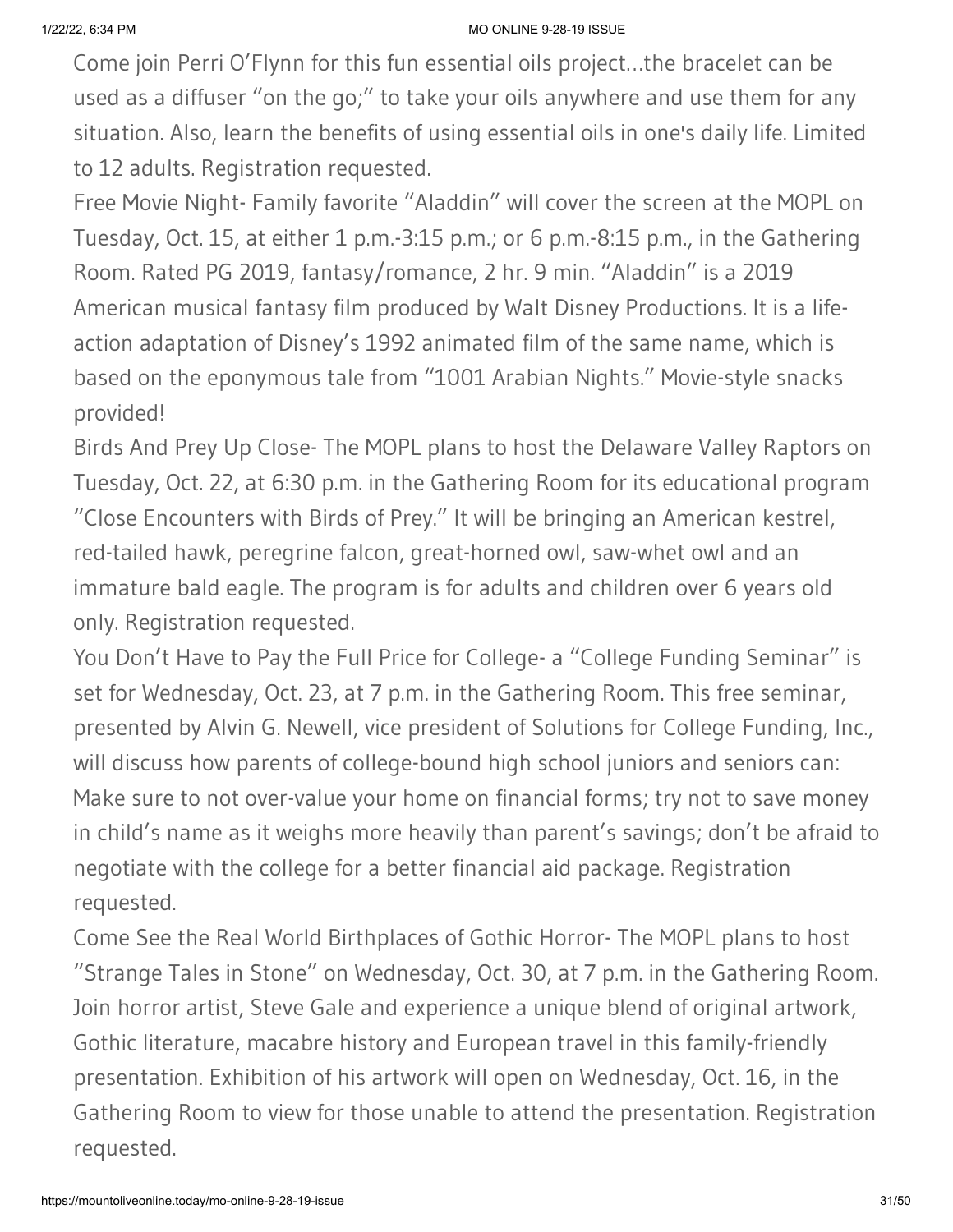Interested in **learning to speak Spanish**? Join Dr. Paul Reilly for a 10 week class, which will emphasize spoken conversational Spanish in travel situations as a tourist.

Classes are set for Thursdays through Nov. 21, from 6:30 p.m.-8 p.m. in the Career Room. If someone misses more than two classes, they will forfeit their space. Limited to 10 adults.

Registration required for all programs. Call 973-691-8686 Ext. 106 or go to [www.mopl.org](http://www.mopl.org/) to register.

### *Local and county news*

# Long-time Employees Recognized By Mt. Olive BOE

### *By Cheryl Conway*

Anyone in the working world would agree that being employed for 30 years by the same employer deserves an A+ for success.

In Mt. Olive, two teachers and two custodians of the Mt. Olive School District have earned their mark.

These four employees were among the 39 teachers, administrators and staff members recognized by the Mt. Olive Twp. Board of Education at its last meeting held Monday, Sept. 23. Each were recognized for their long-time tenure.

Out of the 39 recipients, 22 employees of the Mt. Olive Twp. School District were recognized for 10 years of service; 13 were recognized for 20 years; and four for 30 years.

For 10 years of service, employees received a Custom Designed Red Tumbler with Mt. Olive School District Crest.

Those recognized for 20 years of service received an Acrylic Crystal Iceberg: "20 YEARS" "Thank you for the years you have dedicated to the service of the school, students and staff."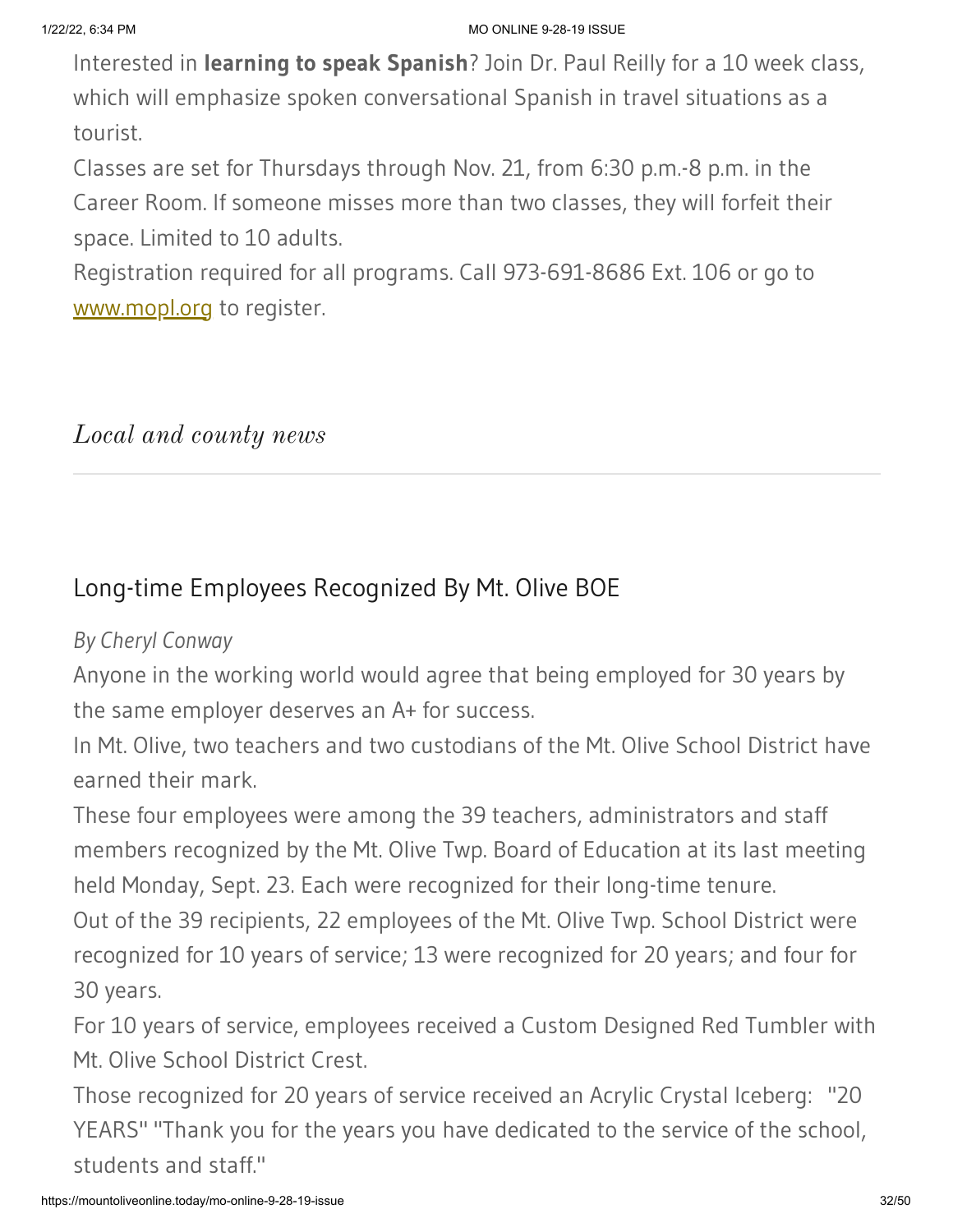For their 30 years of service, two teachers Ann Scotland and Karen LaValley, along with two custodians Joseph Biasi and Thomas Dejong, received the Acrylic Shooting Star Award - " 30 YEARS"- "To Honor Your Service to Education" -"Your exceptional accomplishments and outstanding service enrich the lives of students... And inspire us all."

See the full list of recipients in the chart to the right and below. Congratulations on your hard work and dedicated, continued service to all those tied to the Mt. Olive School District.

# Holiday Services Approaching

Celebrate the High Holidays this year at the new Chabad Center in Flanders. Rosh Hashanah services are set for Sept. 29-Oct. 1. No sign-up necessary; no fee. A kippah and prayer book will be provided with services interspersed, explanations and a guide page to usher in the new Jewish year.

Yom Kippur services follow starting October 8.

See the service schedule below for further details or visit mychabadcenter.com or [https://www.mychabadcenter.com/templates/section\\_cdo/aid/4487066/jewish](https://www.mychabadcenter.com/templates/section_cdo/aid/4487066/jewish/High-Holidays.htm) /High-Holidays.htm

### **Rosh Hashanah Evening // September 29**

Evening Services: 6:30 p.m.

https://mountoliveonline.today/mo-online-9-28-19-issue 33/50 Community Dinner: 7 p.m.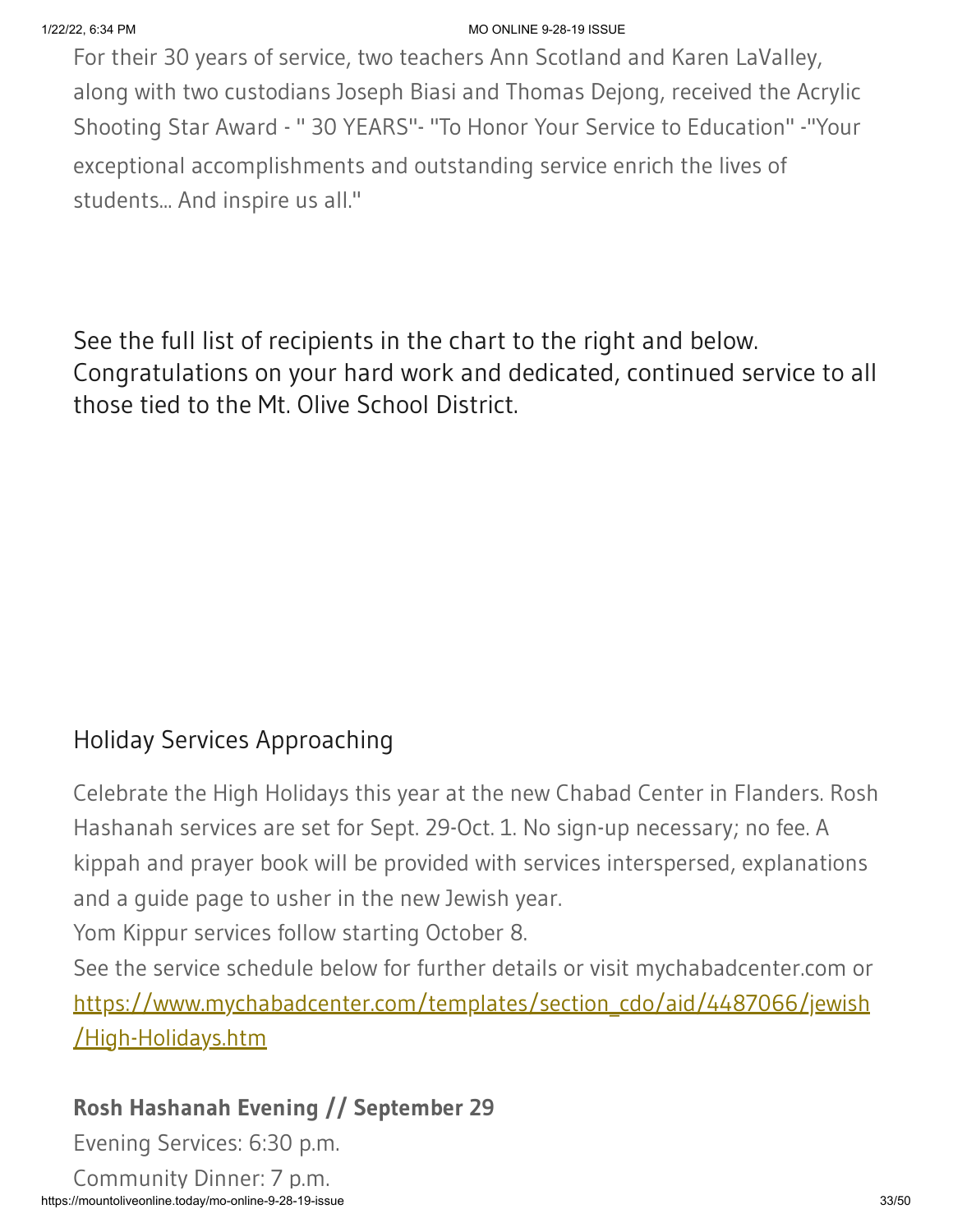**Rosh Hashanah Day 1 // September 30** Morning Service: 9 a.m. Shofar Sounding: 10:45 a.m. Children's Program: 10:30 a.m. **Rosh Hashanah Day 2 // October 1** Morning Service: 9 a.m. Shofar Sounding: 10:45 a.m. **Yom Kippur Night // October 8** Kol Nidrei: 6:30 p.m. **Yom Kippur Day // October 9** Morning Service: 9 a.m. Yizkor Memorial Service: 11 p.m. Children's Program: 11 a.m. Mincha: 6 p.m. Neila: 6:45 p.m.

y p

# **Sheriff Officers Ready To Haunt For A Cause**

Members of the Morris County Sheriff's Office will dress and pose as gruesome characters to help the non-profit organization Halos for Angels Inc. scare up visitors to its annual, month-long "Fright Factor" Haunted House attraction. Morris County Sheriff James M. Gannon announced the continuing partnership with the Florham-Park based charity that eases the financial and emotional stress on families confronted with unexpected tragedies such as loss of a loved one, or job, or an illness diagnosis.

Gannon will cut the ribbon on opening night of the Haunted House at 6:30 p.m. on Friday, Oct. 4. The 3,000-square-foot Haunted House – which is available for children's Fright Factory parties – is in the process of being set up at 186 Ridgedale Ave. in Florham Park.

Officers and civilian staff from the Sheriff's Office Bureaus of Corrections and Law Enforcement are signing up to don macabre costumes and play ghoulish roles for opening night and the 11 additional weekend days and nights the Haunted House is open during the month of October.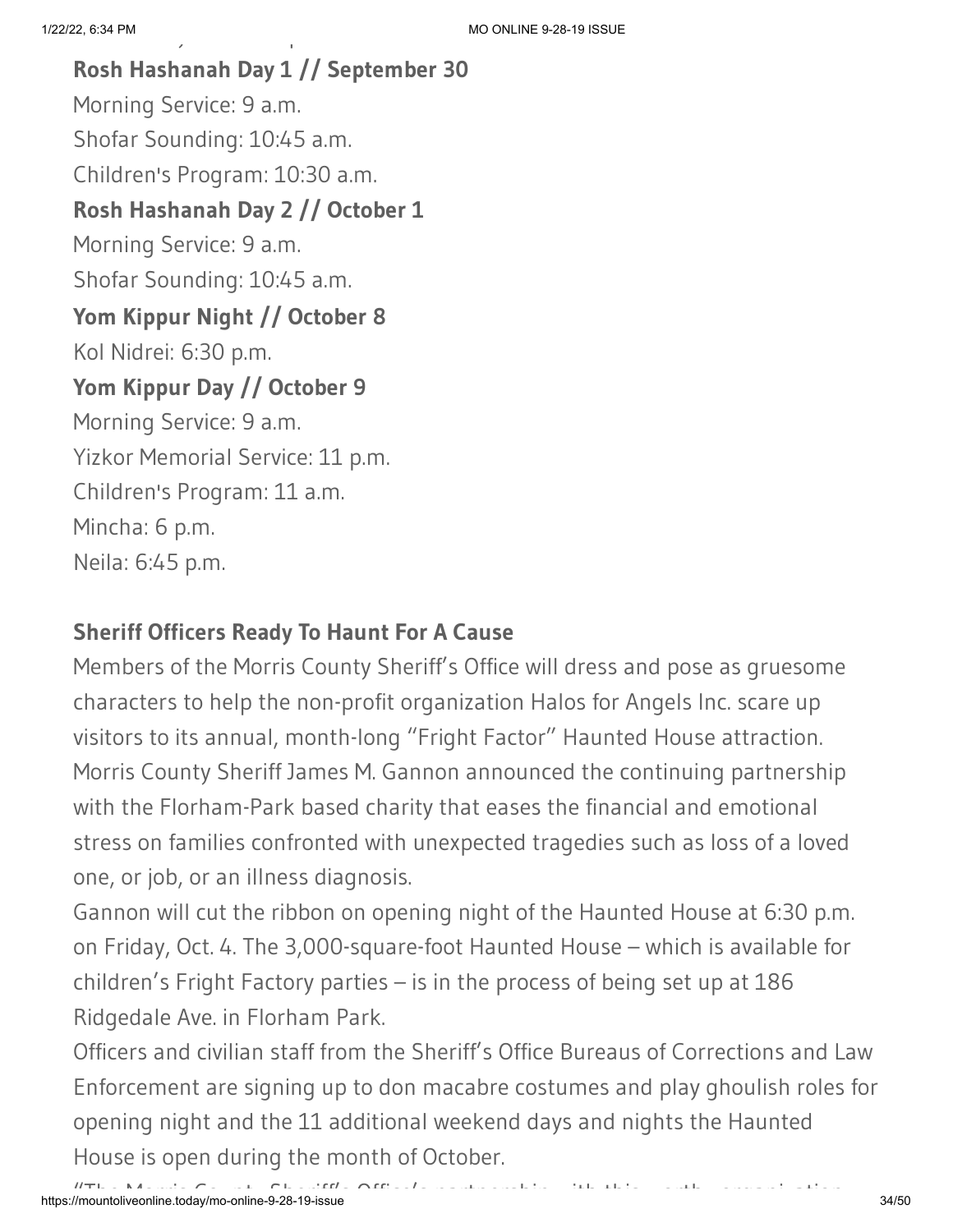$\degree$  The Morris County Sheriff's Office's partnership with this worthy organization, Halos for Angels, is a great way for officers to have fun and entertain the community while knowing they are easing the burden on people in crisis," Gannon said.

Karen M. Casolaro, a mother of five, founded the organization in 2010 as a way of thanking the community of Florham Park that was there for her and her family with daily meals after she was diagnosed with breast cancer. The charity's

mission is to directly help families and people in the community who are impacted by a crisis.

Fright Factor opens Oct. 4 with the 6:30 p.m. ribbon-cutting by Gannon before the house is open from 7 p.m. to 11 p.m. to visitors who dare to roam its rooms for an entrance fee of \$10.

On Saturday, Oct. 5, there is a 3 p.m. to 5 p.m. Kid-friendly Family Fun Festival followed by the 7 p.m. to 11 p.m. trek through the Haunted House, dubbed "Massive Scare."

On Sunday, Oct. 6, a Kid-friendly Family Fun Festival is planned from 1 p.m. to 4 p.m.

For further times of Fright Factor's weekend events through Sunday, Oct. 27, visit [www.HalosforAngels.org.](http://www.halosforangels.org./)

Community Garden Plans Open House & Volunteer Day

Join in at the Community Garden at South Branch Preserve for an Open House and Volunteer Day on Sunday, Sept. 29, from 9 a.m. -2 p.m.

Interested gardeners may tour the garden and registration for plots for 2020 may be completed at this time.

In addition, anyone who would like to volunteer at the garden is welcome to lend a hand in helping with fall maintenance. Volunteers are needed to overturn plots, spread woodchips and other basic tasks to help prepare the garden for the winter.

Individuals and families with children are welcome to participate. Suggested work attire is long pants and closed shoes. Gardening tools and gloves will be provided. Potential gardeners can see firsthand the work involved with maintaining a garden plot. Light refreshments will be served.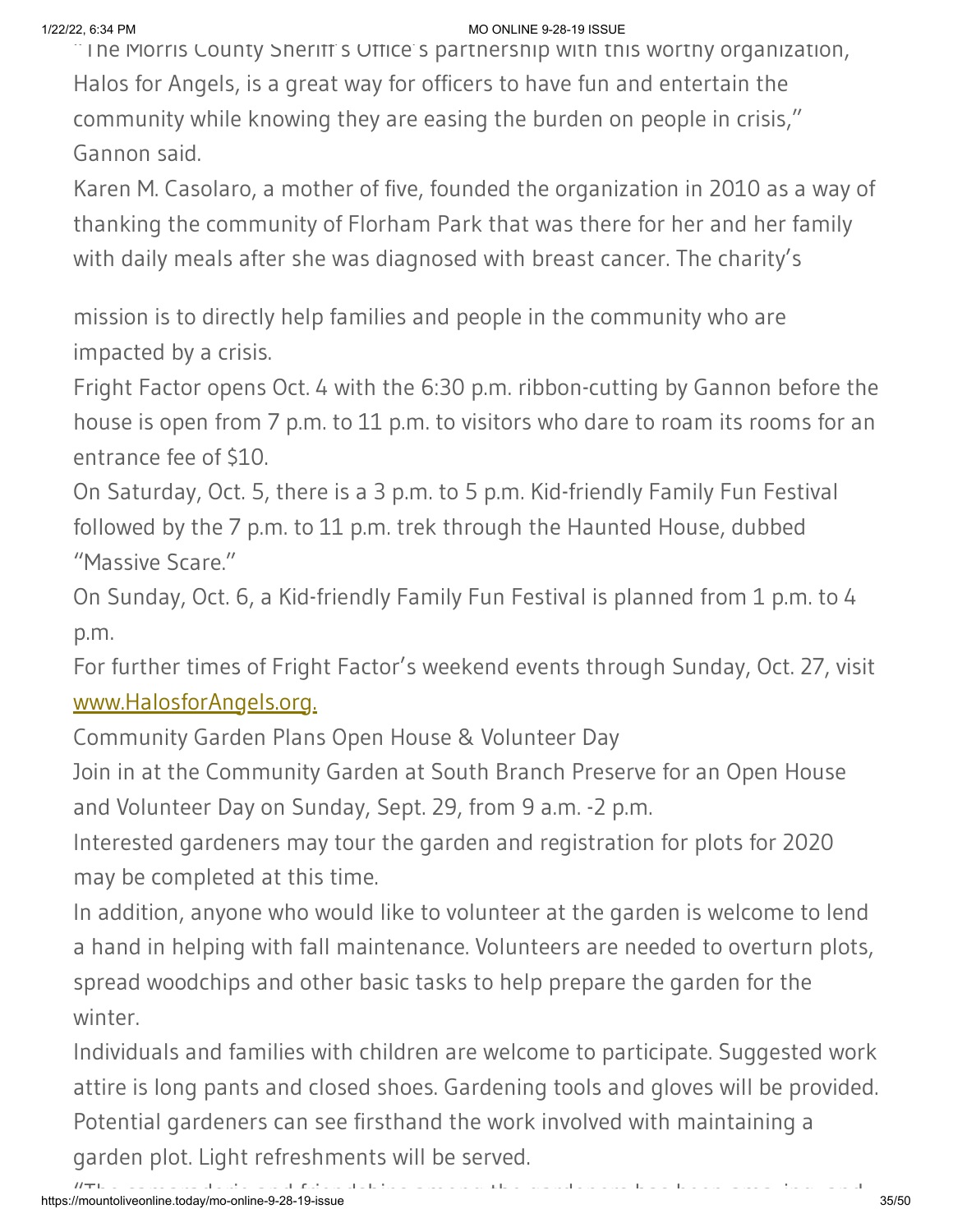$\blacksquare$  The camaraderie and friendships among the gardeners has been amazing, and the gardeners have already donated over 300 lbs. of excess produce this season to the local food pantries," said Barbara McCloskey, garden manager and Membership & Outreach manager for The Land Conservancy.

The annual membership rate for Mt. Olive Township residents and/or members of The Land Conservancy is \$35 per 10' x10' plot and \$45 for non- residents. There is a one-time irrigation fee of \$30 for each plot.

The Community Garden is located at the intersection of Wolfe Road and Route 46 West in Budd Lake. It is part of South Branch Preserve, which totals more than 200 acres in this location. Preserved by The Land Conservancy and its partners (including Mt. Olive Township) this land was purchased to protect the headwaters of the South Branch of the Raritan River, a drinking water supply source for more than 1.5 million New Jersey residents.

The garden is surrounded by fencing, to keep out deer and rodents, including rabbits and groundhogs. A shed is located onsite, which houses some gardening supplies. Gardeners are encouraged to bring their own gardening tools. Water is provided by The Land Conservancy by individual spigots and hoses throughout the garden. Only organic gardening practices are allowed at the Preserve. For additional information and to RSVP, contact McCloskey at The Land Conservancy of New Jersey at (973) 541-1010, x14; [gardenmanager@tlc-nj.org;](mailto:gardenmanager@tlc-nj.org) or [www.tlc-nj.org.](http://www.tlc-nj.org/)

Annual Roast Beef Dinner Coming To Hackettstown Chapel

Join in on Saturday, Oct. 26, 4:30 p.m. to 7 p.m., at First Presbyterian Church of Hackettstown's Annual Roast Beef Dinner at its chapel in Hackettstown.

Tickets are \$16 for adults; \$9 for children under 12 years old.

Advanced ticket purchase is strongly recommended. For tickets, contact: Ellen Bergman at 908-637-6236 or Donna Erickson at (908) 637-6007.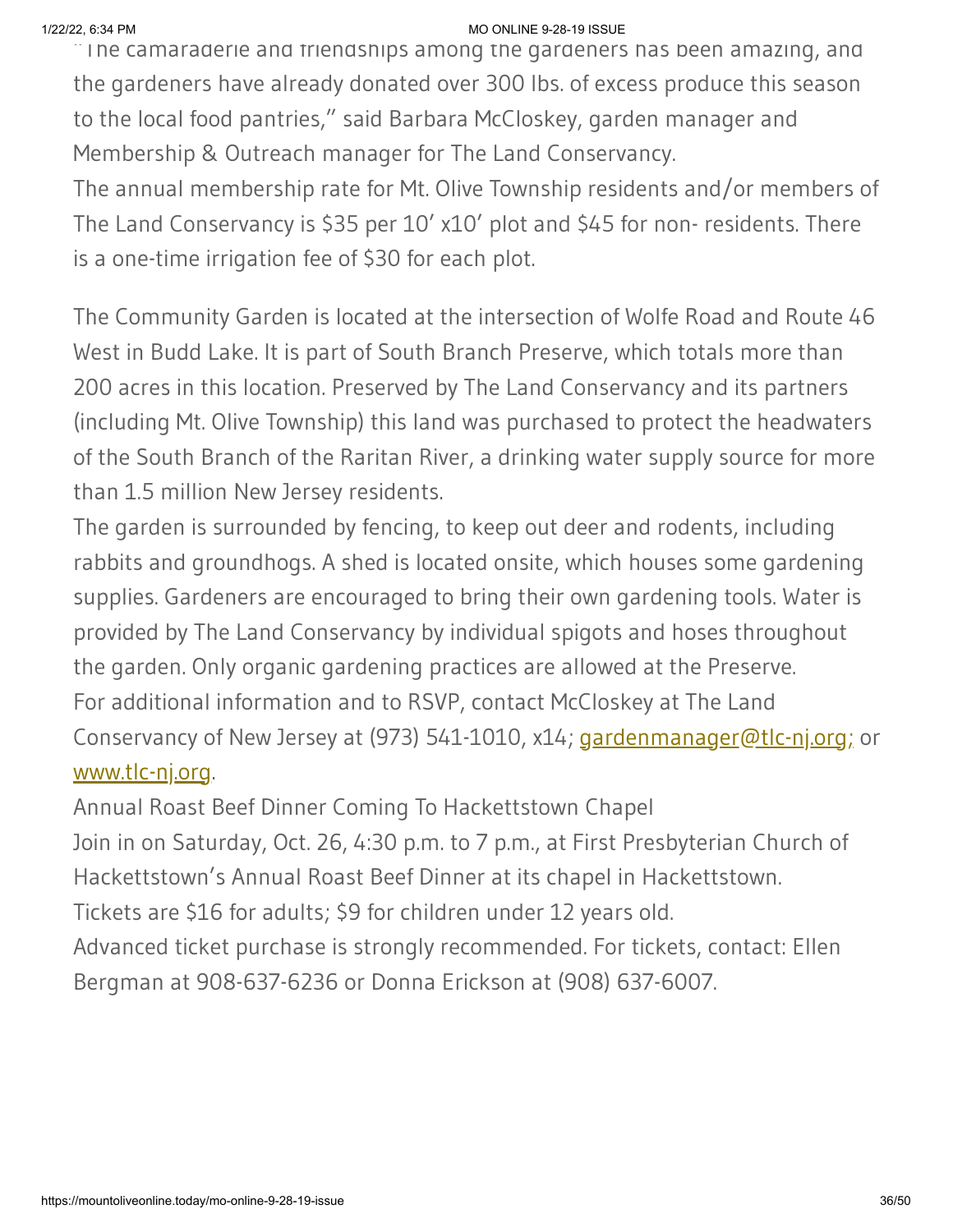*join Mount OLIVE walkers*

Step into shape with a new walking program, Mt. Olive Walkers- a new class on Fridays through the Mt. Olive Exercise program. Get Lean At Lunch is held at 1 p.m. Walk-Ins are welcome.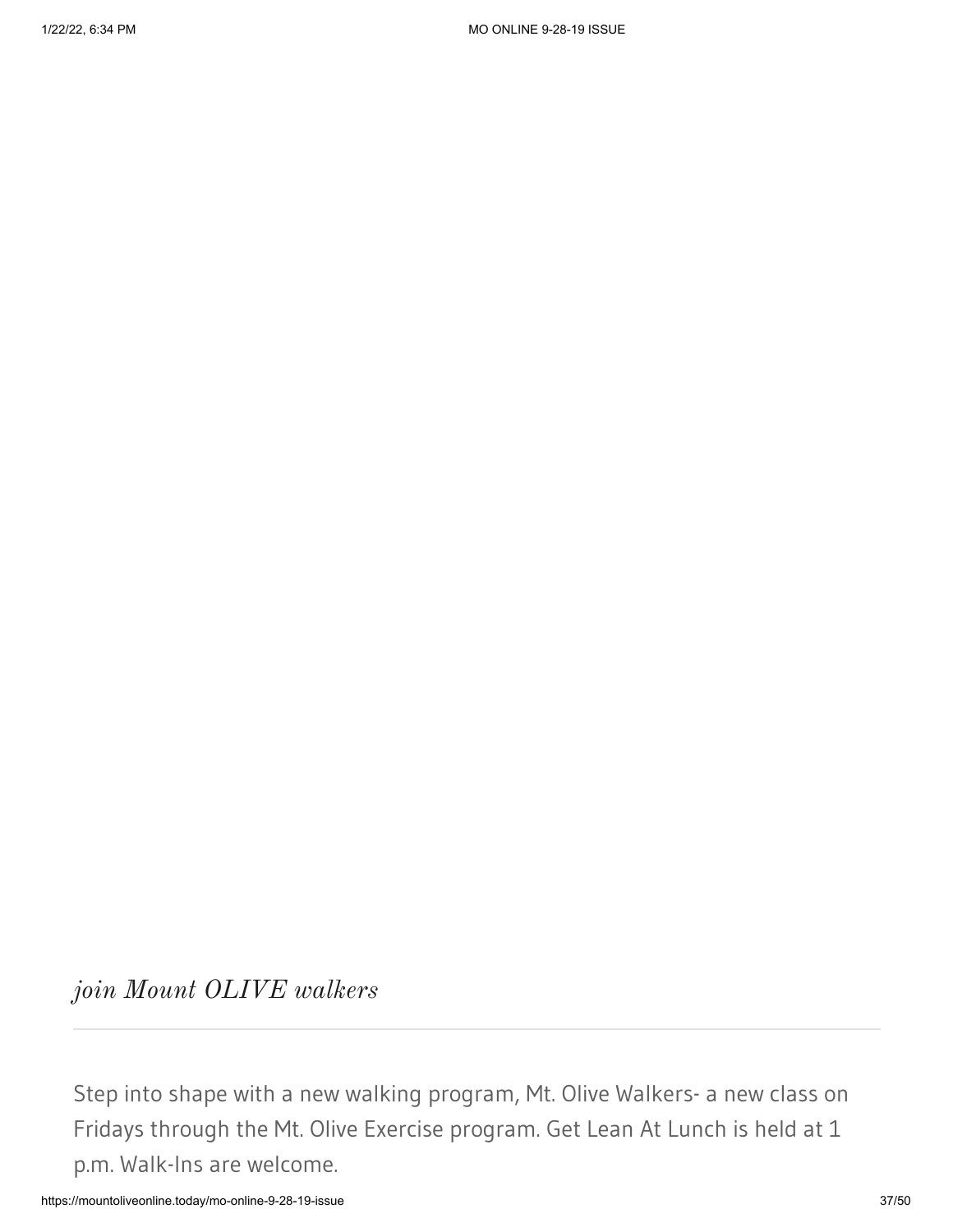Free to members; \$5 fee for non-members.

This new class will bring local residents together to walk with weights, core toning and stretch.

Email **[cherylc6@optonline.net](mailto:cherylc6@optonline.net)** for more details and to sign up.

*College News*

CCM to Hold Free Cybersecurity Workshops and Events

The CCM Center for Cyber Security, Department of Information Technologies and Cyber Security Club at County College of Morris (CCM) in Randolph will be offering workshops and other events in October as part of National Cybersecurity Awareness Month, a national effort to help everyone stay protected whenever and however they connect.

https://mountoliveonline.today/mo-online-9-28-19-issue 38/50 The overarching theme for 2019 is, "Own IT. Secure IT. Protect IT," and CCM is proud to be a champion and support this online safety and education initiative. All CCM National Cybersecurity Awareness Month events are free and open to the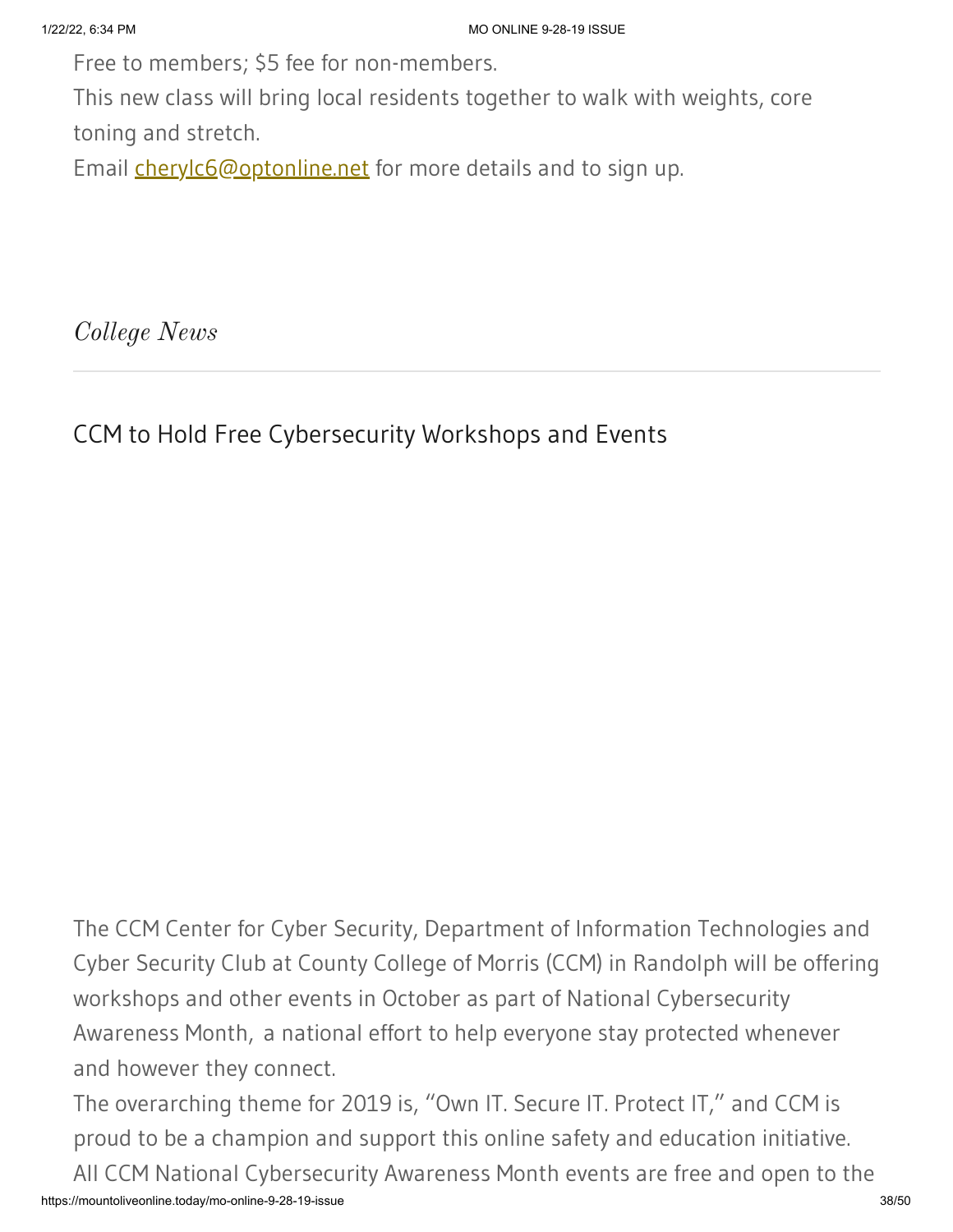public.

The kick-off takes place Tuesday, Oct. 1, with hands-on, fun activities in the Center for Cyber Security in Emeriti Hall, Room 217, from 2 p.m. – 3 p.m.

A session on how to "Protect Your Password 2019 Style" will be held on Tuesday, Oct. 8, from 12:30 p.m. to 1:30 p.m.

On Wednesday, Oct. 16, Cybersecurity Movie Night with a film selected by CCM students is set to take place in the Student Community Center, Davidson Room B, from 6:30 p.m. to 9 p.m.

A session on virtual private networks, "Connect Safely – Use a VPN," is set for Tuesday, Oct. 22, in the Center for Cyber Security, from 12:30 p.m. to 1:30 p.m. The closing session will be a Tabletop Cyber Stratego game set for Tuesday, Oct. 29, in the Center for Cyber Security, Emeriti Hall, Room 217, from 12:30 p.m. to 1:30 p.m.

Stratego is an old board game using military pieces with the object to "capture the flag" of the other team. Cybersecurity competitions are based on this strategy and outcome. This is a great way to learn more about cyber competitions and about the field of cybersecurity.

CCM is listed as a National Center of Academic Excellence in Cyber Defense Education by the National Security Agency (NSA) and Department of Homeland Security (DHS). CCM is the first community college in New Jersey to hold that designation. The college's certificate program in Information Security is mapped to NSA and DHS standards. Along with the information security certificate, the Information Technologies department offers degrees in computer science, information technology, game development, media technology and technical studies. Other certificate programs include web development and media technology. To learn more about the degrees and certificates that are offered, go to <u>http://bit.ly/CCM\_IT/</u>.

For additional information on the Cybersecurity Month events, email [cybersecurityclub@ccm.edu/](mailto:cybersecurityclub@ccm.edu/).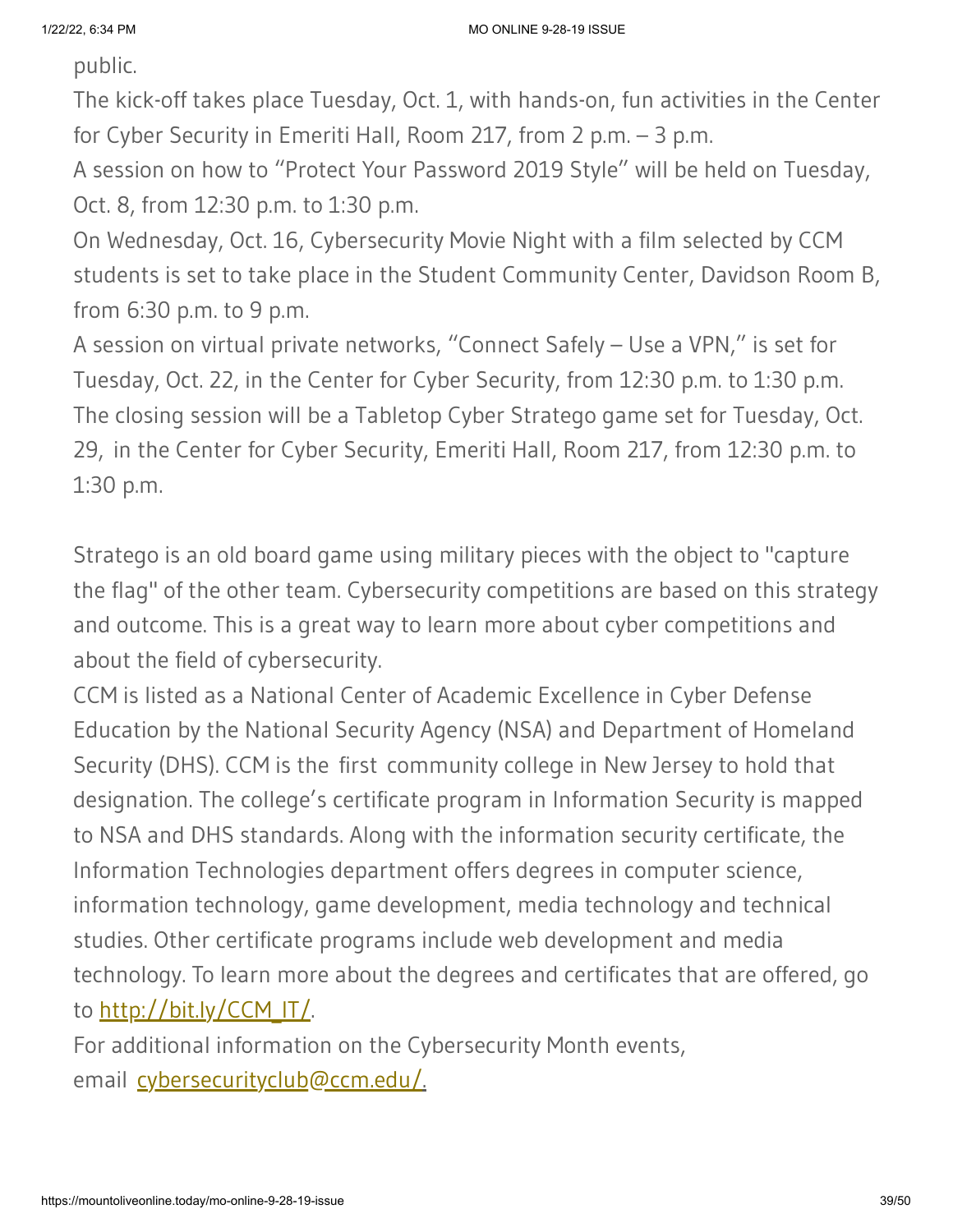# The Legacy Project at CCM Focuses on War, Peace and Healing

Photo: *Petra Epperlein directed "Karl Marx City," a movie about her family in the GDR. Photo courtesy of Pepper & Bones / Provided with permission.*

The Legacy Project at County College of Morris (CCM) in Randolph announces its Fall schedule focusing on the theme of "War, Peace & Healing." The series includes lectures, panel discussions, film and book discussions. All events are free and open to the public and reservations are required by emailing [legacy@ccm.edu](mailto:legacy@ccm.edu) or by calling 973-328-5469.

On Tuesday, Oct. 1, retired Lt. William Keegan, Night Operations Commander of the World Trade Center Rescue/Recovery Teams during September 11, 2001, will give a lecture on "A Survivors Mission." Keegan will discuss his time working at Ground Zero and his founding of Healing Emergency Aid Response Team (HEART 9/11). The event will be held on the CCM Campus in Sheffield Hall Room 100 (SH-100) at 12:30 p.m. and is co-sponsored by the Criminal Justice Club at CCM. The documentary film "Playing for Change: Peace Through Music" will be shown on Tuesday, Oct. 15, at 12:30 p.m. in SH – 100. The film documents the Playing For Change initiative, which unites musicians from diverse parts of the world. World renowned musician and composer David Rimelis, who will introduce the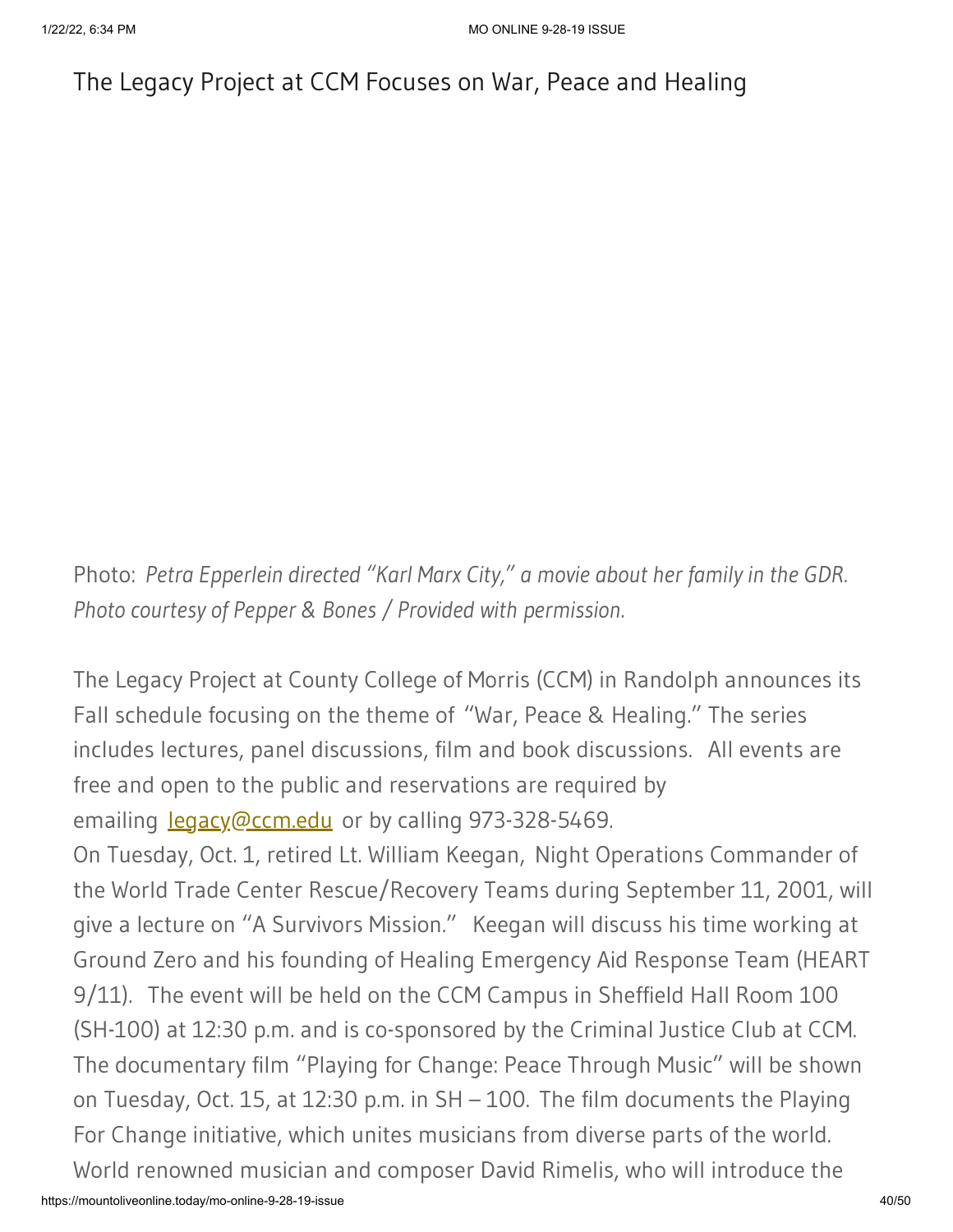film, is an artist-in-residence for the New Jersey State Council on the Arts. His music has been performed by orchestras internationally, including the Boston Pops, National Symphony and the Royal Liverpool Philharmonic. Co-Sponsoring the film is Music, Performing Arts and Music Technologies Department at CCM. The Bickford Theatre at Morris Museum in Morristown will host the Friday, November 1, Legacy Project event called the "Legacy of Surveillance" from 7:30 p.m. to 9:30 p.m. The award-winning filmmaker Petra Epperlein will present her acclaimed documentary "Karl Marx City" and will then lead a question-andanswer session about her family's life behind the Iron Curtain. The event is cosponsored by the Communications Department at CCM.

CCM's English and Philosophy Department will be sponsoring the Tuesday, Nov. 12, lecture, featuring the departments own Dr. Geoff Peck, who will offer a onehour lecture on "War, Peace and Literature." The event will be held at the Rockaway Township Free Public Library at 6 p.m.

Iraqi-born artist Wafaa Bilal, an arts professor at NYU's Tisch School of the Arts, will lead a discussion "Performing Change" about how art can touch upon international politics and internal dynamics. The lecture will be held on Thursday, Nov. 14, at 12:30 p.m. in SH-100 at CCM.

Rounding out the Legacy Project's Fall schedule will be a book discussion of Tim O'Brien's acclaimed novel, "The Things They Carried" on Thursday, Dec. 5, at 3:30 p.m. Attendees are asked to please read the book prior to the event. Light refreshments will be served. The Legacy read book talk will be held on CCM's campus in the Learning Resource Center, Room 121.

The Legacy Project at CCM will have an equally engaging and dynamic Spring schedule focusing on topics such as Refugees and Conflict, featuring artist and architect Mohamad Hafez; Veterans and Their Experiences Coming Home; War Photography; Surviving Genocide; War, Peace and Memoir; and Oral History Remembrance Week.

Over its seven years of existence, the Legacy Project at CCM has presented lectures and programming on a variety of important issues that impact the lives of students, faculty, staff, community members in Morris County and others. The Legacy Project is led by a team of professors and staff members at CCM.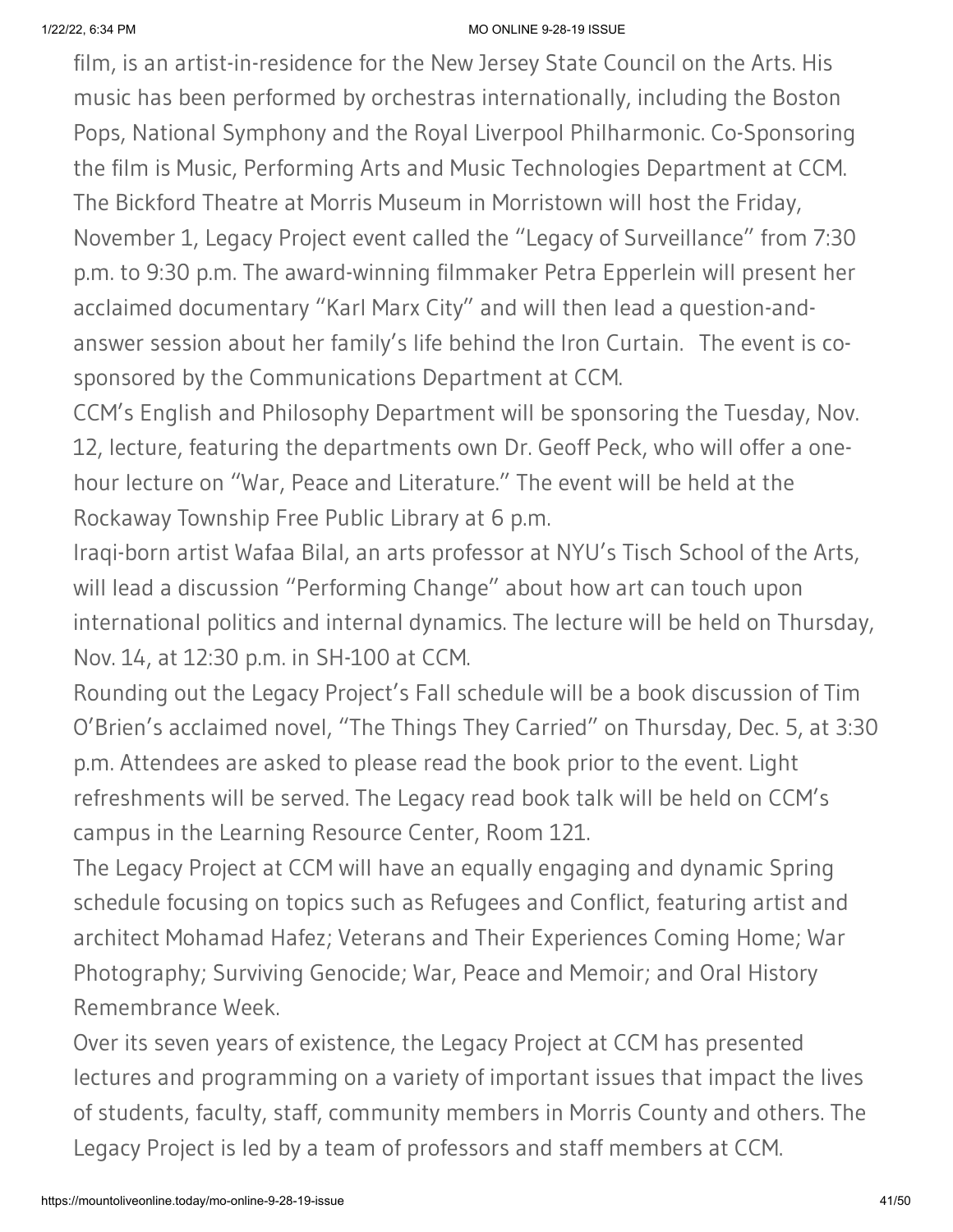This year of programming was made possible by a grant from the New Jersey Council for the Humanities, a state partner of the National Endowment for the Humanities.

County College of Morris To Hold Fall Open House

County College of Morris (CCM) plans to hold its Fall Open House on Saturday, Oct. 19, for students and their parents, and others interested in advancing their education and career opportunities.

Two sessions will be held, starting in the Dragonetti Auditorium located in the Student Community Center, Randolph. The first session begins at 10 a.m. and the second at noon. Registration is required to ensure participants can learn about the academic programs that interest them the most. To register, go

### to [www.ccm.edu/openhouse](https://www.ccm.edu/openhouse).

Open House participants will be able to learn about CCM's 50 associate degrees and certificate and other professional development programs, financial aid, career opportunities, athletics, student groups and more.

https://mountoliveonline.today/mo-online-9-28-19-issue 42/50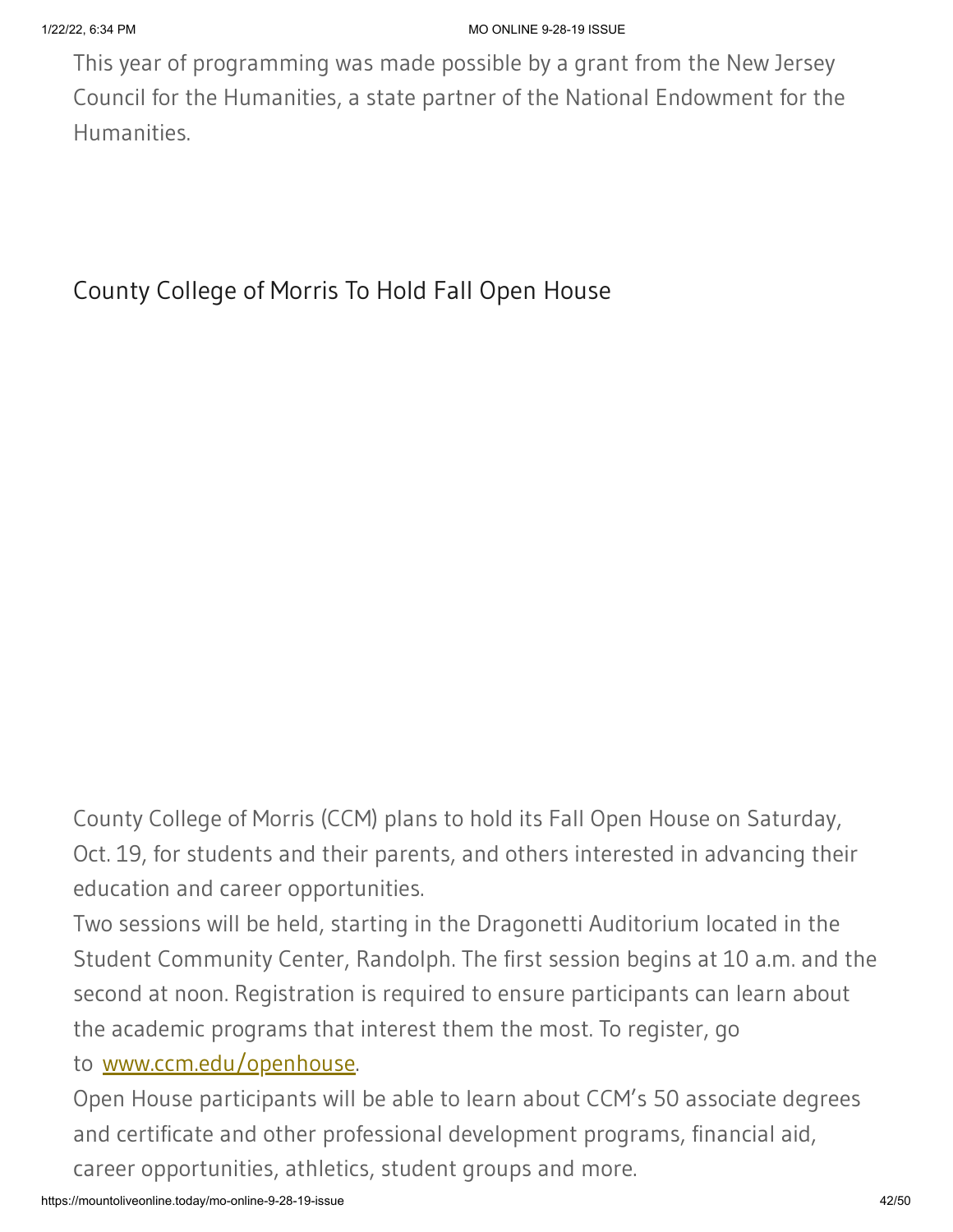Students at CCM, considered one of the state's best community colleges, are taught by a nationally recognized faculty committed to student success. For three years in a row, PayScale has rated CCM #1 in New Jersey for community college graduates who earn the highest salaries. Washington Monthly also has rated CCM 12th in the nation for being a "Best College for Adult Learners." CCM also is the only community college in New Jersey to be designated a National Center of Academic Excellence in Cyber Defense Education by the National Security Agency and Department of Homeland Security.

The quality of a CCM education further is reflected in the success and satisfaction of alumni. Year after year, more than 95 percent of graduates rate their CCM education as good to excellent.

The Fall Open House includes Academic Spotlight Tours so students can learn about the programs of study that interest them, an Academic Support Services and Student Life Fair and an Admissions Application Station where they can talk one-on-one with CCM staff and have the \$30 application fee waived. Visitors can park in Lot 6 or 7. For more information, call 973-328-5100 or email [admiss@ccm.edu.](mailto:admiss@ccm.edu)

### **CCM Art Gallery Features Dover & Student Artists**

The County College of Morris (CCM) Art and Design Gallery latest exhibit Conexiones Dover, featuring the work of Dover artists and CCM students, highlights the people, history and heritage of the college's neighboring community.

A reception, free and open to the public, will be held on Friday, Sept. 27, from 5 p.m. to 8 p.m. The CCM Art and Design Gallery is located in the Sherman H. Masten Learning Resource Center in Randolph. The exhibit runs until November 11.

The exhibit features photographs, video installations, historical documentation and other media, including architectural designs for multipurpose buildings and interiors.

The exhibit is part of the college's Dover Initiative to build stronger ties with the community. Participating with the college in the exhibit are the Morris County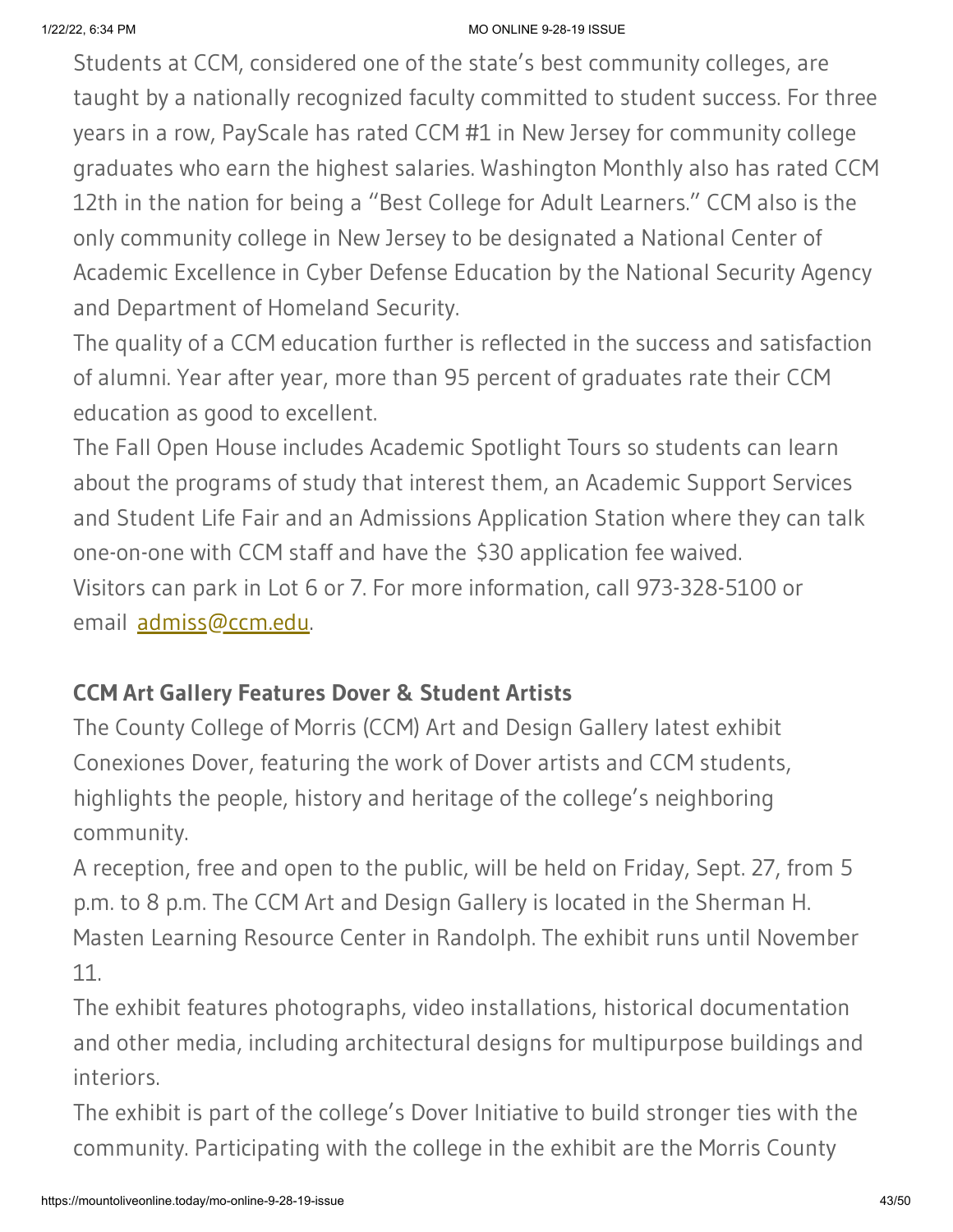Office of Hispanic Affairs, the Dover Public Library and the Dover Historical Society.

The gallery is open Mondays through Fridays from 9 a.m. to 6 p.m.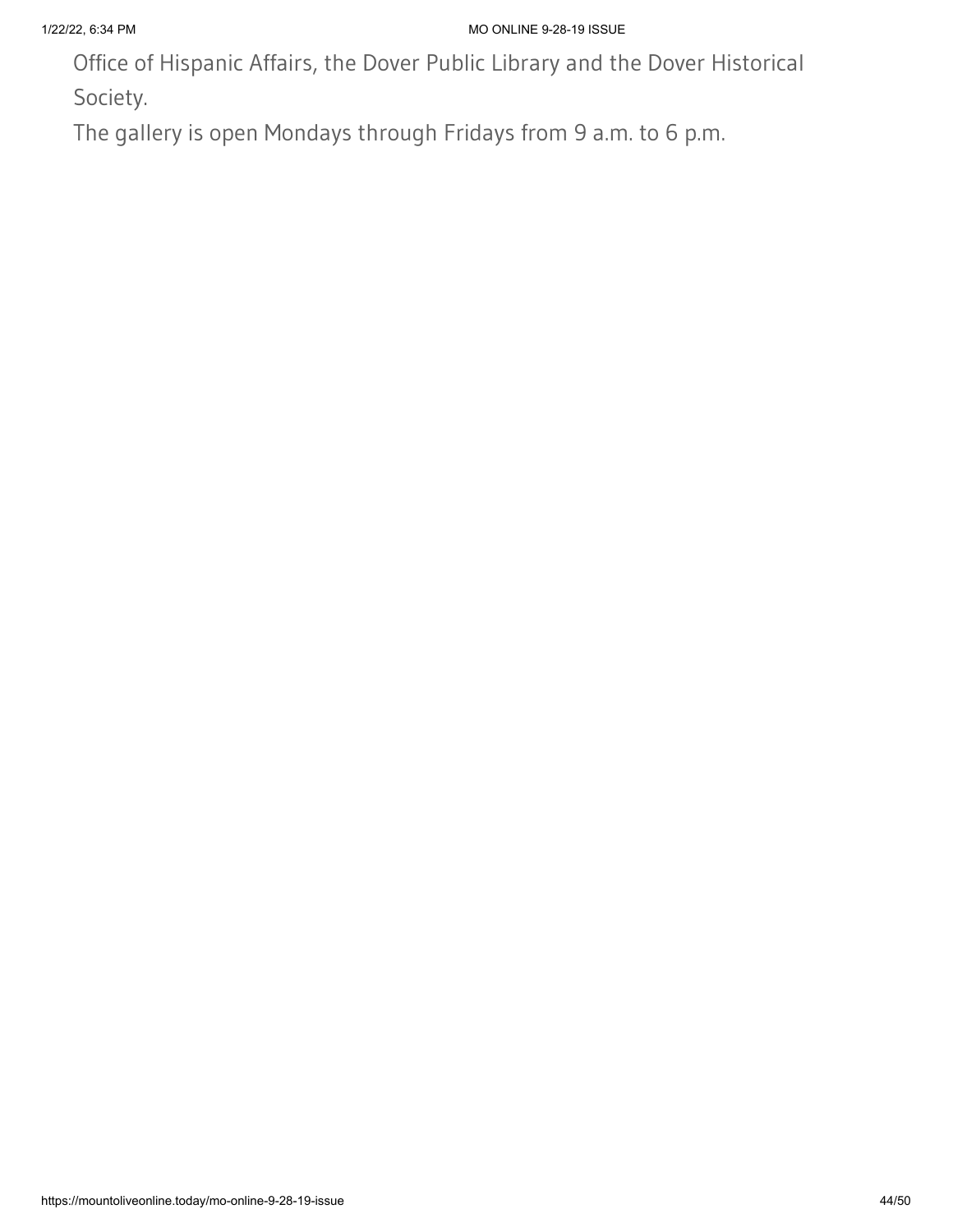*Gloria Andrich Life Insurance Sales Broker*

If you're living large in your "*New Jersey Dream Home*" …. Protect it! Life insurance can pay off your mortgage & protect your most valuable assets! Call today to hear about "Term Life Insurance coverage **without an Exam**" 908-684-0023 or click here [https://andrichbrokerage.com/request-a-quote](https://andrichbrokerage.com/request-a-quote?fbclid=IwAR0V44u63KxQNCV_RGKoXtsj1fhzXoVejqflqfq8rGoJPlhrLc3-t7PUhVQ) & we will reach out to YOU!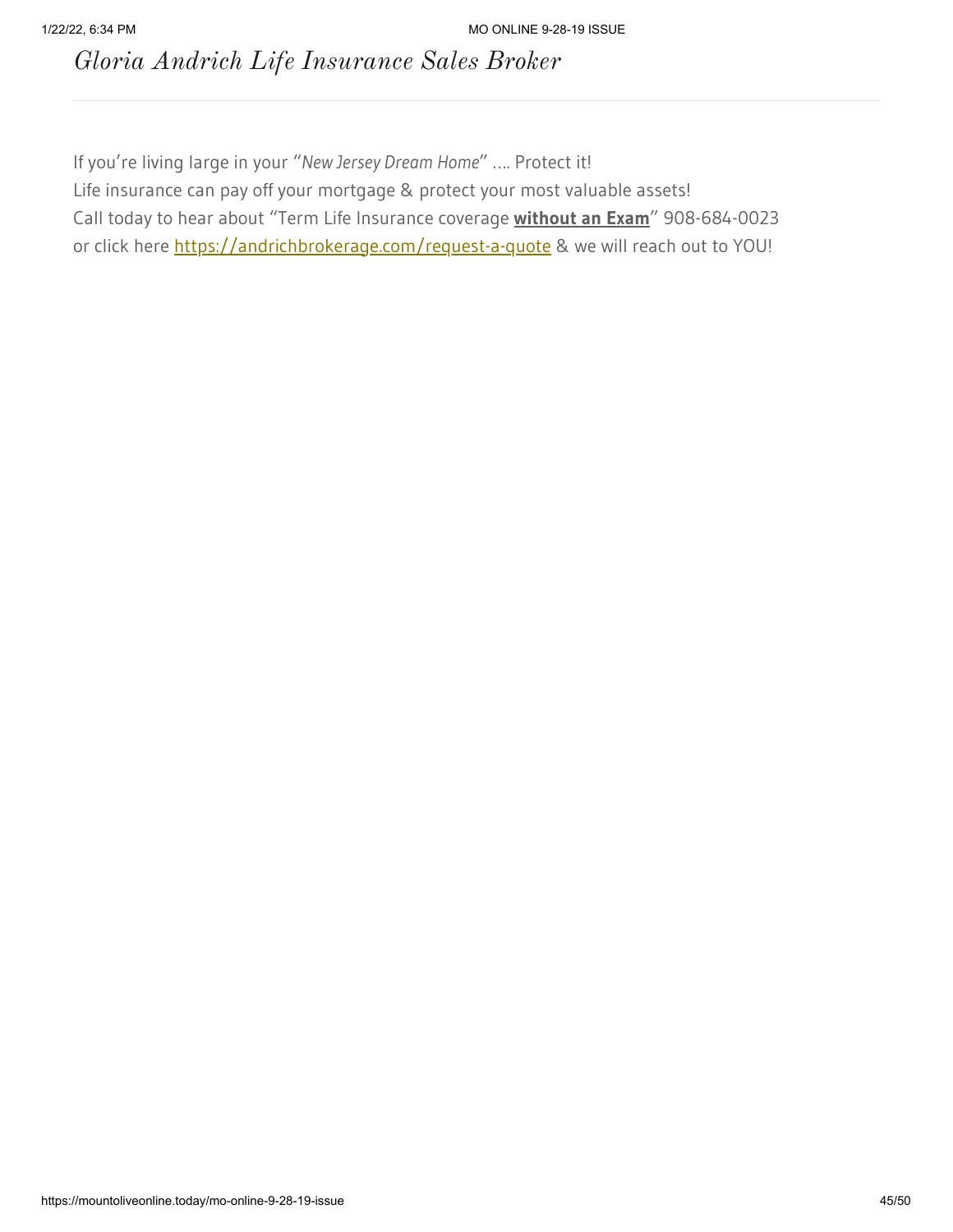*Events around town*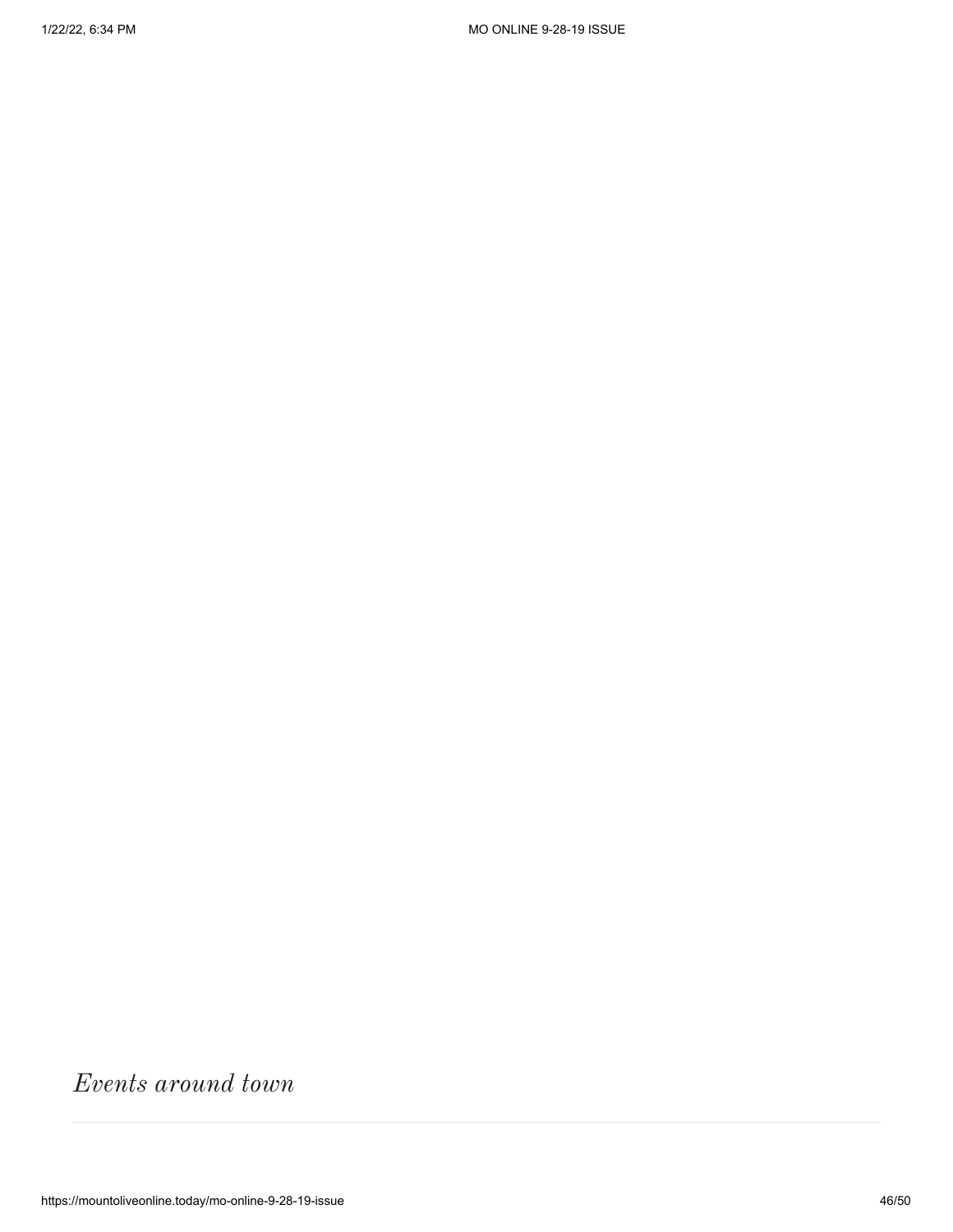# *Subscribe*

Sign up to get each issue delivered straight to your inbox.

Email Address

**Sign up**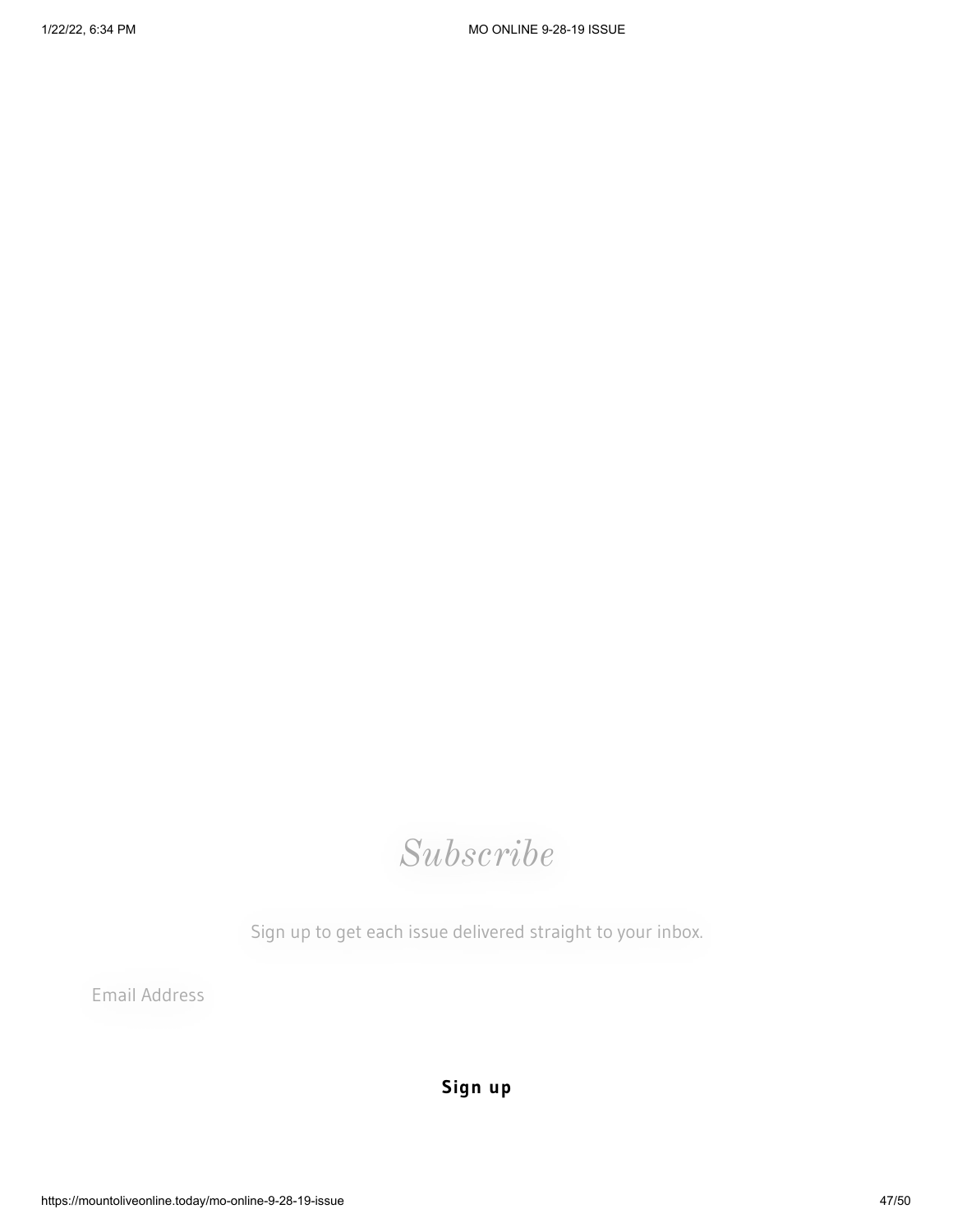# *About Mt Olive online*

# Managing Editor/Publisher

Experienced journalist since 1990, living in Flanders for 21 years and covering Mt. Olive Township for the past 10 years.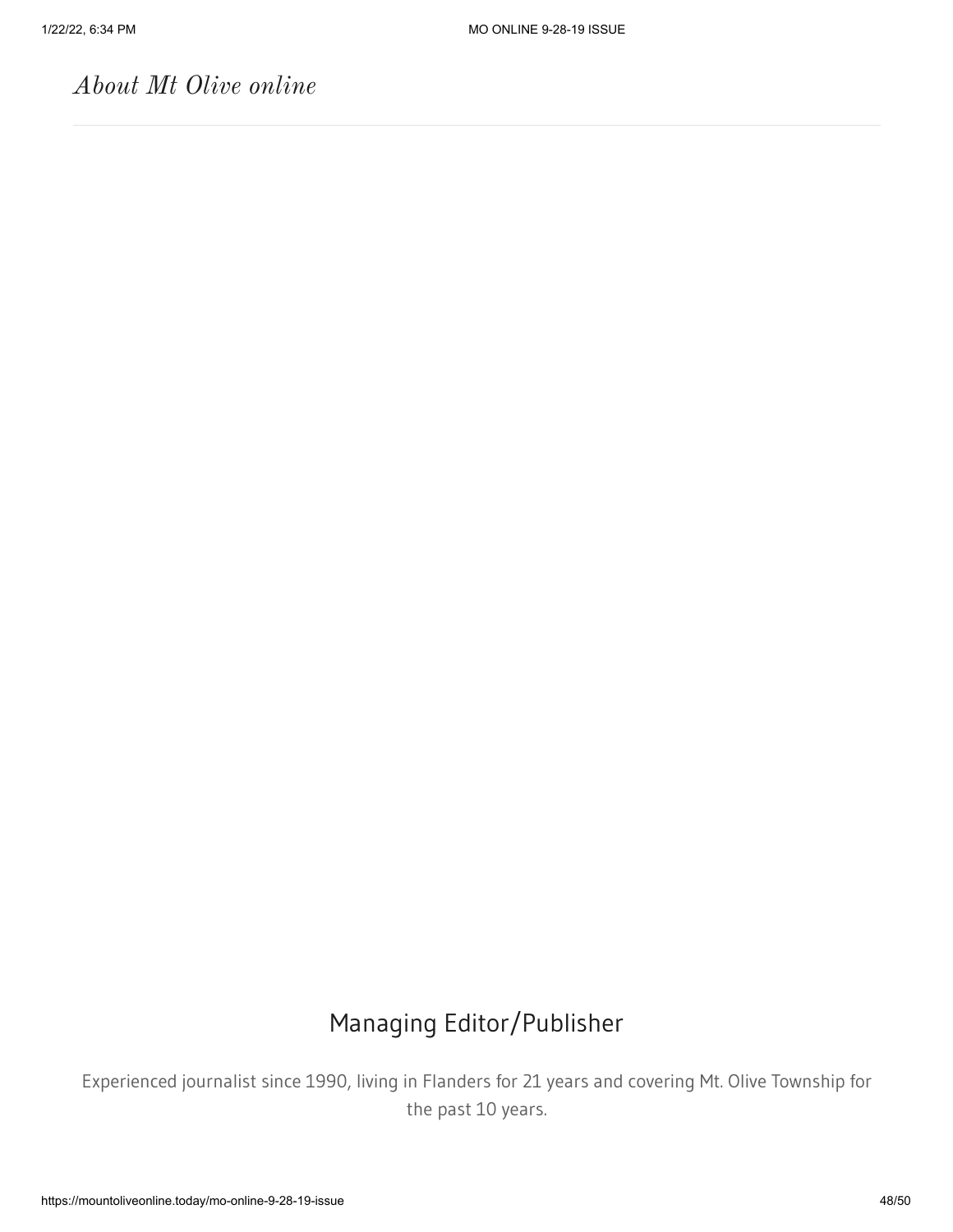*Contact Us*

# Schools, Sports, Business, Government, People.....MO on the GO!

Have a story idea for us or want to advertise? Call for pricing? Send us a message and let us know what's happening today in Mt. Olive.

### Mt. Olive Online

Mount Olive, New Jersey, United States

### [\(973\) 577-6618](tel:9735776618) [Editor@mtoliveonline.today](mailto:Editor@mtoliveonline.today)

# phone calls 9 a.m. - 5 p.m.

Open today 09:00 am  $-$  05:00 pm  $\sim$ 

**Send Message**

**Get directions**